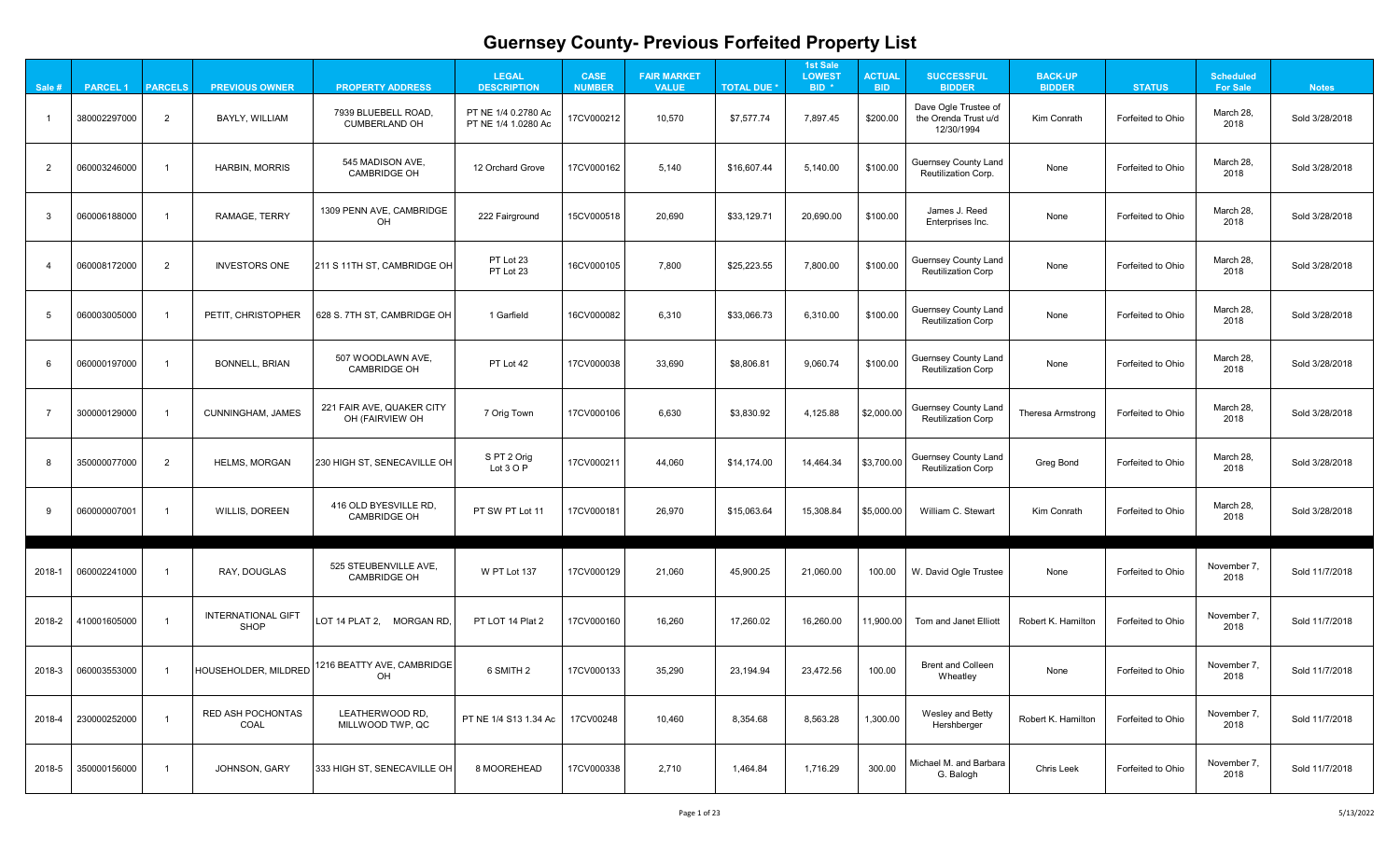| 18   |
|------|
| 18   |
| 18   |
| 18   |
| 18   |
| 18   |
| 18   |
| 18   |
| 18   |
| 19   |
| 19   |
| 18   |
| Land |
| 18   |
|      |

| Sale #  | <b>PARCEL1</b>       | <b>PARCELS</b> | <b>PREVIOUS OWNER</b>                     | <b>PROPERTY ADDRESS</b>                          | <b>LEGAL</b><br><b>DESCRIPTION</b>                                      | <b>CASE</b><br><b>NUMBER</b> | <b>FAIR MARKET</b><br><b>VALUE</b> | <b>TOTAL DUE *</b> | <b>1st Sale</b><br><b>LOWEST</b><br>BID <sup>*</sup> | <b>ACTUAL</b><br><b>BID</b> | <b>SUCCESSFUL</b><br><b>BIDDER</b>                     | <b>BACK-UP</b><br><b>BIDDER</b> | <b>STATUS</b>                  | <b>Scheduled</b><br><b>For Sale</b> | <b>Notes</b>                              |
|---------|----------------------|----------------|-------------------------------------------|--------------------------------------------------|-------------------------------------------------------------------------|------------------------------|------------------------------------|--------------------|------------------------------------------------------|-----------------------------|--------------------------------------------------------|---------------------------------|--------------------------------|-------------------------------------|-------------------------------------------|
| 2018-6  | 350000176000         |                | <b>JOHNSON, GARY</b>                      | 331 HIGH ST, SENECAVILLE OH                      | 7 MOOREHEAD                                                             | 17CV000339                   | 23,770                             | 35,134.18          | 23,770.00                                            | 1,100.00                    | Dennis E. Neininger II                                 | <b>Christopher Neal Sr.</b>     | Forfeited to Ohio              | November 7,<br>2018                 | Sold 11/7/2018                            |
| 2018-7  | 240000367000         |                | NEISWONGER, AARON                         | 204 E MAIN ST, QUAKER CITY<br>OH                 | W PT Lot 48 SMITH                                                       | 17CV000242                   | 2,000                              | 22,665.49          | 2,000.00                                             | 100.00                      | Robert K. Hamilton                                     | None                            | Forfeited to Ohio              | November 7,<br>2018                 | Sold 11/7/2018                            |
| 2018-8  | 240000013000         |                | <b>POULTON, ROBERT</b>                    | 350 PIKE ST,<br><b>QUAKER CITY</b><br>OH         | NE PT SW 1/4 0.1800ac   17CV000399                                      |                              | 38,480                             | 12,249.63          | 12,486.20                                            | 2,700.00                    | <b>Phillip and Patricia</b><br>Hines                   | Robert K. Hamilton              | Forfeited to Ohio              | November 7,<br>2018                 | Sold 11/7/2018                            |
| 2018-9  | 060006959000         |                | <b>LENDER ASSET</b><br><b>RESOLUTIONS</b> | 419 N 8TH ST, CAMBRIDGE OH                       | S 1/2 1 STEWART                                                         | 16CV000080                   | 9,630                              | 17,548.45          | 9,630.00                                             | 100.00                      | Shawn M. Warford                                       | None                            | Forfeited to Ohio              | November 7,<br>2018                 | Sold 11/7/2018                            |
|         | 2018-10 350000553000 |                |                                           | MCCLEMENTS, JOSEPH   237 HIGH ST, SENECAVILLE OH | NE PT NE QTR                                                            | 17CV000131                   | 6,100                              | 20,302.70          | 6,100.00                                             | 100.00                      | Chris A. Leek                                          | None                            | Forfeited to Ohio              | November 7,<br>2018                 | Sold 11/7/2018                            |
|         | 2018-11 060006405000 |                | <b>AMERICAN ACRES</b>                     | 511 MARIETTA AVE,<br><b>CAMBRIDGE OH</b>         | LOT 20 LONG                                                             | 17CV000128                   | 26,940                             | 7,470.88           | 7,766.10                                             | 4,100.00                    | <b>NLC Real Estate LLC</b>                             | James Kougher                   | Forfeited to Ohio              | November 7,<br>2018                 | Sold 11/7/2018                            |
|         | 2018-12 060001392000 |                | <b>AMERICAN ACRES</b>                     | 1354 ELM ST,<br><b>CAMBRIDGE OH</b>              | 18 ELMWOOD                                                              | 17CV000127                   | 32,140                             | 17,471.34          | 17,751.06                                            | 4,000.00                    | Christopher Neal Sr. and<br><b>Amber Brooks</b>        | James Kougher                   | Forfeited to Ohio              | November 7,<br>2018                 | Sold 11/7/2018                            |
|         | 2018-13 060005453000 |                | <b>ACME OF CAMBRIDGE INC</b>              | 414 GOMBER AVE, CAMBRIDGE<br>OH                  | PT 54 LOFLAND 2                                                         | 17CV000434                   | 9,290                              | 5,583.69           | 5,877.37                                             | 100.00                      | <b>Richard and Delores</b><br>Carter                   | None                            | Forfeited to Ohio              | November 7<br>2018                  | Sold 11/7/2018                            |
|         | 2018-14 060007364000 | $\overline{2}$ | LOWE, MATTHEW A &<br><b>CAROLINE M</b>    | 447 SHERMAN LN, CAMBRIDGE<br><b>OH</b>           | NE PT LOT 84 JD<br>TAYLOR & N PT 83 JD<br><b>TAYLOR &amp; VAC ALLEY</b> | 17CV000524                   | 41,310                             | 6,648.40           | 7,005.03                                             | 3,600.00                    | <b>NLC Real Estate LLC</b>                             | James Kougher                   | Forfeited to Ohio              | November 7,<br>2018                 | Sold 11/7/2018                            |
|         |                      |                | PHEIL, TROY & MARY                        | 337 WOODLAWN AVE,<br><b>CAMBRIDGE OH</b>         | PT LOT 42                                                               | 17CV000513                   | 27,770                             | 27,783.40          | 27,770.00                                            | 500.00                      | <b>Tracy Felton</b>                                    | <b>Justin Mast</b>              | Forfeited to Ohio              | 2018, 2019                          | Sold 5/22/2019                            |
|         |                      |                | PHILLIPS, CORY                            | 919 GARFIELD AVE,<br><b>CAMBRIDGE, OH</b>        | <b>PT LOTS 20-21</b><br><b>CARSONS</b>                                  | 17CV000482                   | 5,540                              | 4,942.11           | 5,181.19                                             | 100.00                      | Charles V. LaCroix II                                  |                                 | Forfeited to Ohio              | 2018, 2019                          | Sold 5/22/2019                            |
| 2018-17 | 110002610000         |                | STEVENS, RODNEY A &<br><b>SANDRA A</b>    | 219 MEADOWBROOK DR<br>BYESVILLE, OH              | LOT 37 ROLLING HILLS<br><b>SUB</b>                                      | 17CV000239                   | 62,710                             | 22,706.49          | 23,071.87                                            | 500.00                      | <b>Christopher Neal Sr. and</b><br><b>Amber Brooks</b> | Chris A. Leek                   | Forfeited to Ohio              | November 7,<br>2018                 | Sold 11/7/2018                            |
|         | 2018-18 350000149000 |                | WEBB, JEANNE L                            | 200 CHURCH ST, SENECAVILLE<br>OH                 | PT LOT 2 ROSE                                                           | 17CV000184                   | 26,370                             | n/a                | n/a                                                  | n/a                         | n/a                                                    | n/a                             | Request from GC-<br><b>LRC</b> | n/a                                 | <b>Transferred to Land</b><br><b>Bank</b> |
|         | 2018-19 280000005000 |                | BASAK, STANLEY & ZELMA                    | PENNYROYAL RD, QUAKER<br>CITY OH                 | R7 T10 S2 TRACT 25<br>0.3910ac                                          | 17CV000390                   | 5,230                              | 6,488.28           | 5,230.00                                             |                             | 1,100.00 Eclipse Resources I, LP   Wesley Hershberger  |                                 | Forfeited to Ohio              | November 7,<br>2018                 | Sold 11/7/2018                            |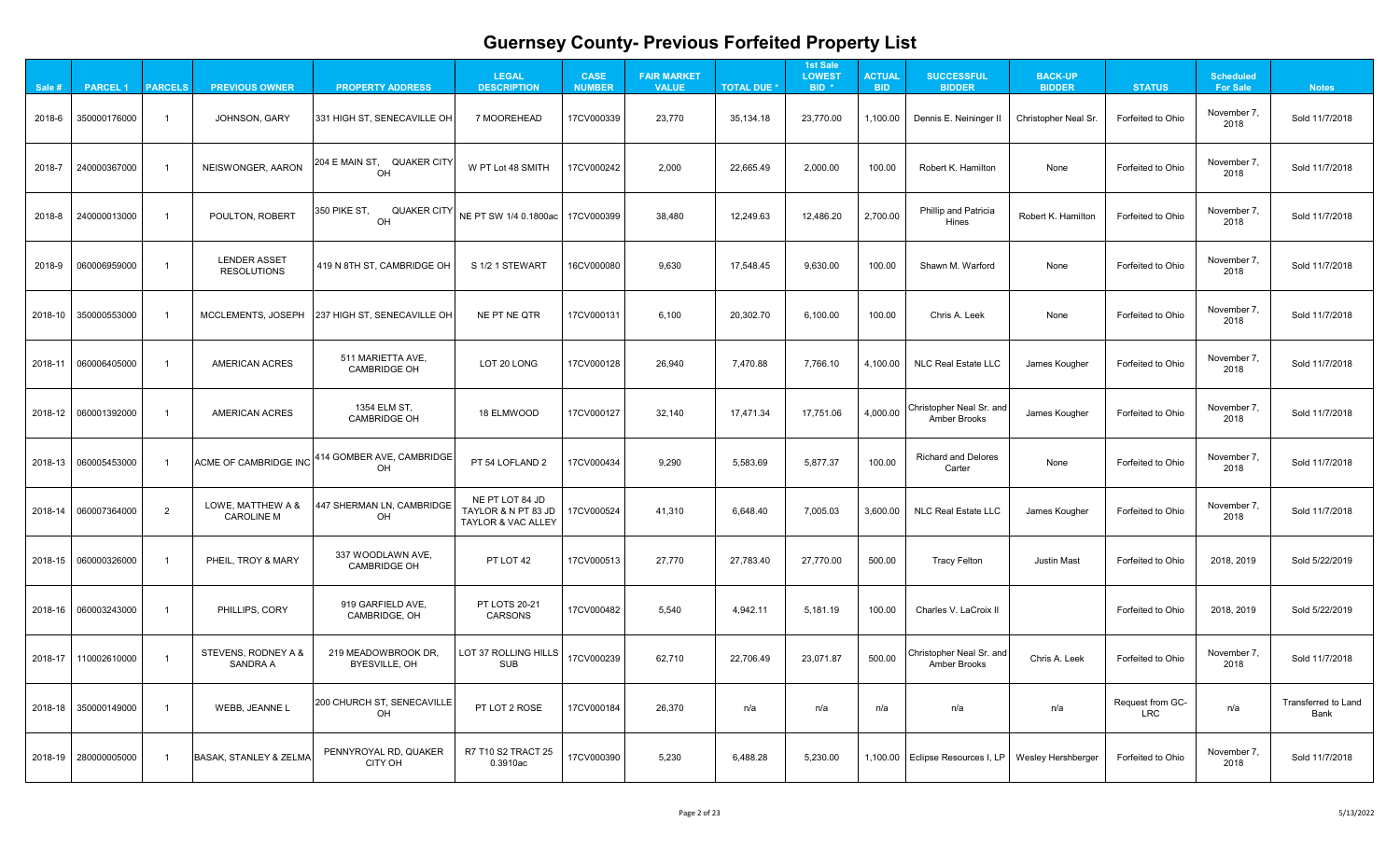| ınd |
|-----|
| ۱   |
| ınd |
| 3   |
| 3   |
|     |
| 3   |
| ınd |
| ınd |
| ınd |
| ınd |
| ınd |
| €   |
|     |
|     |

| Sale #  | <b>PARCEL1</b>         | <b>PARCELS</b> | <b>PREVIOUS OWNER</b>                   | <b>PROPERTY ADDRESS</b>                               | <b>LEGAL</b><br><b>DESCRIPTION</b>                  | <b>CASE</b><br><b>NUMBER</b> | <b>FAIR MARKET</b><br><b>VALUE</b> | <b>TOTAL DUE *</b> | <b>1st Sale</b><br><b>LOWEST</b><br>BID <sup>*</sup> | <b>ACTUAL</b><br><b>BID</b> | <b>SUCCESSFUL</b><br><b>BIDDER</b> | <b>BACK-UP</b><br><b>BIDDER</b> | <b>STATUS</b>                  | <b>Scheduled</b><br><b>For Sale</b> | <b>Notes</b>                              |
|---------|------------------------|----------------|-----------------------------------------|-------------------------------------------------------|-----------------------------------------------------|------------------------------|------------------------------------|--------------------|------------------------------------------------------|-----------------------------|------------------------------------|---------------------------------|--------------------------------|-------------------------------------|-------------------------------------------|
| 2018-20 | 120000777000           |                | HAYNES, DANA & JUDY                     | 225 EUCLID AVE, BYESVILLE<br>OH                       | LOT 45 DS BURT 1                                    | 17CV000523                   | 15,680                             | n/a                | n/a                                                  | n/a                         | n/a                                | n/a                             | Request from GC-<br><b>LRC</b> | n/a                                 | <b>Transferred to Land</b><br><b>Bank</b> |
|         | 2018-21 060004387000   |                | BISHARD-GREEN, SHEILA                   | 317 CLARK ST, CAMBRIDGE OH                            | PT LOT 1 MCCRACKEN                                  | 17CV000374                   | 16,630                             | 18,455.56          | 16,630.00                                            | 100.00                      | W. David Ogle, Trustee             |                                 | Forfeited to Ohio              | 2018, 2019                          | Sold 5/22/2019                            |
|         | 2018-22 060001107000   | $\mathbf{3}$   | MEIGHEN, JOYCE R                        | 720 S 6TH ST, CAMBRIDGE OH                            | LOTS 7 & 9 $\mathsf{COS}{\mathsf{GROVE}}$ $ $       | 17CV000341                   | 32,810                             | n/a                | 9,722.73                                             | n/a                         | n/a                                | n/a                             | Request from GC-<br><b>LRC</b> | n/a                                 | <b>Transferred to Land</b><br>Bank        |
|         | 2018-23 060005007000   | $\mathbf{3}$   | SHARP, ERICK A                          | 616 S 6TH ST, CAMBRIDGE OH                            | PT LOTS 231 & 232<br><b>CARSON</b>                  | 16CV000340                   | 24,190                             | 6,062.02           | 6,368.65                                             | 3,000.00                    | Gordon L. and Debra<br>Walker      | James Kougher                   | Forfeited to Ohio              | November 7,<br>2018                 | Sold 11/7/2018                            |
|         | 2018-24   410000513000 |                | HOUSEHOLDER, MILDRED<br>& LINDA SUE     | 61366 LOIS LN, CAMBRIDGE OH                           | LOT 43 COLONIAL HTS<br><b>SUBDIV BLOCK B</b>        | 17CV000548                   | 86,800                             | 44,391.24          | 44,687.88                                            | 1,600.00                    | James M. and Karen E.<br>Adams     | James Kougher                   | Forfeited to Ohio              | November 7,<br>2018                 | Sold 11/7/2018                            |
| 2018-25 | 150000275005           |                | <b>LAURENZI, STACIE</b>                 | 3885 TWIN SISTERS RD,<br><b>CAMBRIDGE OH</b>          | SE PT E 1/2 1.8060ac                                | 17CV000395                   | 47,720                             | 4,230.33           | 4,497.75                                             | 6,000.00                    | <b>Chester Bradford</b>            | Robert K. Hamilton              | Forfeited to Ohio              | November 7,<br>2018                 | Sold 11/7/2018                            |
|         | 2018-26 060001592000   | $\overline{2}$ | <b>SCHUTZ, JEFFERY C</b>                | 142 N 18TH ST CAMBRIDGE OH                            | S 50' LOT 1 & 2 URB<br>TER BLK 4                    | 17CV000518                   | 14,660                             | 3,240.21           | 3,504.12                                             | 300.00                      | James Kougher                      | Chris A. Leek                   | Forfeited to Ohio              | November 7,<br>2018                 | Sold 11/7/2018                            |
|         | 2018-28 060004694000   |                | JONES, RANDOLPH A                       | 233 N 9TH ST, CAMBRIDGE OH                            | E PT LOT 13<br><b>MCFARLAND</b>                     | 17CV000616                   | 29,690                             | n/a                | n/a                                                  | n/a                         | n/a                                | n/a                             | Request from GC-<br><b>LRC</b> | n/a                                 | <b>Transferred to Land</b><br><b>Bank</b> |
|         | 2018-29 060000892000   |                | <b>COURY ROBERT J</b>                   | 408 CLARK ST, CAMBRIDGE OH                            | PT LOT 10 SMITH 2                                   | 17CV000511                   | 33,940                             | n/a                | n/a                                                  | n/a                         | n/a                                | n/a                             | Request from GC-<br><b>LRC</b> | n/a                                 | Transferred to Land<br><b>Bank</b>        |
|         | 2018-30 060004324000   |                | MISER, KEVIN P &<br><b>CHRISTINA M</b>  | 200 S 9TH ST, CAMBRIDGE OH                            | <b>PT LOT 5 GASTON &amp; PT</b><br><b>VAC ALLEY</b> | 17CV000547                   | 39,970                             | n/a                | n/a                                                  | n/a                         | n/a                                | n/a                             | Request from GC-<br><b>LRC</b> | n/a                                 | <b>Transferred to Land</b><br><b>Bank</b> |
|         | 2018-31 060006778000   |                | <b>HAMILTON, VIRGINIA Y</b>             | 503 FOSTER AVE, CAMBRIDGE<br><b>OH</b>                | LOT 15 BROOM                                        | 17CV000451                   | 21,740                             | n/a                | n/a                                                  | n/a                         | n/a                                | n/a                             | Request from GC-<br><b>LRC</b> | n/a                                 | <b>Transferred to Land</b><br><b>Bank</b> |
|         | 2018-32 060004079000   |                | <b>J &amp; JANET M</b>                  | SNODGRASS, THEODORE   828 BEATTY AVE, CAMBRIDGE<br>OH | LOT 37 MCFARLAND                                    | 17CV000229                   | 51,310                             | n/a                | n/a                                                  | n/a                         | n/a                                | n/a                             | Request from GC-<br><b>LRC</b> | n/a                                 | <b>Transferred to Land</b><br><b>Bank</b> |
| 2019-2  | 060008049000           |                | STOVER JOHN R & MARY                    | <b>REAR BRENTON RD</b>                                | SW PT LOT 494<br><b>OAKLAND</b>                     | 17CV000528                   | 13,310                             | 13,563.75          | 13,310.00                                            | 100.00                      | Lori A. Starr                      | n/a                             | Forfeited to Ohio              | 2019                                | Sold 5/22/2019                            |
| 2019-3  | 420001588006           |                | JABER, MERWAN MARK &<br><b>MIREILLE</b> | 72620 HOPEWELL RD                                     | PT N 1/2<br>2.484ac                                 | 17CV000461                   | 69,460                             | 15,857.68          | 16,135.30                                            | 600.00                      | Danny Lowe                         | <b>Charles LaCroix</b>          | Forfeited to Ohio              | 2019                                | Sold 5/22/2019                            |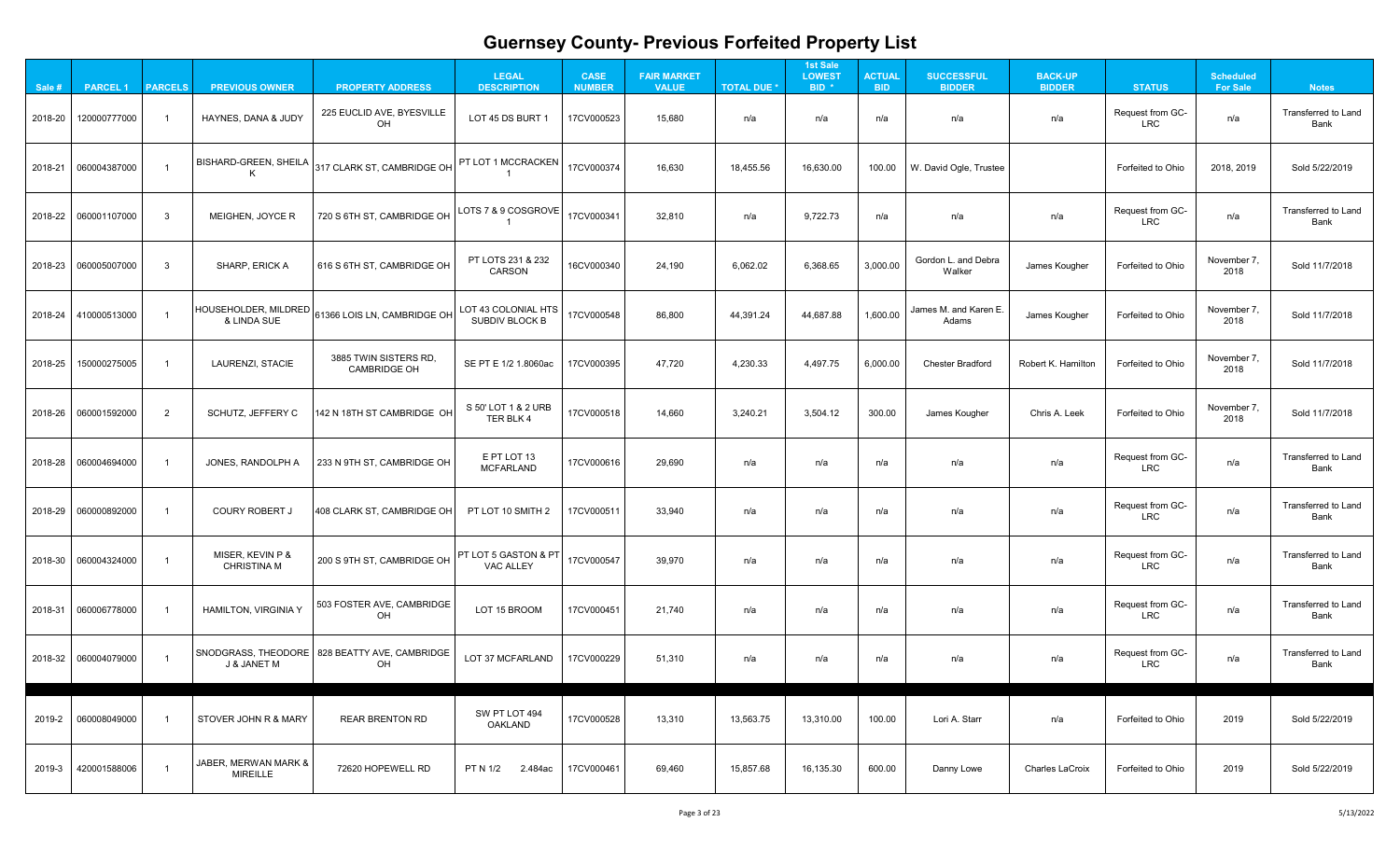| 19   |
|------|
| Land |
| Land |
| 19   |
| 19   |
| Land |
| Land |
| Land |
| 19   |
| Land |
| Land |
| 19   |
| 19   |
| 19   |
|      |

| Sale # | <b>PARCEL 1</b>                      | <b>PARCELS</b>  | <b>PREVIOUS OWNER</b>                          | <b>PROPERTY ADDRESS</b>                    | <b>LEGAL</b><br><b>DESCRIPTION</b>                            | <b>CASE</b><br><b>NUMBER</b> | <b>FAIR MARKET</b><br><b>VALUE</b> | <b>TOTAL DUE *</b> | <b>1st Sale</b><br><b>LOWEST</b><br>BID <sup>*</sup> | <b>ACTUAL</b><br><b>BID</b> | <b>SUCCESSFUL</b><br><b>BIDDER</b> | <b>BACK-UP</b><br><b>BIDDER</b> | <b>STATUS</b>                  | <b>Scheduled</b><br><b>For Sale</b> | <b>Notes</b>                              |
|--------|--------------------------------------|-----------------|------------------------------------------------|--------------------------------------------|---------------------------------------------------------------|------------------------------|------------------------------------|--------------------|------------------------------------------------------|-----------------------------|------------------------------------|---------------------------------|--------------------------------|-------------------------------------|-------------------------------------------|
| 2019-4 | 060005501000                         |                 | <b>QUARLES, BILL &amp; MARCIA</b>              | 447 N 4TH ST                               | N PT LOT 17 JOHNSON                                           | 17CV000169                   | 4,430                              | 33,487.71          | 4,430.00                                             | 100.00                      | <b>Chester Bradford</b>            |                                 | Forfeited to Ohio              | 2019                                | Sold 5/22/2019                            |
| 2019-5 | 380001590000                         | $\overline{2}$  | WAREHIME, JACK L &<br><b>BECKY L</b>           | 10180 FISHEL ST PLEASANT<br>CITY OH        | LOTS 39 & 40 FAIR                                             | 17CV000567                   | 17,470                             | n/a                | 283.14                                               | n/a                         | n/a                                | n/a                             | Request from GC-<br><b>LRC</b> | n/a                                 | <b>Transferred to Land</b><br><b>Bank</b> |
| 2019-6 | 60000682000                          |                 | <b>MITCHELL, LARRY</b>                         | 419 S 8TH ST CAMBRIDGE OH                  | PT 125 CARSON                                                 | 17CV000637                   | 7,090                              | n/a                | 2,962.52                                             | n/a                         | n/a                                | n/a                             | Request from GC-<br><b>LRC</b> | n/a                                 | <b>Transferred to Land</b><br>Bank        |
| 2019-8 | 150000275004                         |                 | LAURENZI, ANTHONY J                            | 3887 TWIN SISTERS RD                       | SE PT E 1/2 1.282ac                                           | 17CV000688                   | 8,430                              | 1,268.01           | 1,477.14                                             | 1,100.00                    | <b>Chester Bradford</b>            | Ron Gombeda                     | Forfeited to Ohio              | 2019                                | Sold 5/22/2019                            |
| 2019-9 | 380000824000                         | $\overline{2}$  | WICHAM, DOCK F &<br><b>MARTHA M</b>            | 2ND ST DERWENT OH                          | LOTS 7 & 6 DICKS 2                                            | 17CV000706                   | 5,260                              | 4,079.72           | 4,339.95                                             | 100.00                      | John R. Dawson                     |                                 | Forfeited to Ohio              | 2019                                | Sold 5/22/2019                            |
|        |                                      | $\overline{2}$  | <b>MURPHY MARK A</b>                           | 220 CHURCH ST                              | LOTS 8 & 9 ROSE                                               | 17CV000636                   | 28,650                             | 238.46             | n/a                                                  | n/a                         | n/a                                | n/a                             | Request from GC-<br><b>LRC</b> | n/a                                 | <b>Transferred to Land</b><br><b>Bank</b> |
|        | $\vert$ 2019-12 $\vert$ 060001200000 |                 | DOWNTOWN RENTALS OF<br><b>CAMBRIDGE</b>        | 628 & 630 N 10TH ST<br><b>CAMBRIDGE OH</b> | PT LOTS 11 & 12 WA<br><b>HUNT</b>                             | 17CV000215                   | 55,140                             | n/a                | n/a                                                  | n/a                         | n/a                                | n/a                             | Request from GC-<br><b>LRC</b> | n/a                                 | <b>Transferred to Land</b><br><b>Bank</b> |
|        | 2019-14 060006928000                 |                 | <b>DOWNTOWN RENTALS OF</b><br><b>CAMBRIDGE</b> | 222 N 8TH ST CAMBRIDGE OH                  | 2 MCFARLAND 1                                                 | 17CV000220                   | 63,800                             | n/a                | n/a                                                  | n/a                         | n/a                                | n/a                             | Request from GC-<br><b>LRC</b> | n/a                                 | <b>Transferred to Land</b><br><b>Bank</b> |
|        | 2019-15 380001289000                 |                 | <b>ELTRINGHAM, JESSIE LEE</b>                  | <b>LINCOLN ST</b>                          | LOT 137 N SIDE                                                | 17CV000463                   | 2,800                              | 515.48             | 739.76                                               | 100.00                      | Ronald D. Gombeda                  |                                 | <b>Forfeited to Ohio</b>       | 2019                                | Sold 5/22/2019                            |
|        | 2019-16 410000702000                 | 2               | DINGEY, EVELYN ETAL                            | 4097 CLAY CIKE                             | <b>WPT</b><br>LOT 19<br>LOT <sub>18</sub><br><b>VAC ALLEY</b> | SW PT 17CV000671             | 9,300                              | n/a                | n/a                                                  | n/a                         | n/a                                | n/a                             | Request from GC-<br><b>LRC</b> | n/a                                 | <b>Transferred to Land</b><br><b>Bank</b> |
|        |                                      |                 | <b>FETTES, ROBERT ETAL</b>                     | 2203 CENTRAL AVE                           | LOT 67 CAIN                                                   | 17CV000422                   | 4,900                              | 8,690.07           | n/a                                                  | n/a                         | n/a                                | n/a                             | Request from GC-<br><b>LRC</b> | n/a                                 | <b>Transferred to Land</b><br><b>Bank</b> |
|        | 2019-18   180000747000               |                 | <b>GEARY, GEORGE JR</b>                        | <b>CANDY ROAD</b>                          | 1.327ac<br>PT NE1/4                                           | 17CV000670                   | 7,610                              | 4,280.07           | 4,503.50                                             | 400.00                      | Ronald D. Gombeda                  | Dave Ogle                       | Forfeited to Ohio              | 2019                                | Sold 5/22/2019                            |
|        | $2019-19$   420001588003             | $\overline{2}$  | <b>HORN, CHARLES ETAL</b>                      | 72717 HOPEWELL RD                          | PT N 1/2<br>5.00ac                                            | 18CV000004                   | 31,200                             | 9,665.66           | 9,937.29                                             | 17,900.00                   | Elliot J. Lee                      | Ron Gombeda                     | Forfeited to Ohio              | 2019                                | Sold 5/22/2019                            |
|        | $\vert$ 2019-20 $\vert$ 060000933000 | 10 <sup>°</sup> | <b>BEEMAN, ROBERT</b>                          | <b>BEATTY AVE &amp; WATER ST</b>           | LOTS $1,2,3,4,5,6,7,11,12,$<br>13 MH SCOTT                    | 17CV000705                   | 12,190                             | 16,738.12          | 12,190.00                                            | 1,000.00                    | Lisa K. Brown                      | <b>Chester Bradford</b>         | Forfeited to Ohio              | 2019                                | Sold 5/22/2019                            |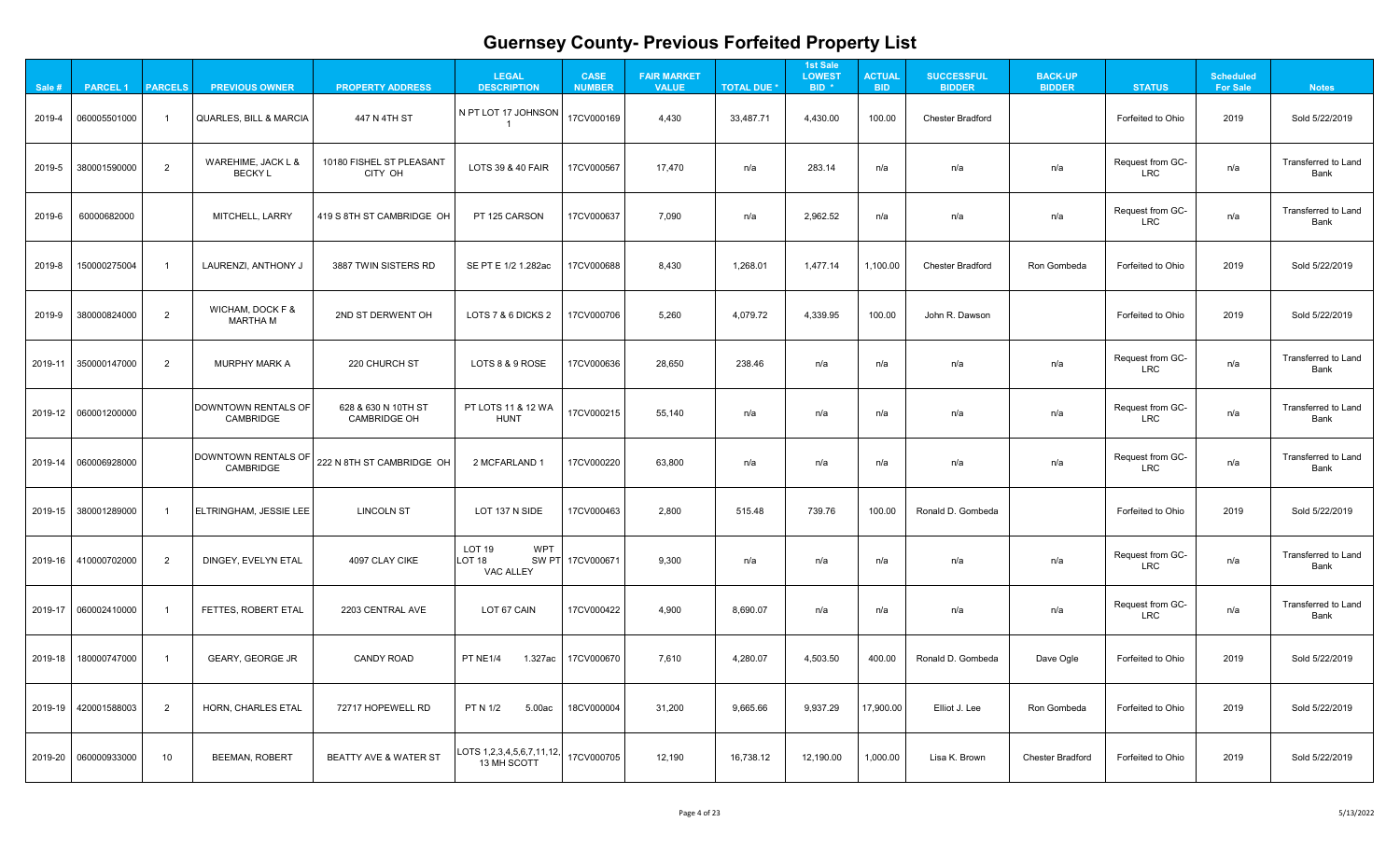| Land |
|------|
| 19   |
| 19   |
| Land |
| Land |
| 19   |
| 19   |
| 19   |
| 19   |
| Land |
| Land |
| Land |
| Land |
| Land |
|      |

| Sale #  | <b>PARCEL 1</b>        | <b>PARCELS</b> | <b>PREVIOUS OWNER</b>                     | <b>PROPERTY ADDRESS</b> | <b>LEGAL</b><br><b>DESCRIPTION</b>                            | <b>CASE</b><br><b>NUMBER</b> | <b>FAIR MARKET</b><br><b>VALUE</b> | <b>TOTAL DUE *</b> | <b>1st Sale</b><br><b>LOWEST</b><br>BID <sup>*</sup> | <b>ACTUAL</b><br><b>BID</b> | <b>SUCCESSFUL</b><br><b>BIDDER</b> | <b>BACK-UP</b><br><b>BIDDER</b> | <b>STATUS</b>                  | <b>Scheduled</b><br><b>For Sale</b> | <b>Notes</b>                              |
|---------|------------------------|----------------|-------------------------------------------|-------------------------|---------------------------------------------------------------|------------------------------|------------------------------------|--------------------|------------------------------------------------------|-----------------------------|------------------------------------|---------------------------------|--------------------------------|-------------------------------------|-------------------------------------------|
|         | 2019-22 410000733000   | $\overline{2}$ | MAY, CONNIE ETAL                          | 3995 CLAYPIKE ROAD      | 1, 37 WEST BOSTON                                             | 17CV000663                   | 11,480                             | n/a                | 319.04                                               | n/a                         | n/a                                | n/a                             | Request from GC-<br><b>LRC</b> | n/a                                 | <b>Transferred to Land</b><br><b>Bank</b> |
| 2019-23 | 120000345000           |                | <b>SHIVERS, SHARON ETAL</b>               | 230 N 7TH ST            | 89 RINGER FIRST                                               | 17CV000540                   | 4,950                              | 11,342.41          | 4,950.00                                             | 900.00                      | Ronald D. Gombeda                  | Danny Lowe                      | Forfeited to Ohio              | 2019                                | Sold 5/22/2019                            |
|         | 2019-24 020002496000   | $\mathbf{3}$   | BLACK, SCOTT ETAL                         | 63141 PIEDMONT RD       | 189,190,191 WESTVIEW   18CV000314                             |                              | 2,980                              | 2,898.46           | 2,980.00                                             | 100.00                      | Lisa K. Brown                      |                                 | Forfeited to Ohio              | 2019                                | Sold 5/22/2019                            |
|         | 2019-26 060004555000   |                | PATTERSON, DIANNA<br><b>ETAL</b>          | 611 ORCHARD AVE         | <b>16 ORCHARD GROVE</b>                                       | 18CV000036                   | 20,400                             | n/a                | 379.08                                               | n/a                         | n/a                                | n/a                             | Request from GC-<br><b>LRC</b> | n/a                                 | <b>Transferred to Land</b><br><b>Bank</b> |
|         | 2019-27 060002624000   |                | MITCHELL, MARTHA ETAL                     | 514 CLARK STREET        | 155 OAKLAND                                                   | 17CV000658                   | 63,860                             | n/a                | 351.02                                               | n/a                         | n/a                                | n/a                             | Request from GC-<br><b>LRC</b> | n/a                                 | <b>Transferred to Land</b><br><b>Bank</b> |
|         | 2019-28 020002112000   |                | LANNING, TAMARA ETAL                      | 7549 MANILA RD          | PT 45 MCPHERSON<br><b>ADDITION</b>                            | 18CV000216                   | 32,060                             | 2,052.60           | 2,340.57                                             | 8,100.00                    | <b>NLC Real Estate LLC</b>         | Jessica Orecchio                | Forfeited to Ohio              | 2019                                | Sold 5/22/2019                            |
| 2019-30 | 150000083002           |                | COPPINS, RICHARD ETAL                     | 67829 HOPEWELL RD       | S1/2 NW 1/4 5.00ac                                            | 17CV000617                   | 49,250                             | 8,043.06           | 8,334.77                                             | 21,500.00                   | John R. Curtis                     | Doug Bruner                     | Forfeited to Ohio              | 2019                                | Sold 5/22/2019                            |
|         | 2019-31 020002677000   | $\mathbf{3}$   | LEWIS, CHRIS ETAL                         | 769 MCPHERSON AVE       | LOTS 268, 269, 270<br><b>WESTVIEW</b>                         | 17CV000516                   | 23,080                             | 4,666.26           | 4,999.65                                             | 100.00                      | Kenneth A. Klinglesmith            |                                 | Forfeited to Ohio              | 2019                                | Sold 5/22/2019                            |
|         | 2019-34 010001493000   | $\overline{2}$ | MCNEAL KENNARD L ET<br><b>AL</b>          | 62252 FORESTVIEW DR     | PT LOT 54 BEECH<br>MEADOWS, PT LOT 54<br><b>BEECH MEADOWS</b> | 18CV000325                   | 9,780                              | 6,326.74           | 6,621.79                                             | 800.00                      | Jessica Orecchio                   |                                 | Forfeited to Ohio              | 2019                                | Sold 5/22/2019                            |
|         | 2020-16 A 060004114000 |                | <b>COZY CABINS LTD</b>                    | 914 BEATTY AVE          | LOT 6 ORCHARD                                                 | 18CV000622                   | 76,680                             | n/a                | n/a                                                  | n/a                         | n/a                                | n/a                             | Request from GC-<br><b>LRC</b> | n/a                                 | <b>Transferred to Land</b><br><b>Bank</b> |
|         | 2020-18 060003166000   | $\overline{2}$ | <b>RECA LIMITED</b><br><b>PARTNERSHIP</b> | 506 NORTH 12TH STREET   | LOTS 24-25 BROWN &  <br><b>HUTCHISON</b>                      | 19CV000045                   | 26,120                             | n/a                | n/a                                                  | n/a                         | n/a                                | n/a                             | Request from GC-<br><b>LRC</b> | n/a                                 | <b>Transferred to Land</b><br><b>Bank</b> |
|         |                        |                | <b>PATTERSON HELEN</b>                    | 326 GOMBER AVE          | NW END LOT 50<br><b>LOFLAND</b>                               | 18CV000599                   | 15,600                             | n/a                | n/a                                                  | n/a                         | n/a                                | n/a                             | Request from GC-<br><b>LRC</b> | n/a                                 | <b>Transferred to Land</b><br><b>Bank</b> |
|         | 2020-67 060000481000   |                | MCELROY, MATTHEW ET<br>AL                 | 232 N 4TH ST            | S PT NPT LOT 52                                               | 19CV000228                   | 10,240                             | n/a                | n/a                                                  | n/a                         | n/a                                | n/a                             | Request from GC-<br><b>LRC</b> | n/a                                 | <b>Transferred to Land</b><br><b>Bank</b> |
|         | 2020-76 090000138000   |                | DEETER, MICHAEL D., ET<br>AL              | 13853 OLD GLORY RD      | <b>PT SE 1/4</b>                                              | 19CV000253                   | 7,890                              | n/a                | n/a                                                  | n/a                         | n/a                                | n/a                             | Request from GC-<br><b>LRC</b> | n/a                                 | <b>Transferred to Land</b><br><b>Bank</b> |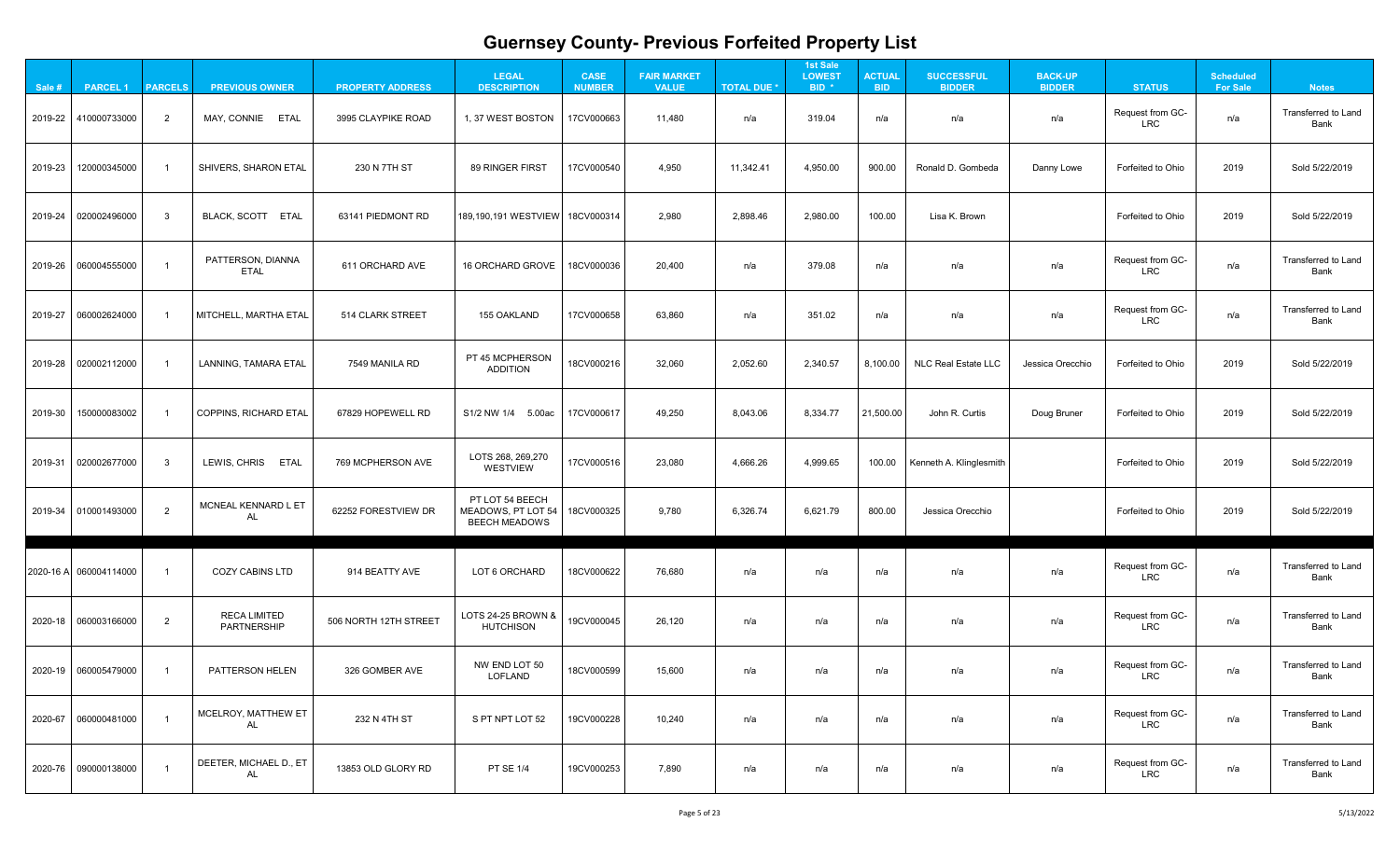| ınd |
|-----|
| ınd |
| ınd |
| ınd |
| ınd |
| ınd |
| ınd |
| ınd |
| ınd |
| ind |
| ınd |
| ınd |
| ınd |
|     |
|     |

| Sale # | <b>PARCEL 1</b>          | <b>PARCELS</b> | <b>PREVIOUS OWNER</b>                                        | <b>PROPERTY ADDRESS</b>                                        | <b>LEGAL</b><br><b>DESCRIPTION</b>            | <b>CASE</b><br><b>NUMBER</b> | <b>FAIR MARKET</b><br><b>VALUE</b> | <b>TOTAL DUE *</b> | <b>1st Sale</b><br><b>LOWEST</b><br>BID <sup>*</sup> | <b>ACTUAL</b><br><b>BID</b> | <b>SUCCESSFUL</b><br><b>BIDDER</b> | <b>BACK-UP</b><br><b>BIDDER</b> | <b>STATUS</b>                  | <b>Scheduled</b><br><b>For Sale</b> | <b>Notes</b>                              |
|--------|--------------------------|----------------|--------------------------------------------------------------|----------------------------------------------------------------|-----------------------------------------------|------------------------------|------------------------------------|--------------------|------------------------------------------------------|-----------------------------|------------------------------------|---------------------------------|--------------------------------|-------------------------------------|-------------------------------------------|
|        | $ 2020-102 060003018000$ |                | GOSSETT, GLENN F. &<br><b>JULIE</b>                          | 406 CLARK ST                                                   | PT LOT #10                                    | 19CV000496                   | 18,380                             | n/a                | n/a                                                  | n/a                         | n/a                                | n/a                             | Request from GC-<br><b>LRC</b> | n/a                                 | <b>Transferred to Land</b><br><b>Bank</b> |
|        |                          | $\overline{2}$ | CARLIN, SHANNON J. &<br>JENNIFER L.                          | 321 S 12TH ST                                                  | $ S$ PT LOT #14, S PT LOT<br>#13              | 19CV000289                   | 13,960                             | n/a                | n/a                                                  | n/a                         | n/a                                | n/a                             | Request from GC-<br><b>LRC</b> | n/a                                 | <b>Transferred to Land</b><br><b>Bank</b> |
|        | 2020-17 060005602000     |                | SAVAGE, JEFF                                                 | 131 COSHOCTON AVE                                              | LOT 6 FORSYTHE                                | 18CV000601                   | 12,580                             | n/a                | n/a                                                  | n/a                         | n/a                                | n/a                             | Request from GC-<br><b>LRC</b> | n/a                                 | <b>Transferred to Land</b><br><b>Bank</b> |
|        | 2020-54 060002883000     |                | WITHROW, MARY R.                                             | 135 N. 7TH ST                                                  | S PT LOTS 81 & 82                             | 19CV000255                   | 49,100                             | n/a                | n/a                                                  | n/a                         | n/a                                | n/a                             | Request from GC-<br><b>LRC</b> | n/a                                 | <b>Transferred to Land</b><br><b>Bank</b> |
|        | 2020-75 390000227000     |                | SCHERER, JEREMIAH                                            | 305 MAIN ST                                                    | W 1/2 LOT#4                                   | 19CV000061                   | 6,360                              | n/a                | n/a                                                  | n/a                         | n/a                                | n/a                             | Request from GC-<br><b>LRC</b> | n/a                                 | Transferred to Land<br><b>Bank</b>        |
|        | 2020-16 060000949000     | $\overline{4}$ | <b>COZY CABINS LTD</b>                                       | 1905 STEWART AVE-914<br>BEATTY AVE-508 WALNUT<br><b>STREET</b> | LOT 454-455-456<br>OAKLAND; LOT 36<br>ELMWOOD | 18CV000622                   | 146,980                            | n/a                | n/a                                                  | n/a                         | n/a                                | n/a                             | Request from GC-<br><b>LRC</b> | n/a                                 | <b>Transferred to Land</b><br><b>Bank</b> |
|        | 2020-48 060004431000     |                | HOSEY, SAM                                                   | 615 S 10TH ST                                                  | PT OL 3                                       | 18CV000311                   | 9,050                              | n/a                | n/a                                                  | n/a                         | n/a                                | n/a                             | Request from GC-<br><b>LRC</b> | n/a                                 | <b>Transferred to Land</b><br><b>Bank</b> |
|        | 2020-72 060006705000     |                | <b>BLASENHAUER, JOSHUA</b><br>ALLEN, ET AL                   | 140 FINLEY AVE                                                 | W PT LOT #21                                  | 19CV000290                   | 24,220                             | n/a                | n/a                                                  | n/a                         | n/a                                | n/a                             | Request from GC-<br><b>LRC</b> | n/a                                 | <b>Transferred to Land</b><br><b>Bank</b> |
|        | 2020-74 390000249000     |                | HARRIS, CHARLES M., ET<br><b>AL</b>                          | 326 HIGH ST                                                    | <b>LOT #14</b>                                | 18CV000577                   | 48,090                             | n/a                | n/a                                                  | n/a                         | n/a                                | n/a                             | Request from GC-<br><b>LRC</b> | n/a                                 | <b>Transferred to Land</b><br><b>Bank</b> |
|        | 2020-103 060003884000    |                | ALEXANDER, MICKEY SR<br>& DANIELS-ROBERTS,<br><b>TIFFANY</b> | 415 WALL AVE                                                   | E. PT. LOT 14-15                              | 19CV000526                   | 19,280                             | n/a                | n/a                                                  | n/a                         | n/a                                | n/a                             | Request from GC-<br><b>LRC</b> | n/a                                 | Transferred to Land<br>Bank               |
|        | 2020-109 060000475000    | $\mathbf{3}$   | ABEL, DORIS JUNE                                             | 314 & 318 N 5TH ST                                             | PT OL 1 & 12                                  | 20CV000005                   | 46,650                             | n/a                | n/a                                                  | n/a                         | n/a                                | n/a                             | Request from GC-<br><b>LRC</b> | n/a                                 | <b>Transferred to Land</b><br><b>Bank</b> |
|        | 2020-115 060005447000    |                | WAITHE, DWAYNE A.                                            | 311 N 8TH ST                                                   | PT LOT 9                                      | 19CV000680                   | 9,340                              | n/a                | n/a                                                  | n/a                         | n/a                                | n/a                             | Request from GC-<br><b>LRC</b> | n/a                                 | Transferred to Land<br><b>Bank</b>        |
| 2020-5 | 020000773000             |                | <b>DINGUS, KATHI</b>                                         | 309 COSHOCTON AVENUE                                           | PT LOT 8                                      | 18CV000547                   | 7,890                              | n/a                | n/a                                                  | n/a                         | n/a                                | n/a                             | Request from GC-<br><b>LRC</b> | n/a                                 | <b>Transferred to Land</b><br><b>Bank</b> |
|        | 2020-23 020000441000     |                | FERGUSON, ROBERT M                                           | 64000 COOKS RUN RD                                             | SE PT LOT #5                                  | 18CV000462                   | 5390                               | 4150.2             | 4372.91                                              | 12500                       | <b>Richard Bowman</b>              |                                 | Forfeited to Ohio              | June 17, 2021                       | Sold 6/17/2021                            |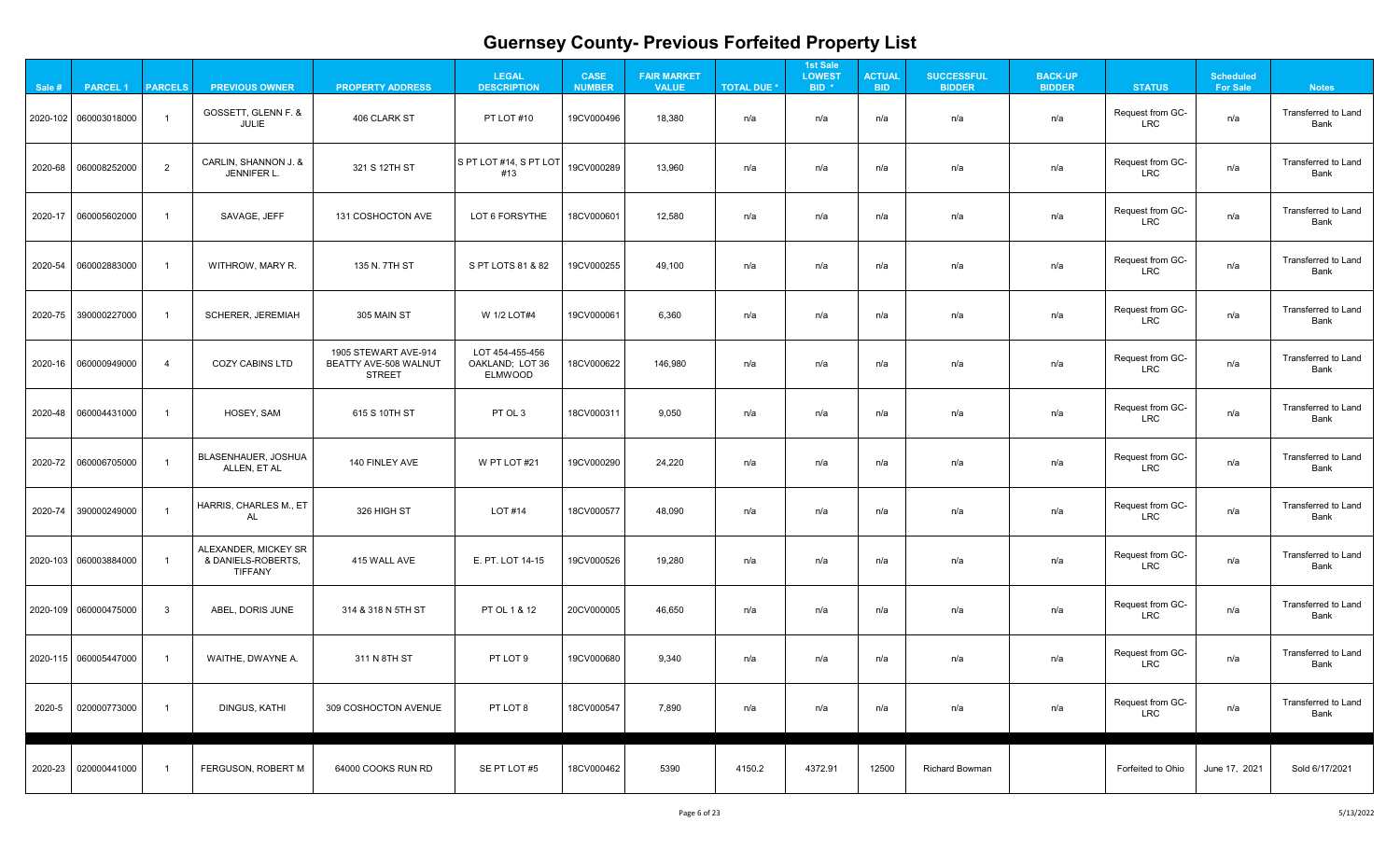| $\mathbf{A}$                                                     |  |
|------------------------------------------------------------------|--|
| 1<br>֧֧֧֧֧֧ׅ֧ׅ֧ׅ֧ׅ֧֧֧֚֚֚֚֚֚֚֚֚֚֚֚֚֚֚֚֚֚֚֚֚֚֚֚֚֚֚֚֚֚֚֚֚֚֝֓֝֜֜֜֜֝֬ |  |
| 21                                                               |  |
| 1<br>?                                                           |  |
| 1<br>l                                                           |  |
|                                                                  |  |
| 21                                                               |  |
| 21                                                               |  |
| 21                                                               |  |
| 21                                                               |  |
| 21                                                               |  |
| $\overline{21}$                                                  |  |
| 1<br>2                                                           |  |
| 1<br>י                                                           |  |

| Sale # | <b>PARCEL 1</b>      | <b>PARCELS</b> | <b>PREVIOUS OWNER</b>                   | <b>PROPERTY ADDRESS</b>                              | <b>LEGAL</b><br><b>DESCRIPTION</b>       | <b>CASE</b><br><b>NUMBER</b> | <b>FAIR MARKET</b><br><b>VALUE</b> | <b>TOTAL DUE *</b> | <b>1st Sale</b><br><b>LOWEST</b><br>BID <sup>*</sup> | <b>ACTUAL</b><br><b>BID</b> | <b>SUCCESSFUL</b><br><b>BIDDER</b>                             | <b>BACK-UP</b><br><b>BIDDER</b> | <b>STATUS</b>     | <b>Scheduled</b><br><b>For Sale</b> | <b>Notes</b>   |
|--------|----------------------|----------------|-----------------------------------------|------------------------------------------------------|------------------------------------------|------------------------------|------------------------------------|--------------------|------------------------------------------------------|-----------------------------|----------------------------------------------------------------|---------------------------------|-------------------|-------------------------------------|----------------|
|        | 2020-89 020001345000 |                | <b>BURNS, ROBERT, ET AL</b>             | <b>GEMINI ST</b>                                     | <b>LOT #78</b>                           | 19CV000227                   | 1320                               | 3075.3             | 1320                                                 | 3750                        | David Barna                                                    | <b>Zackery Tidrick</b>          | Forfeited to Ohio | June 17, 2021                       | Sold 6/17/2021 |
|        | 2020-13 020001464000 | $\overline{2}$ | RITTERBECK, LINDA                       | 63945 RIDGEWAY ROAD                                  | LOTS 14-15                               | 18CV000478                   | 15180                              | 13539.09           | 13809.11                                             | 2000                        | <b>Bruce McCullough</b>                                        |                                 | Forfeited to Ohio | June 17, 2021                       | Sold 6/17/2021 |
|        | 2019-25 020001776000 |                | PARROTT, JOHN E ETAL                    | 62837 BYESVILLE RD 68241<br>BYESVILLE RD COCHRAN AVE | 20,21,28,29 FAIRMONT<br>BLK <sub>2</sub> | 17CV000494                   | 13340                              | 7444.2             | 8133.41                                              | 6500                        | William C. Stewart                                             |                                 | Forfeited to Ohio | June 17, 2021                       | Sold 6/17/2021 |
|        | 2020-49 020002056000 |                | <b>MYERS, CLIFFORD A</b>                | <b>MARIETTA AVE</b>                                  | 8 LOWE                                   | 19CV000025                   | 1040                               | 3426.8             | 1040                                                 | 2500                        | The Guernsey County<br>Community<br>Development<br>Corporation |                                 | Forfeited to Ohio | June 17, 2021                       | Sold 6/17/2021 |
| 2020-3 | 020002585000         | $\overline{2}$ | <b>SALTERS, TIMOTHY</b>                 | <b>MCPHERSON AVENUE</b>                              | LOT 266-267<br>WESTVIEW                  | 18CV000316                   | 2700                               | 6443.23            | 2700                                                 | 2700                        | Kenneth Klinglesmith                                           |                                 | Forfeited to Ohio | June 17, 2021                       | Sold 6/17/2021 |
|        | 2020-26 060000439000 | $\overline{2}$ | ANKROM, PATRICIA J ET<br>AL             | <b>164 COSHOCTON AVE</b><br><b>CHESTNUT ST</b>       | NW PT LOT #39-8 WEST<br>& PT LOT 42. 19A | 18CV000520                   | 6720                               | 8887.06            | 6720                                                 | 300                         | <b>Zackery Tidrick</b>                                         |                                 | Forfeited to Ohio | June 17, 2021                       | Sold 6/17/2021 |
|        | 2020-14 060000476000 |                | ABEL, VERA                              | <b>BISHARD AVENUE</b>                                | LOT 19 FLYNN HEIRS 2                     | 18CV000505                   | 11940                              | 15692.56           | 11940                                                | 1500                        | Robyn G. Tolliver                                              |                                 | Forfeited to Ohio | June 17, 2021                       | Sold 6/17/2021 |
| 2020-8 | 060000477000         | $\overline{2}$ | WAGNER, DORIS L.                        | 2224 BISHARD AVENUE                                  | LOTS 20-21 FLYNN<br>HEIRS 2              | 18CV000651                   | 11160                              | 4334.51            | 4568.91                                              | 1250                        | Robyn G. Tolliver                                              |                                 | Forfeited to Ohio | June 17, 2021                       | Sold 6/17/2021 |
|        | 2020-29 060000811000 |                | <b>BALDWIN, MARY I</b>                  | 432 N 2ND ST                                         | N 1/3 LOTS #1 & #2                       | 18CV000548                   | 4450                               | 18655.17           | 4450                                                 | 4450                        | Maurice Lathan Sr.                                             |                                 | Forfeited to Ohio | June 17, 2021                       | Sold 6/17/2021 |
|        |                      |                | FIELDS, ROBERT S.                       | 436 N 5TH ST                                         | PT OF LOT #13                            | 19CV000018                   | 39990                              | 9628.27            | 9893.05                                              | 2250                        | <b>Landry Properties LLC</b>                                   |                                 | Forfeited to Ohio | June 17, 2021                       | Sold 6/17/2021 |
|        |                      |                | BENNETT, CLARENCE C &<br><b>LOREE F</b> | <b>COSHOCTON AVE</b>                                 | LOT 15 COSGROVE                          | 19CV000140                   | 1060                               | 12256.84           | 1060                                                 | 300                         | <b>Zackery Tidrick</b>                                         |                                 | Forfeited to Ohio | June 17, 2021                       | Sold 6/17/2021 |
|        | 2019-10 060001012000 |                | HOSEY, SAM                              | 128 FINLEY AVE                                       | <b>LOT 42 TURNER</b>                     | 17CV000633                   | 5490                               | 6138.55            | 5490                                                 | 800                         | <b>Divergent Holdings LLC</b>                                  |                                 | Forfeited to Ohio | June 17, 2021                       | Sold 6/17/2021 |
|        |                      |                | BROWN, MABELL, ET AL                    | 115 WOODWORTH AVE                                    | PT OL #5                                 | 19CV000229                   | 5020                               | 17155.79           | 5020                                                 | 6500                        | Jane E. Leasure                                                |                                 | Forfeited to Ohio | June 17, 2021                       | Sold 6/17/2021 |
|        | 2020-58 060001534000 | $\overline{2}$ | HAMME, H J<br><b>ENTERPRISES INC</b>    | CHESTNUT ST                                          | LOT # 178 & LOT #179                     | 19CV000020                   | 3700                               | 4019.47            | 3700                                                 | 2000                        | Donna Hill                                                     |                                 | Forfeited to Ohio | June 17, 2021                       | Sold 6/17/2021 |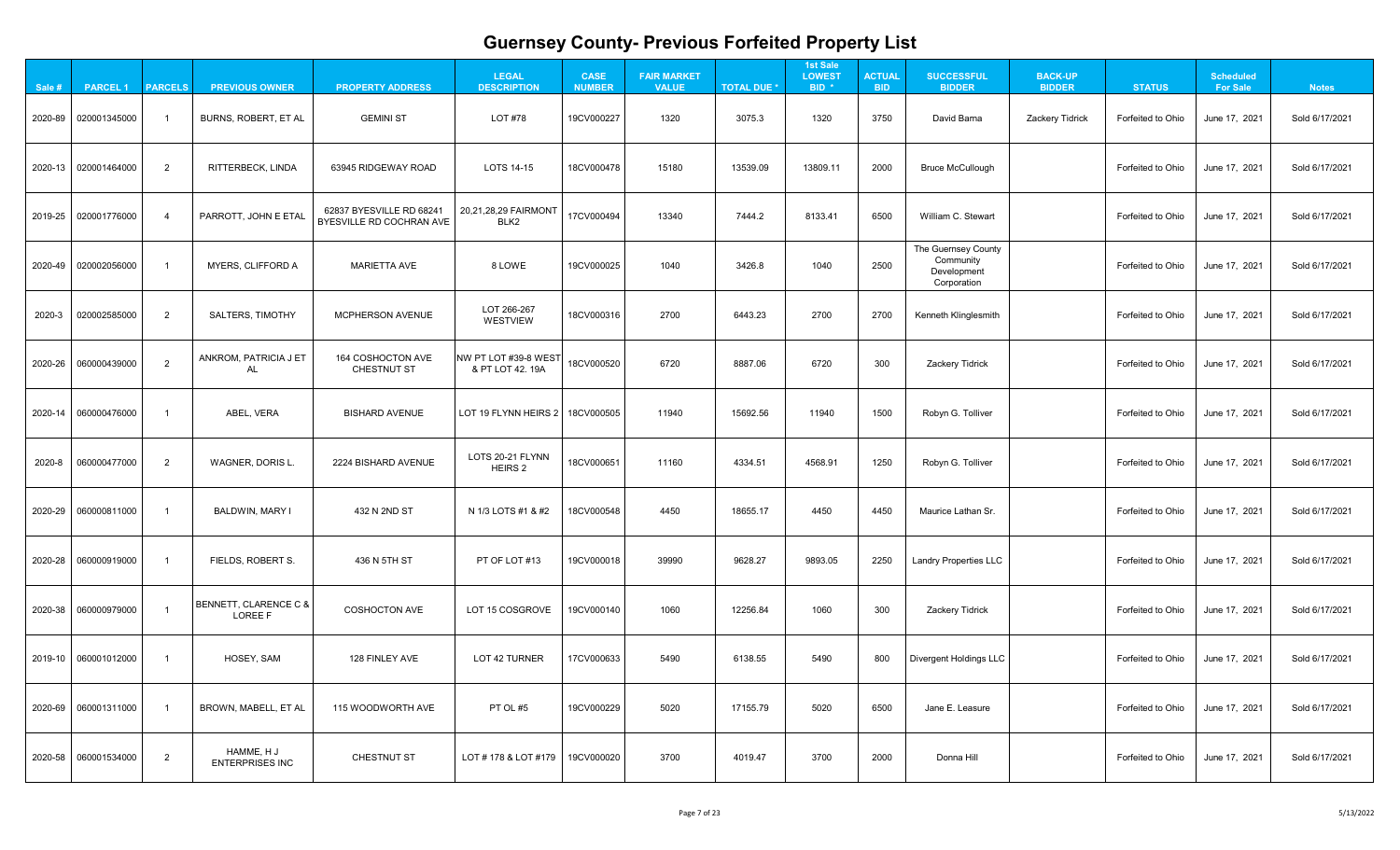| $\mathbf{A}$                                                     |  |
|------------------------------------------------------------------|--|
| 1<br>֧֧֧֧֧֧ׅ֧ׅ֧ׅ֧ׅ֧֧֧֚֚֚֚֚֚֚֚֚֚֚֚֚֚֚֚֚֚֚֚֚֚֚֚֚֚֚֚֚֚֚֚֚֚֝֓֝֜֜֜֜֝֬ |  |
| 21                                                               |  |
| 1<br>?                                                           |  |
| 1<br>l                                                           |  |
|                                                                  |  |
| 21                                                               |  |
| 21                                                               |  |
| 21                                                               |  |
| 21                                                               |  |
| 21                                                               |  |
| $\overline{21}$                                                  |  |
| 1<br>2                                                           |  |
| $\overline{\mathbf{1}}$<br>י                                     |  |

| Sale # | <b>PARCEL 1</b>         | <b>PARCELS</b> | <b>PREVIOUS OWNER</b>                  | <b>PROPERTY ADDRESS</b>             | <b>LEGAL</b><br><b>DESCRIPTION</b>                                      | <b>CASE</b><br><b>NUMBER</b> | <b>FAIR MARKET</b><br><b>VALUE</b> | <b>TOTAL DUE *</b> | <b>1st Sale</b><br><b>LOWEST</b><br>BID <sup>*</sup> | <b>ACTUAL</b><br><b>BID</b> | <b>SUCCESSFUL</b><br><b>BIDDER</b>                             | <b>BACK-UP</b><br><b>BIDDER</b> | <b>STATUS</b>     | <b>Scheduled</b><br><b>For Sale</b> | <b>Notes</b>   |
|--------|-------------------------|----------------|----------------------------------------|-------------------------------------|-------------------------------------------------------------------------|------------------------------|------------------------------------|--------------------|------------------------------------------------------|-----------------------------|----------------------------------------------------------------|---------------------------------|-------------------|-------------------------------------|----------------|
|        | 2020-66 060001645000    |                | CARR, ROSA ET AL                       | 104 SUMMIT AVE                      | PT OL 7 NW PT                                                           | 19CV000231                   | 1690                               | 5953.28            | 1690                                                 | 1690                        | Rockie Black                                                   |                                 | Forfeited to Ohio | June 17, 2021                       | Sold 6/17/2021 |
|        |                         | $\overline{2}$ | YARNELL, JEANINE, ET AL                | 155 COSHOCTON AVE                   | FT NW PT OL 39 WEST                                                     | 19CV000293                   | 2640                               | 24505.68           | 2640                                                 | 1200                        | Divergent Holdings LLC                                         |                                 | Forfeited to Ohio | June 17, 2021                       | Sold 6/17/2021 |
|        | 2020-98 060002191000    |                | SMITH, HEATHER K.                      | 317 N 6TH ST                        | N PT OL #1                                                              | 19CV000395                   | 15540                              | 29900.96           | 15540                                                | 8000                        | David S. Sloat                                                 |                                 | Forfeited to Ohio | June 17, 2021                       | Sold 6/17/2021 |
|        | 2020-25 060002207000    |                | BEADLE, WILBUR J IV                    | 616 N 6TH ST                        | SW PT LOT #209 & #210                                                   | 18CV000508                   | 73620                              | 30118.72           | 30418.18                                             | 15500                       | Carol Goff                                                     |                                 | Forfeited to Ohio | June 17, 2021                       | Sold 6/17/2021 |
|        | 2020-112 060002355000   |                | RHINEHART, JONATHAN A<br>& THERESA     | 436 N. 3RD ST                       | S PT LOT 22 & E PT LOT<br>23                                            | 19CV00500                    | 35220                              | 10480.52           | 10799.52                                             | 2500                        | Maurice Lathan Sr.                                             |                                 | Forfeited to Ohio | June 17, 2021                       | Sold 6/17/2021 |
|        | 2020-105 060002356000   | $\overline{2}$ | DRAKE, PEARL                           | 115 SUMMIT AVE                      | <b>SE PT LOT #38 &amp; SW PT</b><br>OF LOT #38                          | 19CV000269                   | 2370                               | 2370.13            | 2370                                                 | 2250                        | <b>Shawn Heskett</b>                                           |                                 | Forfeited to Ohio | June 17, 2021                       | Sold 6/17/2021 |
|        | 2020-30 060002436000    | $\mathbf{3}$   | AMES, WILLIAM M ET AL                  | 513 ORCHARD AVE & 637 S.<br>10TH ST | LOTS 39-40 ORCHARD<br><b>GROVE &amp; PT OL2</b><br><b>CARSON'S ADDN</b> | 18CV000522                   | 12240                              | 31004.65           | 12240                                                | 2000                        | Robyn G. Tolliver                                              |                                 | Forfeited to Ohio | June 17, 2021                       | Sold 6/17/2021 |
| 2020-1 | 060003017000            |                | <b>MCKIM, RUTH CHRISTINA</b>           | 524 JEFFERSON AVENUE                | <b>LOT 4 SIEGFRIED</b>                                                  | 18CV000337                   | 27430                              | 6003.64            | 6239.46                                              | 3932.32                     | Maurice Lathan Sr.                                             |                                 | Forfeited to Ohio | June 17, 2021                       | Sold 6/17/2021 |
|        | 2020-12 060003172000    |                | <b>GALLUZZI, RICHARD C.</b>            | 510 JEFFERSON AVENUE                | LOT 1 SIEGRRIED 1                                                       | 18CV000578                   | 23340                              | 12835.96           | 13069.88                                             | 7500                        | <b>Sharon Harris</b>                                           |                                 | Forfeited to Ohio | June 17, 2021                       | Sold 6/17/2021 |
|        | 2020-97 060003224000    |                | CAMPBELL, ROBERT E.                    | 716 S 10TH ST                       | E. END LOT #35                                                          | 19CV000451                   | 35440                              | 14163.28           | 14426.48                                             | 4750                        | <b>Julie Poland</b>                                            |                                 | Forfeited to Ohio | June 17, 2021                       | Sold 6/17/2021 |
| 2020-7 | 060003232000            |                | HANES, JEFFREY                         | 308 NORTH 6TH STREET                | PT OL 2                                                                 | 18CV000056                   | 26230                              | 12352.85           | 12709.89                                             | 1750                        | <b>Wendy Henderson</b>                                         |                                 | Forfeited to Ohio | June 17, 2021                       | Sold 6/17/2021 |
|        | 2020-114   060003242000 |                | BLESSING, DEBORAH J.                   | 600 S. 7TH ST                       | N 1/2 LOT #8                                                            | 19CV000448                   | 32830                              | 17681.56           | 17990.61                                             | 7000                        | Maurice Lathan Sr.                                             |                                 | Forfeited to Ohio | June 17, 2021                       | Sold 6/17/2021 |
|        | 2020-95 060003485000    |                | LUSTER, ROY A. &<br><b>KASSANDRA L</b> | 748 S. 8TH ST                       | LOT #28-29                                                              | 19CV000459                   | 10150                              | 1272.2             | 1507.5                                               | 1750                        | Scot A. Bichard                                                |                                 | Forfeited to Ohio | June 17, 2021                       | Sold 6/17/2021 |
| 2020-9 | 060004058000            |                | <b>WEAVER, VERA IRENE</b>              | 745 SOUTH 9TH STREET                | PT OL 20 SOUTH                                                          | 18CV000650                   | 15880                              | 33298.29           | 15880                                                | 2000                        | The Guernsey County<br>Community<br>Development<br>Corporation |                                 | Forfeited to Ohio | June 17, 2021                       | Sold 6/17/2021 |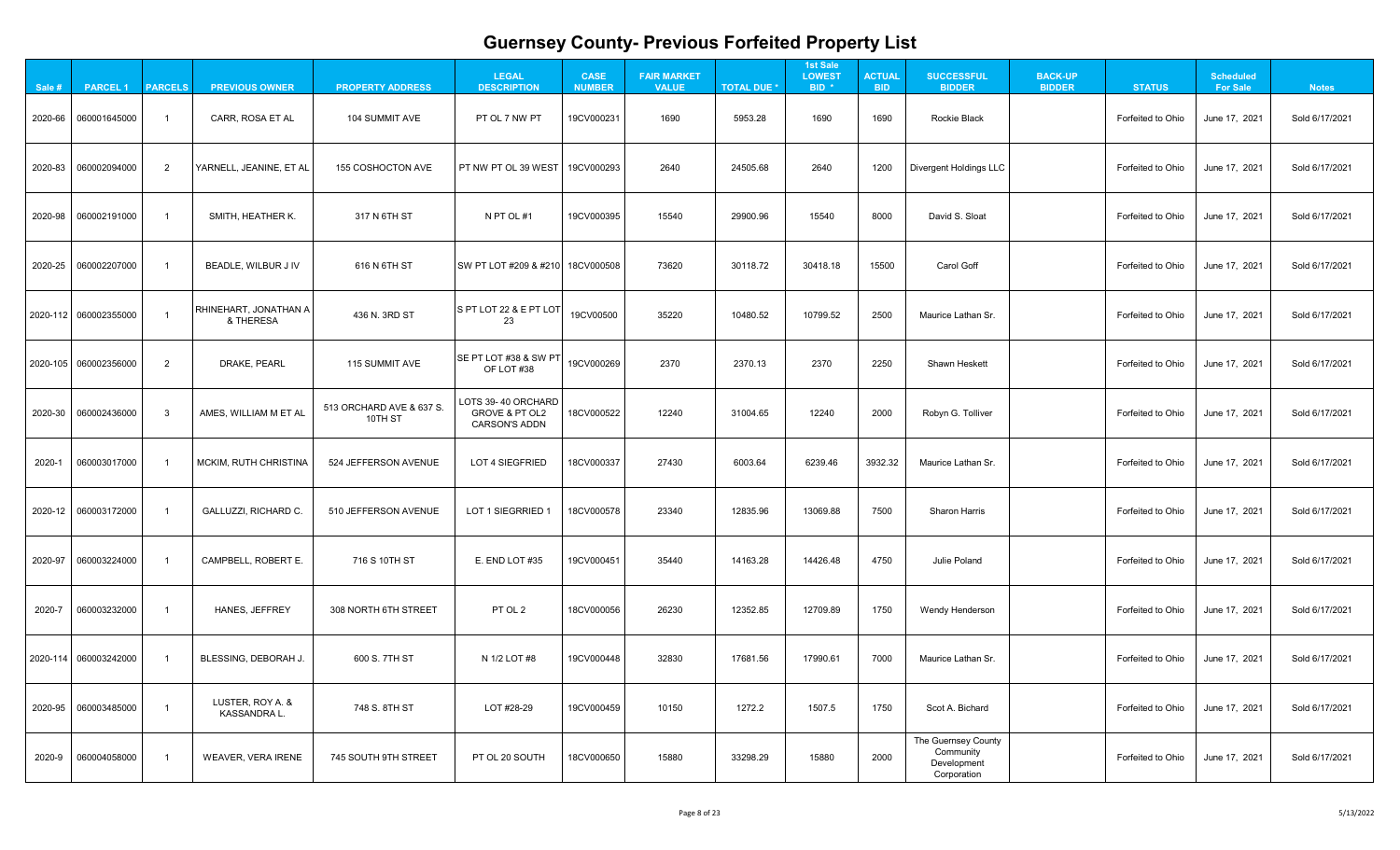| $\mathbf{A}$                                                     |  |
|------------------------------------------------------------------|--|
| 1<br>֧֧֧֧֧֧ׅ֧ׅ֧ׅ֧ׅ֧֧֧֚֚֚֚֚֚֚֚֚֚֚֚֚֚֚֚֚֚֚֚֚֚֚֚֚֚֚֚֚֚֚֚֚֚֝֓֝֜֜֜֜֝֬ |  |
| 21                                                               |  |
| 1<br>?                                                           |  |
| 1<br>l                                                           |  |
|                                                                  |  |
| 21                                                               |  |
| 21                                                               |  |
| 21                                                               |  |
| 21                                                               |  |
| 21                                                               |  |
| $\overline{21}$                                                  |  |
| 1<br>2                                                           |  |
| 1<br>י                                                           |  |

| Sale #  | <b>PARCEL 1</b>       | <b>PARCELS</b> | <b>PREVIOUS OWNER</b>                             | <b>PROPERTY ADDRESS</b>                                    | <b>LEGAL</b><br><b>DESCRIPTION</b>             | <b>CASE</b><br><b>NUMBER</b> | <b>FAIR MARKET</b><br><b>VALUE</b> | <b>TOTAL DUE *</b> | <b>1st Sale</b><br><b>LOWEST</b><br>BID <sup>*</sup> | <b>ACTUAL</b><br><b>BID</b> | <b>SUCCESSFUL</b><br><b>BIDDER</b>                             | <b>BACK-UP</b><br><b>BIDDER</b> | <b>STATUS</b>     | <b>Scheduled</b><br><b>For Sale</b> | <b>Notes</b>   |
|---------|-----------------------|----------------|---------------------------------------------------|------------------------------------------------------------|------------------------------------------------|------------------------------|------------------------------------|--------------------|------------------------------------------------------|-----------------------------|----------------------------------------------------------------|---------------------------------|-------------------|-------------------------------------|----------------|
|         | 2020-100 060004793000 |                | JOHNSON, KENNETH R.                               | 319 N. 6TH ST.                                             | <b>PT O.L. 12</b>                              | 19CV000408                   | 1590                               | 7796.23            | 1590                                                 | 1590                        | Maurice Lathan Sr.                                             |                                 | Forfeited to Ohio | June 17, 2021                       | Sold 6/17/2021 |
|         |                       |                | <b>BUTTERWORTH, SHIRLEY</b>                       | 329 S 8TH ST                                               | LOT #133 CARSON                                | 19CV000447                   | 9210                               | 6807.16            | 7044.81                                              | 3200                        | <b>Wendy Henderson</b>                                         |                                 | Forfeited to Ohio | June 17, 2021                       | Sold 6/17/2021 |
|         | 2020-71 060004968000  |                | PLAUCHE PROPERTY<br><b>INVESTMENTS LLC, ET AL</b> | 500 S 8TH ST                                               | E PT LOT #152                                  | 18CV000339                   | 63420                              | 6933.83            | 7191.96                                              | 10500                       | Joseph Allen Leonard                                           | <b>Danny Vermillion</b>         | Forfeited to Ohio | June 17, 2021                       | Sold 6/17/2021 |
|         | 2020-11 060005179000  |                | JOHNSON, PAULA J.                                 | 363 SPRING STREET                                          | LOT 263 CARSONS & PT<br>VAC. ALLEY             | 18CV000580                   | 46670                              | 19395.7            | 19665.84                                             | 7000                        | The Guernsey County<br>Community<br>Development<br>Corporation |                                 | Forfeited to Ohio | June 17, 2021                       | Sold 6/17/2021 |
|         | 2020-37 060005841000  |                | <b>LIVERMORE VALLEY</b><br><b>INVESTMENTS</b>     | 419 N 9TH ST                                               | LOT #1 N. BROWN                                | 18CV000621                   | 42880                              | 13623.96           | 13895.25                                             | 5000                        | Robyn G. Tolliver                                              |                                 | Forfeited to Ohio | June 17, 2021                       | Sold 6/17/2021 |
|         | 2020-15 060006068000  |                | LOWRY, JAMES D                                    | 917 GARFIELD AVENUE                                        | PT LOTS 20-21 CARSON 18CV000323                |                              | 13010                              | 2793.94            | 3044.67                                              | 1700                        | <b>Divergent Holdings LLC</b>                                  |                                 | Forfeited to Ohio | June 17, 2021                       | Sold 6/17/2021 |
|         | 2020-101 060006471000 |                | JOHNSON, KENNETH R.                               | 515 WALL AVE                                               | PT O.L. 25                                     | 19CV000409                   | 10810                              | 37663.7            | 10810                                                | 700                         | <b>Divergent Holdings LLC</b>                                  |                                 | Forfeited to Ohio | June 17, 2021                       | Sold 6/17/2021 |
|         |                       | $\overline{4}$ | <b>CALECO REALTY</b>                              | <b>COSHOCTON AVE, SPRING</b><br><b>STREET &amp; SUMMIT</b> | PT OL39 & LOT 8<br>FORSYTHE & N. PT.<br>O.L. 8 | 18CV000072                   | 8520                               | 66072.56           | 8520                                                 | 1250                        | Zackery Tidrick                                                |                                 | Forfeited to Ohio | June 17, 2021                       | Sold 6/17/2021 |
|         |                       | $\overline{2}$ | SIMPSON, MICHAEL, ET AL                           | 537 MARIETTA AVE                                           | PT OL 18-19                                    | 19CV000304                   | 14940                              | 11748.76           | 12014.26                                             | 5000                        | John Dawson                                                    |                                 | Forfeited to Ohio | June 17, 2021                       | Sold 6/17/2021 |
|         | 2020-110 060008767000 |                | RHINEHART, JONATHAN A<br>& THERESA                | 210 FOSTER AVE                                             | E PT LOT 9-10                                  | 19CV000499                   | 8440                               | 12727.52           | 8440                                                 | 2600                        | Maurice Lathan Jr.                                             | <b>Zackery Tidrick</b>          | Forfeited to Ohio | June 17, 2021                       | Sold 6/17/2021 |
| 2020-44 | 120000438000          |                | COOPER, RENA & MILTON<br>SAMUEL SHIELDS ET AL     | <b>GREENDALE AVE</b>                                       | LOT #12                                        | 19CV000088                   | 6370                               | 7702.73            | 6370                                                 | 1750                        | <b>Ricky Gregg</b>                                             |                                 | Forfeited to Ohio | June 17, 2021                       | Sold 6/17/2021 |
| 2019-7  | 180000849003          |                | WORK, SARA JO                                     | 69941 LEEPER RD CAMBRIDGE<br>OH                            | E PT NW 1/4 & NE 1/4<br>0.7520ac               | 17CV000576                   | 12020                              | 6663.07            | 6909.5                                               | 4000                        | Jason R. Simmons                                               |                                 | Forfeited to Ohio | June 17, 2021                       | Sold 6/17/2021 |
| 2020-73 | 180001323000          |                | PRICE, CHARLES W., ET<br><b>AL</b>                | 7375 BRUSH RUN RD                                          | PT SE SW1/4                                    | 19CV000081                   | 9110                               | 3028.72            | 3296.72                                              | 1750                        | <b>Shawn Secrest</b>                                           |                                 | Forfeited to Ohio | June 17, 2021                       | Sold 6/17/2021 |
| 2020-6  | 180001565000          |                | <b>APPARITION COMMISSION</b><br>LLC               | <b>MAIN STREET</b>                                         | LOT 3-4-5-6 ORIGINAL                           | 18CV000104                   | 260920                             | 18297.95           | 18363.15                                             | 11000                       | Robyn G. Tolliver                                              |                                 | Forfeited to Ohio | June 17, 2021                       | Sold 6/17/2021 |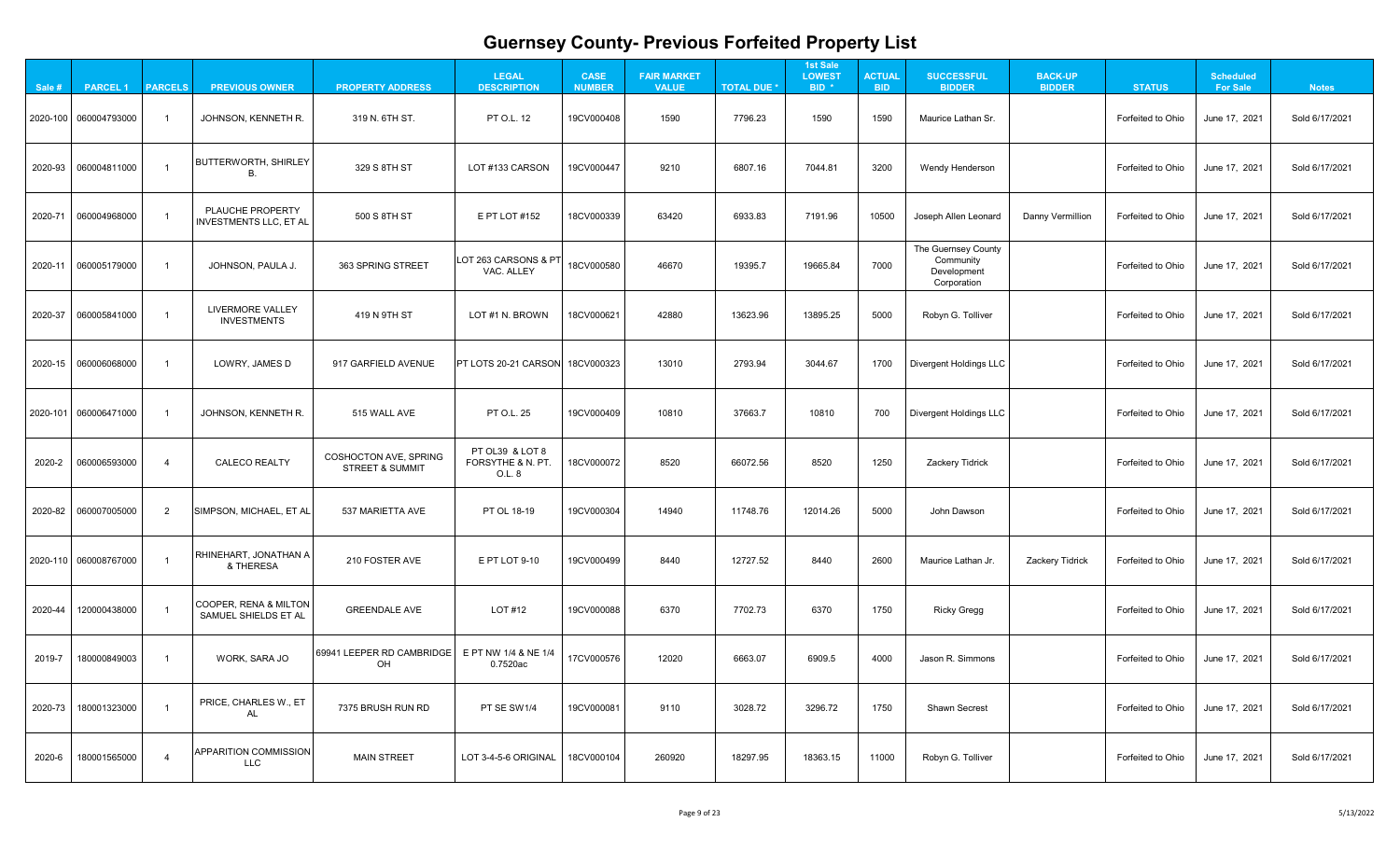| $\mathbf{A}$                                                     |  |
|------------------------------------------------------------------|--|
| 1<br>֧֧֧֧֧֧ׅ֧ׅ֧ׅ֧ׅ֧֧֧֚֚֚֚֚֚֚֚֚֚֚֚֚֚֚֚֚֚֚֚֚֚֚֚֚֚֚֚֚֚֚֚֚֚֝֓֝֜֜֜֜֝֬ |  |
| 21                                                               |  |
| 1<br>?                                                           |  |
| 1<br>l                                                           |  |
|                                                                  |  |
| 21                                                               |  |
| 21                                                               |  |
| 21                                                               |  |
| 21                                                               |  |
| 21                                                               |  |
| $\overline{21}$                                                  |  |
| 1<br>2                                                           |  |
| 1<br>י                                                           |  |

| Sale #  | <b>PARCEL 1</b>         | <b>PARCELS</b> | <b>PREVIOUS OWNER</b>                     | <b>PROPERTY ADDRESS</b>                   | <b>LEGAL</b><br><b>DESCRIPTION</b>                            | <b>CASE</b><br><b>NUMBER</b> | <b>FAIR MARKET</b><br><b>VALUE</b> | <b>TOTAL DUE *</b> | <b>1st Sale</b><br><b>LOWEST</b><br>BID <sup>*</sup> | <b>ACTUAL</b><br><b>BID</b> | <b>SUCCESSFUL</b><br><b>BIDDER</b>                                        | <b>BACK-UP</b><br><b>BIDDER</b> | <b>STATUS</b>            | <b>Scheduled</b><br><b>For Sale</b> | <b>Notes</b>   |
|---------|-------------------------|----------------|-------------------------------------------|-------------------------------------------|---------------------------------------------------------------|------------------------------|------------------------------------|--------------------|------------------------------------------------------|-----------------------------|---------------------------------------------------------------------------|---------------------------------|--------------------------|-------------------------------------|----------------|
| 2020-87 | 240000099000            |                | BROWNFIELD, NORA, ET<br><b>AL</b>         | 359 PIKE ST                               | LOT#2                                                         | 19CV000137                   | 3340                               | 8493.22            | 3340                                                 | 700                         | <b>David Powell</b>                                                       |                                 | Forfeited to Ohio        | June 17, 2021                       | Sold 6/17/2021 |
|         | 2020-59 240000345000    |                | RYAN, MELANIE R.                          | 233 FAIR ST                               | LOT #78                                                       | 19CV000154                   | 6730                               | 6925.83            | 6730                                                 | 3500                        | Mark L. Goodman                                                           |                                 | Forfeited to Ohio        | June 17, 2021                       | Sold 6/17/2021 |
|         | 2020-104 260000211001   | $\overline{2}$ | JEWELL, EDWARD R. &<br><b>DIANAK</b>      | 15780 SLIGO RD                            | <b>PT OL 17 &amp; LOT 18,19 &amp;</b><br><b>20 BIRMINGHAM</b> | 19CV000159                   | 66890                              | 4330.37            | 4824.37                                              | 5250                        | John E. Urdak                                                             |                                 | Forfeited to Ohio        | June 17, 2021                       | Sold 6/17/2021 |
|         | 2020-94 260000311000    |                | KIRKSEY, JOHN JR &<br><b>ESTELE</b>       | 75959 VANDALIA LN                         | <b>LOT #588A</b>                                              | 19CV000444                   | 4310                               | 3101.43            | 3359.13                                              | 2500                        | Michael O. LaFollette                                                     |                                 | Forfeited to Ohio        | June 17, 2021                       | Sold 6/17/2021 |
|         | 2020-55 260000431000    |                | THAYER, EUGENE R. &<br>GISELE L.          | <b>BROADHEAD RD</b>                       | <b>LOT 687A</b>                                               | 19CV000119                   | 4310                               | 4060.84            | 4273.74                                              | 3000                        | <b>Salt Fork Campground</b><br><b>Property Owners</b><br>Association, Inc |                                 | Forfeited to Ohio        | June 17, 2021                       | Sold 6/17/2021 |
|         | 2020-81 260000438000    |                | NORTHERN OHIO BANK,<br>TRUSTEE, ET AL     | <b>BROADHEAD RD</b>                       | LOT 694A                                                      | 19CV000125                   | 4310                               | 6704.46            | 4310                                                 | 3000                        | Charles A. Byrd II                                                        |                                 | Forfeited to Ohio        | June 17, 2021                       | Sold 6/17/2021 |
|         | 2020-63 260000464000    |                | <b>BASSETT, TODD A</b>                    | 75959 VANDALIA LN                         | LOT #324                                                      | 19CV000261                   | 4310                               | 1457.15            | 1683.45                                              | 3200                        | <b>Ted Hanket</b>                                                         | Lan D. Frazier                  | Forfeited to Ohio        | June 17, 2021                       | Sold 6/17/2021 |
|         | 2020-116   260000508000 |                | <b>KARCHER, ROGER</b>                     | LOT 412-A SALT FORK<br><b>CAMPGROUNDS</b> | <b>LOT 412A</b>                                               | 20CV000193                   | 4570                               | 1450.06            | 1679.46                                              | 2500                        | Shawn M. Neighbor                                                         |                                 | <b>Forfeited to Ohio</b> | June 17, 2021                       | Sold 6/17/2021 |
|         | 2020-118   260000706000 |                | DARRAH, WILLIAM L. &<br><b>BETH A.</b>    | LOT 257-A SALT FORK<br><b>CAMPGROUNDS</b> | <b>LOT 257A</b>                                               | 20CV000183                   | 4310                               | 5581.12            | 4310                                                 | 1500                        | Patricia McAtee-Canter                                                    |                                 | Forfeited to Ohio        | June 17, 2021                       | Sold 6/17/2021 |
|         | 2020-113 260000714000   |                | <b>WARREN, CASEY</b>                      | LOT 265 A SALT FORK<br><b>CAMPGROUNDS</b> | <b>LOT 265A</b>                                               | 20CV000144                   | 5630                               | 1579.15            | 1817.8                                               | 2300                        | <b>Patricia McAtee-Canter</b>                                             |                                 | Forfeited to Ohio        | June 17, 2021                       | Sold 6/17/2021 |
|         | 2020-70 260000715000    |                | <b>BOUGHNER, ROBERT, ET</b><br>AL         | 75959 VANDALIA LN                         | <b>LOT 266A</b>                                               | 19CV000292                   | 4310                               | 7693.53            | 4310                                                 | 4500                        | Patricia McAtee-Canter                                                    |                                 | Forfeited to Ohio        | June 17, 2021                       | Sold 6/17/2021 |
|         | 2020-108 260000797000   |                | NOESNER, HERBERT W.<br>ET AL              | LOT 393 A SALT FORK<br>CAMPGROUND         | <b>LOT 393A</b>                                               | 20CV000192                   | 4310                               | 1510.96            | 1742.96                                              | 1000                        | Eva C. Caudill                                                            |                                 | Forfeited to Ohio        | June 17, 2021                       | Sold 6/17/2021 |
|         | 2020-106   260000831000 |                | FERNANDEZ, JOSE L. &<br><b>SHIRLEY A.</b> | LOT 42 SALT FORK<br><b>CAMPGROUND</b>     | LOT 42A                                                       | 19CV000602                   | 4310                               | 6916.38            | 4310                                                 | 1500                        | <b>Scott Plaufcan</b>                                                     |                                 | Forfeited to Ohio        | June 17, 2021                       | Sold 6/17/2021 |
|         | 2020-107 260000892000   |                | BERTRAM, THORNTON W.<br>& CHRISTINE J.    | LOT 103 A SALT FORK<br>CAMPGROUND         | <b>LOT 103A</b>                                               | 19CV000550                   | 4310                               | 1618.41            | 1888.56                                              | 2250                        | Todd E. Dunn                                                              |                                 | Forfeited to Ohio        | June 17, 2021                       | Sold 6/17/2021 |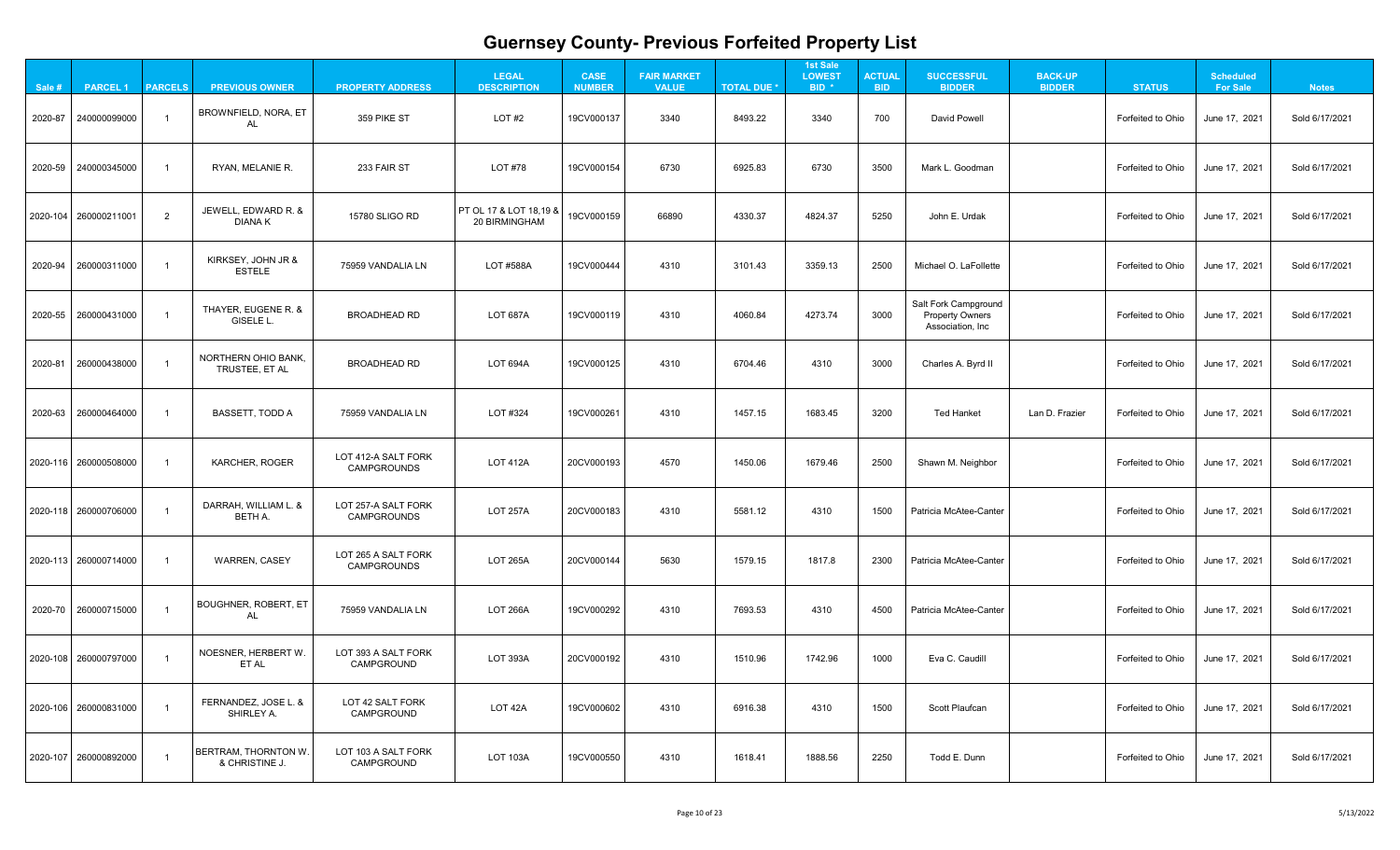| $\mathbf{A}$                                                     |  |
|------------------------------------------------------------------|--|
| 1<br>֧֧֧֧֧֧ׅ֧ׅ֧ׅ֧ׅ֧֧֧֚֚֚֚֚֚֚֚֚֚֚֚֚֚֚֚֚֚֚֚֚֚֚֚֚֚֚֚֚֚֚֚֚֚֝֓֝֜֜֜֜֝֬ |  |
| 21                                                               |  |
| 1<br>?                                                           |  |
| 1<br>l                                                           |  |
|                                                                  |  |
| 21                                                               |  |
| 21                                                               |  |
| 21                                                               |  |
| 21                                                               |  |
| 21                                                               |  |
| $\overline{21}$                                                  |  |
| 1<br>2                                                           |  |
| 1<br>י                                                           |  |

| Sale # | <b>PARCEL 1</b>             | <b>PARCELS</b> | <b>PREVIOUS OWNER</b>                      | <b>PROPERTY ADDRESS</b>        | <b>LEGAL</b><br><b>DESCRIPTION</b>              | <b>CASE</b><br><b>NUMBER</b> | <b>FAIR MARKET</b><br><b>VALUE</b> | <b>TOTAL DUE *</b> | <b>1st Sale</b><br><b>LOWEST</b><br>BID <sup>*</sup> | <b>ACTUAL</b><br><b>BID</b> | <b>SUCCESSFUL</b><br><b>BIDDER</b> | <b>BACK-UP</b><br><b>BIDDER</b> | <b>STATUS</b>     | <b>Scheduled</b><br><b>For Sale</b> | <b>Notes</b>   |
|--------|-----------------------------|----------------|--------------------------------------------|--------------------------------|-------------------------------------------------|------------------------------|------------------------------------|--------------------|------------------------------------------------------|-----------------------------|------------------------------------|---------------------------------|-------------------|-------------------------------------|----------------|
|        | 2020-90 260000945000        |                | DAVIS, JAMES & DORIS,<br>ET AL             | <b>BROADHEAD RD</b>            | <b>LOT 156A</b>                                 | 19CV000311                   | 4310                               | 11370.39           | 4310                                                 | 1750                        | Lisa Hopper                        |                                 | Forfeited to Ohio | June 17, 2021                       | Sold 6/17/2021 |
|        | 2020-65 260002052008        |                | <b>WHITE, MARK &amp; AMY</b>               | 74393 IRISH RIDGE RD           | <b>PT SE 1/4</b>                                | 19CV000254                   | 28060                              | 12264.4            | 12524.9                                              | 7500                        | Lon D. Frazier                     |                                 | Forfeited to Ohio | June 17, 2021                       | Sold 6/17/2021 |
|        | 2020-47 300000151000        |                | TOLLET, BERTHA V. &<br>ENGLUS, ROSE, ET AL | 621 FAIR AVE                   | LOT #5                                          | 19CV000084                   | 2190                               | 10088.87           | 2190                                                 | 1700                        | Jason M. Harlow                    | Lucas Kelm                      | Forfeited to Ohio | June 17, 2021                       | Sold 6/17/2021 |
|        | 2020-61 310000908000        | -4             | LE, THOMAS SAVAGE                          | 18323 SPARROW RD               | LOT #4, W PT LOT #5,<br>LOT #29 & LOT #30       | 19CV000281                   | 6460                               | 3038.3             | 3360.8                                               | 19000                       | <b>Julie Poland</b>                |                                 | Forfeited to Ohio | June 17, 2021                       | Sold 6/17/2021 |
|        | 2020-31 310001537000        |                | QUESENBERRY, CARL                          | LASHLEY RD, SENECAVILLE        | LOT #145                                        | 19CV000028                   | 6900                               | 5761.35            | 5980.96                                              | 4500                        | James Anderson Jr.                 | Alyssa P. Markley               | Forfeited to Ohio | June 17, 2021                       | Sold 6/17/2021 |
| 2020-4 | 310001618000                |                | AULT DONALD R ET AL                        | <b>LASHLEY ROAD</b>            | <b>LOT 127 TANGLEWOOD</b><br><b>VILLAGE</b>     | 18CV000509                   | 6900                               | 9911.64            | 6900                                                 | 1000                        | Monica Holmes                      |                                 | Forfeited to Ohio | June 17, 2021                       | Sold 6/17/2021 |
|        | 2020-39 310001668000        |                | WAGNER, ROBERT G &<br><b>MABEL N</b>       | <b>LASHLEY RD</b>              | LOT #144<br><b>TANGLEWOOD</b><br><b>VILLAGE</b> | 19CV000146                   | 6900                               | 10323.42           | 6900                                                 | 3000                        | James Anderson Jr.                 |                                 | Forfeited to Ohio | June 17, 2021                       | Sold 6/17/2021 |
|        | 2020-62 310001695000        |                | THOMAS, WAYNE E                            | <b>LASHLEY RD</b>              | LOT #100                                        | 19CV000294                   | 6900                               | 13330.85           | 6900                                                 | 1000                        | R. Joe Holdren LLC                 |                                 | Forfeited to Ohio | June 17, 2021                       | Sold 6/17/2021 |
|        | 2020-52 310001726000        |                | MILLER, CHESTER J. &<br>WILMA L.           | <b>LASHLEY RD</b>              | LOT #148                                        | 19CV000124                   | 6900                               | 11470.54           | 6900                                                 | 1750                        | James Pyle                         |                                 | Forfeited to Ohio | June 17, 2021                       | Sold 6/17/2021 |
|        | 2020-56 310001737000        |                | NELSON, PAUL A. &<br><b>HELEN E.</b>       | <b>LASHLEY RD</b>              | LOT #400                                        | 19CV000131                   | 6900                               | 12354.93           | 6900                                                 | 1750                        | <b>Christina Stevens</b>           |                                 | Forfeited to Ohio | June 17, 2021                       | Sold 6/17/2021 |
|        | 2020-50 310001741000        |                | RADSICK, HARRY N.                          | <b>LASHLEY RD</b>              | LOT #173                                        | 19CV000147                   | 6900                               | 10889.58           | 6900                                                 | 1250                        | Robyn G. Tolliver                  |                                 | Forfeited to Ohio | June 17, 2021                       | Sold 6/17/2021 |
|        | 2020-53 310001745000        |                | MUETZEL, MONA J.                           | <b>LASHLEY RD</b>              | LOT #133                                        | 19CV000145                   | 6900                               | 10889.58           | 6900                                                 | 2000                        | Alyssa P. Markley                  |                                 | Forfeited to Ohio | June 17, 2021                       | Sold 6/17/2021 |
|        | 2020-33 310001845000        |                | FERIANCE, GRACE M.                         | LASHLEY RD, SENECAVILLE        | LOT # 227                                       | 19CV000015                   | 6900                               | 8653.55            | 6900                                                 | 4750                        | Michelle Singleton                 |                                 | Forfeited to Ohio | June 17, 2021                       | Sold 6/17/2021 |
|        | $2020-32 \mid 310001863000$ |                | SAVAGE, C.JACK ET AL                       | <b>LASHLEY RD, SENECAVILLE</b> | LOT # 251                                       | 19CV000030                   | 6900                               | 8778.84            | 6900                                                 | 4500                        | <b>Wendy Gary</b>                  |                                 | Forfeited to Ohio | June 17, 2021                       | Sold 6/17/2021 |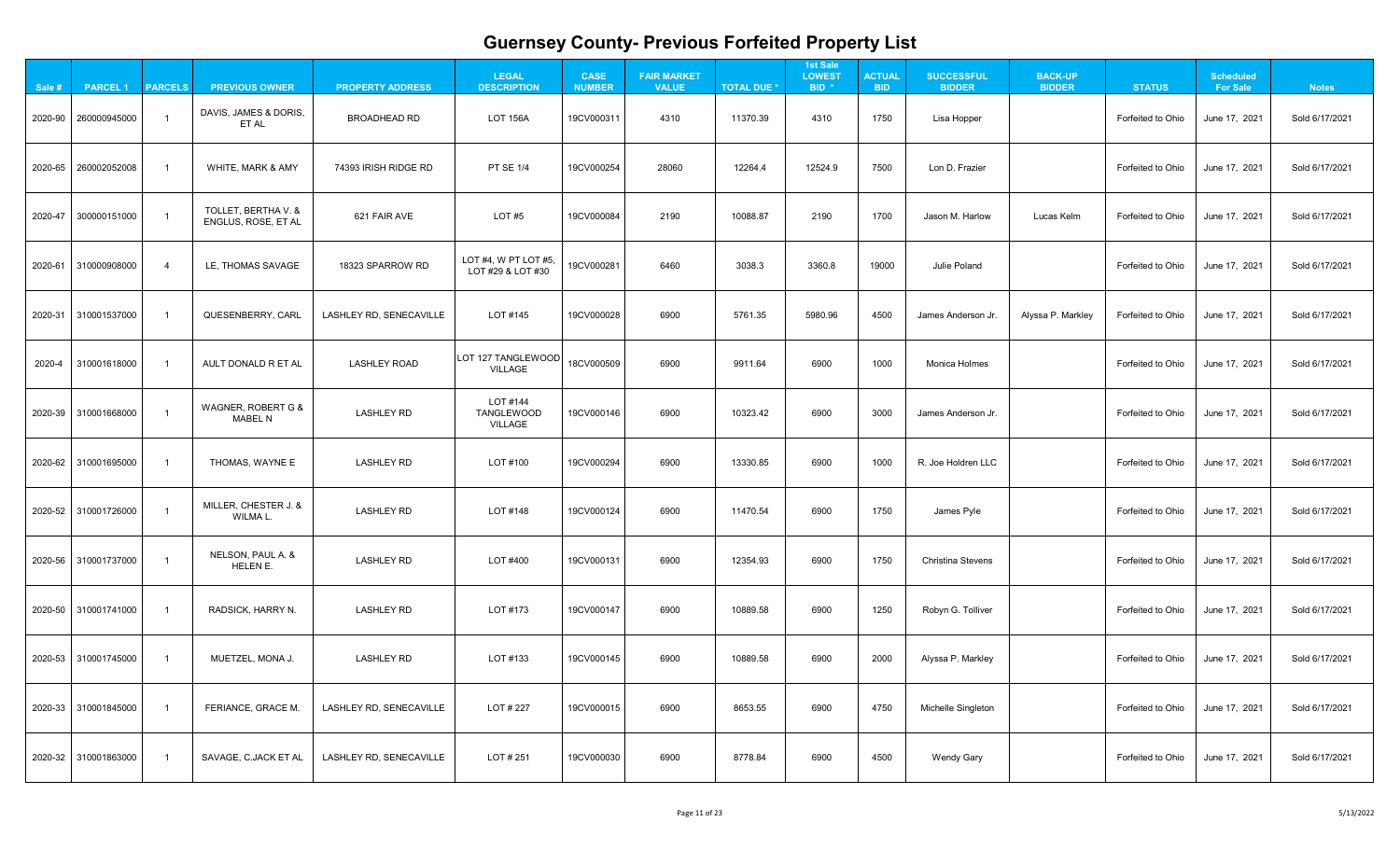| $\mathbf{A}$                                                     |  |
|------------------------------------------------------------------|--|
| 1<br>֧֧֧֧֧֧ׅ֧ׅ֧ׅ֧ׅ֧֧֧֚֚֚֚֚֚֚֚֚֚֚֚֚֚֚֚֚֚֚֚֚֚֚֚֚֚֚֚֚֚֚֚֚֚֝֓֝֜֜֜֜֝֬ |  |
| 21                                                               |  |
| 1<br>?                                                           |  |
| 1<br>l                                                           |  |
|                                                                  |  |
| 21                                                               |  |
| 21                                                               |  |
| 21                                                               |  |
| 21                                                               |  |
| 21                                                               |  |
| $\overline{21}$                                                  |  |
| 1<br>2                                                           |  |
| 1<br>י                                                           |  |

| Sale #  | <b>PARCEL 1</b>       | <b>PARCELS</b> | <b>PREVIOUS OWNER</b>                               | <b>PROPERTY ADDRESS</b>        | <b>LEGAL</b><br><b>DESCRIPTION</b>   | <b>CASE</b><br><b>NUMBER</b> | <b>FAIR MARKET</b><br><b>VALUE</b> | <b>TOTAL DUE *</b> | <b>1st Sale</b><br><b>LOWEST</b><br>BID <sup>*</sup> | <b>ACTUAL</b><br><b>BID</b> | <b>SUCCESSFUL</b><br><b>BIDDER</b> | <b>BACK-UP</b><br><b>BIDDER</b> | <b>STATUS</b>     | <b>Scheduled</b><br><b>For Sale</b> | <b>Notes</b>   |
|---------|-----------------------|----------------|-----------------------------------------------------|--------------------------------|--------------------------------------|------------------------------|------------------------------------|--------------------|------------------------------------------------------|-----------------------------|------------------------------------|---------------------------------|-------------------|-------------------------------------|----------------|
|         | 2020-91 310001961000  | $\overline{2}$ | CUISKA, MARK R., ET AL                              | <b>LASHLEY RD</b>              | LOT #92 & LOT #93                    | 19CV000014                   | 13800                              | 18394.95           | 13800                                                | 7750                        | Brian F. Bonacci                   | Ronald M. Knellinger            | Forfeited to Ohio | June 17, 2021                       | Sold 6/17/2021 |
|         | 2020-34 310001981000  |                | SHAW, JAMES M. JR ET AL                             | LASHLEY RD, SENECAVILLE        | LOT # 149                            | 19CV000033                   | 6900                               | 9730.47            | 6900                                                 | 2750                        | James Pyle                         |                                 | Forfeited to Ohio | June 17, 2021                       | Sold 6/17/2021 |
|         | 2020-41 310002029000  |                | RINEHART, KENNETH &<br><b>GLADYS W</b>              | <b>LASHLEY RD</b>              | LOT #319 MAPLE HTS<br><b>VILLAGE</b> | 19CV000144                   | 6900                               | 8555.97            | 6900                                                 | 1250                        | R. Joe Holdren LLC                 |                                 | Forfeited to Ohio | June 17, 2021                       | Sold 6/17/2021 |
|         | 2020-21 310002038000  |                | <b>BROWN, FRANKLIN E. ET</b><br>AL                  | <b>LASHLEY RD</b>              | LOT #312                             | 19CV000148                   | 6900                               | 10544.92           | 6900                                                 | 1500                        | Jacqueline J. Neuhart              |                                 | Forfeited to Ohio | June 17, 2021                       | Sold 6/17/2021 |
|         | 2020-57 310002299000  |                | GREATHOUSE,<br><b>MARGARET I</b>                    | <b>LASHLEY RD</b>              | LOT #573                             | 19CV000122                   | 6000                               | 11530.08           | 6000                                                 | 2500                        | <b>Mark Mattucci</b>               |                                 | Forfeited to Ohio | June 17, 2021                       | Sold 6/17/2021 |
|         | 2020-35 310002312000  |                | ZERVOS, NICK F. III ET AL                           | <b>LASHLEY RD, SENECAVILLE</b> | LOT # 374                            | 19CV000034                   | 6900                               | 6239.49            | 6503.33                                              | 2600                        | Alyssa P. Markley                  |                                 | Forfeited to Ohio | June 17, 2021                       | Sold 6/17/2021 |
| 2020-27 | 340000018000          |                | <b>BRILL, BARBARA A</b>                             | <b>MAIN ST LORE CITY</b>       | LOT #1 GEORGE CALE<br><b>ADDN</b>    | 19CV000010                   | 3140                               | 4600.52            | 3140                                                 | 1750                        | <b>Misty Stillion</b>              |                                 | Forfeited to Ohio | June 17, 2021                       | Sold 6/17/2021 |
|         | 2020-85 350000093000  | $\overline{2}$ | BOGGS, LARNEY JAMES,<br>ET AL                       | 401 BRIDGE ST                  | PT LOT C & D                         | 19CV000245                   | 12260                              | 17185.38           | 12260                                                | 10500                       | Levi Runnion                       | Jessica Dawson                  | Forfeited to Ohio | June 17, 2021                       | Sold 6/17/2021 |
|         | 2020-88 350000105000  | $\mathbf{3}$   | NASTEL, JOSEPHINE,<br>DAVID & JOANNE, ET AL         | 108 GREGG ST                   | LOT #41, #42 & #43                   | 19CV000225                   | 10070                              | 24536.37           | 10070                                                | 11000                       | <b>Wendy Gary</b>                  | Gregory A. Bond                 | Forfeited to Ohio | June 17, 2021                       | Sold 6/17/2021 |
|         | 2020-24 350000143000  |                | ANSBERRY, HELGA                                     | 118 CONNER AVE                 | LOT#9                                | 18CV000507                   | 27970                              | 41147.01           | 27970                                                | 11500                       | Frederick H. Oliver                |                                 | Forfeited to Ohio | June 17, 2021                       | Sold 6/17/2021 |
|         | 2020-42 350000221000  |                | <b>WILLISON, ROBERT &amp;</b><br><b>VIRGINIA A.</b> | 113 MILL ST                    | LOT#5                                | 19CV000105                   | 14520                              | 10395.49           | 10729.49                                             | 5500                        | Jonathan Sam Larrison              |                                 | Forfeited to Ohio | June 17, 2021                       | Sold 6/17/2021 |
|         | 2020-80 350000313000  | 2              | DODD, CHRISTOPHER M.,<br>ET AL                      | 339 HIGH ST                    | LOT #11 & LOT #12                    | 19CV000139                   | 15000                              | 9722.62            | 10021.92                                             | 6250                        | Michael Balogh                     | Jessica Dawson                  | Forfeited to Ohio | June 17, 2021                       | Sold 6/17/2021 |
|         | 2020-45A 350000523000 | 2              | MILLER, ARTHUR WILLIAM<br><b>ANDREW ET AL</b>       | <b>RICHLAND ST</b>             | W. PT. LOT #54 & N<br>1/4 LOT #55    | 19CV000079                   | 5660                               | 3806.22            | 4047.22                                              | 550                         | Gregory A. Bond                    |                                 | Forfeited to Ohio | June 17, 2021                       | Sold 6/17/2021 |
|         | 2020-45B 350000525000 |                | WILSON, DAVID & JANE,<br>ET AL                      | <b>RICHLAND ST</b>             | NE PT LOT #55                        | 19CV000118                   | 870                                | 1192.2             | 870                                                  | 550                         | Gregory A. Bond                    |                                 | Forfeited to Ohio | June 17, 2021                       | Sold 6/17/2021 |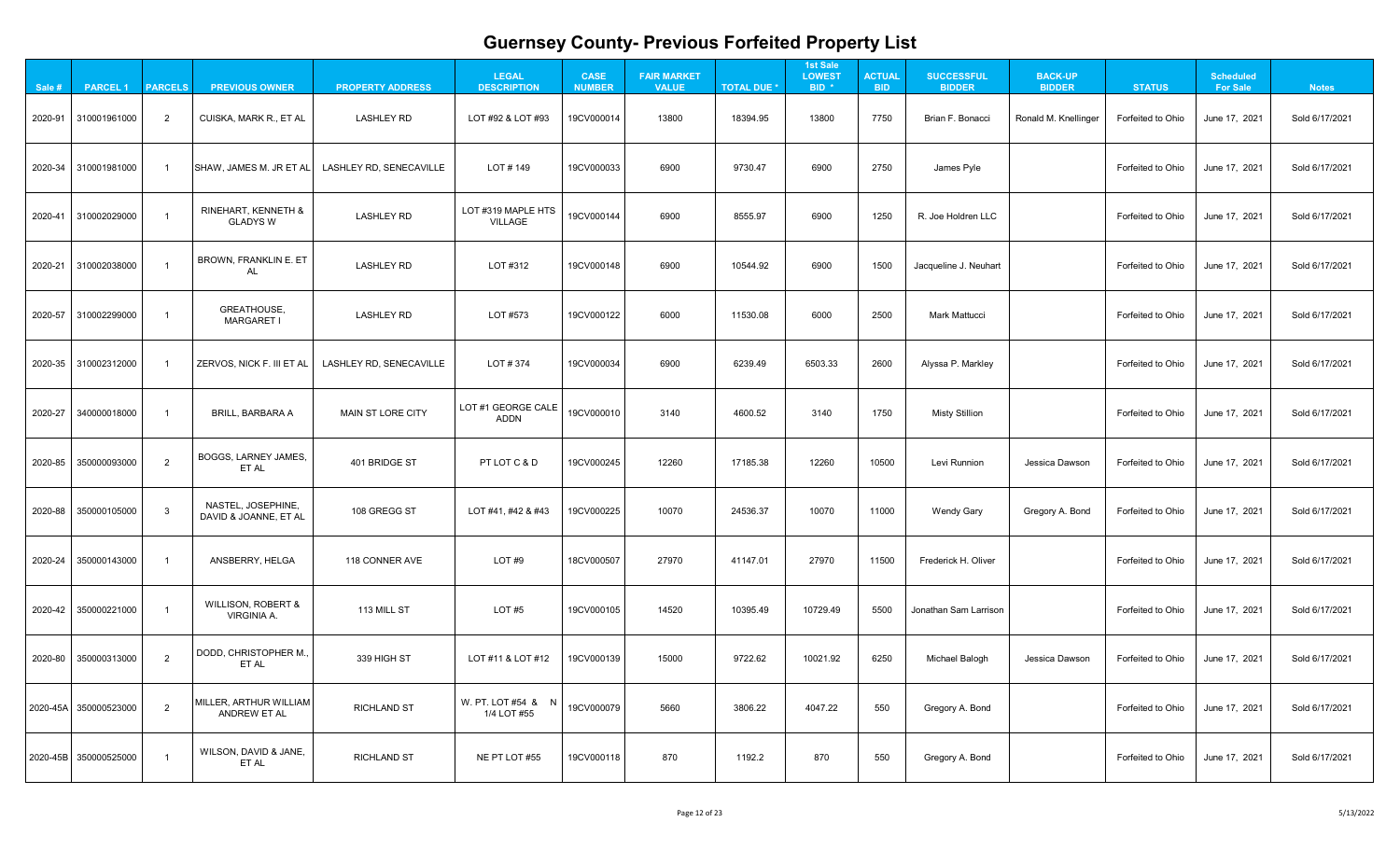| $\mathbf{A}$                                                     |  |
|------------------------------------------------------------------|--|
| 1<br>֧֧֧֧֧֧ׅ֧ׅ֧ׅ֧ׅ֧֧֧֚֚֚֚֚֚֚֚֚֚֚֚֚֚֚֚֚֚֚֚֚֚֚֚֚֚֚֚֚֚֚֚֚֚֝֓֝֜֜֜֜֝֬ |  |
| 21                                                               |  |
| 1<br>?                                                           |  |
| 1<br>l                                                           |  |
|                                                                  |  |
| 21                                                               |  |
| 21                                                               |  |
| 21                                                               |  |
| 21                                                               |  |
| 21                                                               |  |
| $\overline{21}$                                                  |  |
| 1<br>2                                                           |  |
| 1<br>י                                                           |  |

| Sale # | <b>PARCEL 1</b>      | <b>PARCELS</b> | <b>PREVIOUS OWNER</b>                 | <b>PROPERTY ADDRESS</b> | <b>LEGAL</b><br><b>DESCRIPTION</b>                 | <b>CASE</b><br><b>NUMBER</b> | <b>FAIR MARKET</b><br><b>VALUE</b> | <b>TOTAL DUE *</b> | <b>1st Sale</b><br><b>LOWEST</b><br>BID <sup>*</sup> | <b>ACTUAL</b><br><b>BID</b> | <b>SUCCESSFUL</b><br><b>BIDDER</b> | <b>BACK-UP</b><br><b>BIDDER</b> | <b>STATUS</b>     | <b>Scheduled</b><br><b>For Sale</b> | <b>Notes</b>   |
|--------|----------------------|----------------|---------------------------------------|-------------------------|----------------------------------------------------|------------------------------|------------------------------------|--------------------|------------------------------------------------------|-----------------------------|------------------------------------|---------------------------------|-------------------|-------------------------------------|----------------|
|        | 2020-22 370000083000 |                | BLANTON, MICHAEL D. ET<br>AL          | 447 CARL ST             | <b>PT SE 1/4</b>                                   | 18CV000442                   | 43260                              | 7271.77            | 7581.23                                              | 7750                        | <b>Julie Poland</b>                |                                 | Forfeited to Ohio | June 17, 2021                       | Sold 6/17/2021 |
|        | 2020-77 370000198000 |                | MCKITRICK, SUE ELLEN,<br>ET AL        | W. MAIN ST              | S PT. LOT #29                                      | 19CV000094                   | 2660                               | 1899.44            | 2146.99                                              | 1000                        | <b>William Wheeler</b>             |                                 | Forfeited to Ohio | June 17, 2021                       | Sold 6/17/2021 |
|        | 2020-10 370000215000 |                | MCDANIEL, MINDY L.                    | 545 FIRST STREET        | LOTS 77-78 H. E.<br><b>CONNER'S FIRST</b><br>ADDN. | 17CV000618                   | 9920                               | 5509.99            | 5858.61                                              | 6500                        | <b>Jesse Novak</b>                 |                                 | Forfeited to Ohio | June 17, 2021                       | Sold 6/17/2021 |
|        | 2019-32 370000270000 |                | <b>CAMPBELL, MARK ETAL</b>            | 524 FIRST STREET        | LOTS 3-4 H.E.CONNER                                | 17CV000535                   | 87480                              | 20322.71           | 20637.46                                             | 8500                        | <b>Ricky Gregg</b>                 |                                 | Forfeited to Ohio | June 17, 2021                       | Sold 6/17/2021 |
|        | 2020-51 380000243000 |                | <b>KASPARIK, THERESA</b>              | <b>OUTER LIMITS</b>     | <b>PT SE 1/4</b>                                   | 19CV000116                   | 10930                              | 4758.47            | 4968.37                                              | 9500                        | Dale Wheeler                       | <b>Zackery Tidrick</b>          | Forfeited to Ohio | June 17, 2021                       | Sold 6/17/2021 |
|        | 2020-78 380000869000 | $\overline{2}$ | SIDDLE, JACKIE D., ET AL              | 12010 MCKINLEY AVE      | LOT #21 & LOT #22                                  | 19CV000107                   | 15820                              | 6502.78            | 6842.03                                              | 8000                        | <b>Divergent Holdings LLC</b>      |                                 | Forfeited to Ohio | June 17, 2021                       | Sold 6/17/2021 |
|        | 2020-86 380000907000 | $\overline{2}$ | ORMSTON, ROBERT E., ET<br>AL          | 12064 MINERAL AVE       | LOT#33 & W. PT. LOT<br>#34                         | 19CV000270                   | 11690                              | 3008.27            | 3293.57                                              | 2500                        | Jessica Dawson                     |                                 | Forfeited to Ohio | June 17, 2021                       | Sold 6/17/2021 |
|        | 2020-46 380001090000 |                | O'KARMA, LAVINNA ET AL                | <b>SUPERIOR ST</b>      | LOT #177                                           | 19CV000086                   | 3670                               | 2250.49            | 2473.89                                              | 2500                        | <b>Irwin Walters</b>               |                                 | Forfeited to Ohio | June 17, 2021                       | Sold 6/17/2021 |
|        | 2020-43 380001096000 |                | FERKO, STEPHEN M &<br>KUCZMARSKI P.   | 11898 MINERAL AVE       | PT LOT #22                                         | 19CV000097                   | 4700                               | 1706.17            | 1946.67                                              | 1000                        | <b>Divergent Holdings LLC</b>      |                                 | Forfeited to Ohio | June 17, 2021                       | Sold 6/17/2021 |
|        | 2020-79 380001246000 | $\mathbf{3}$   | STEPHENSON, HOBART,<br>ET AL          | 56579 DOVER ST          | LOT #65, LOT #66 & LOT<br>#67                      | 19CV000111                   | 8420                               | 4701.27            | 5112.47                                              | 5000                        | <b>Christopher Swingle</b>         |                                 | Forfeited to Ohio | June 17, 2021                       | Sold 6/17/2021 |
|        | 2020-60 380001277000 | $\overline{2}$ | WASHKO, JOSEPH, ET AL                 | <b>AMITY ST</b>         | LOT #63 & #64                                      | 19CV000113                   | 8060                               | 3949.13            | 4262.98                                              | 4500                        | <b>Nicole Marie Hewison</b>        |                                 | Forfeited to Ohio | June 17, 2021                       | Sold 6/17/2021 |
|        | 2020-84 380001279000 | 2              | WILSON, KENNETH R., ET<br>AL          | 12155 LINCOLN ST        | LOT #138 & #139                                    | 19CV000083                   | 9710                               | 5317.71            | 5653.41                                              | 3000                        | <b>Merritt Flood</b>               |                                 | Forfeited to Ohio | June 17, 2021                       | Sold 6/17/2021 |
|        | 2019-33 380001290000 | 3              | ELTRINGHAM, JESSIE LEE<br><b>ETAL</b> | 56683 HOPE STREET       | 140,141,142                                        | 17CV000478                   | 12730                              | 14168.75           | 12730                                                | 4500                        | Dale Young                         |                                 | Forfeited to Ohio | June 17, 2021                       | Sold 6/17/2021 |
|        | 2020-96 380001511000 |                | MOOR, FRANK & FLORA                   | <b>BLUEBELL RD</b>      | LOT #4 - OPPERMAN                                  | 19CV000203                   | 35440                              | 7071.31            | 7287.31                                              | 4000                        | <b>Zackery Tidrick</b>             |                                 | Forfeited to Ohio | June 17, 2021                       | Sold 6/17/2021 |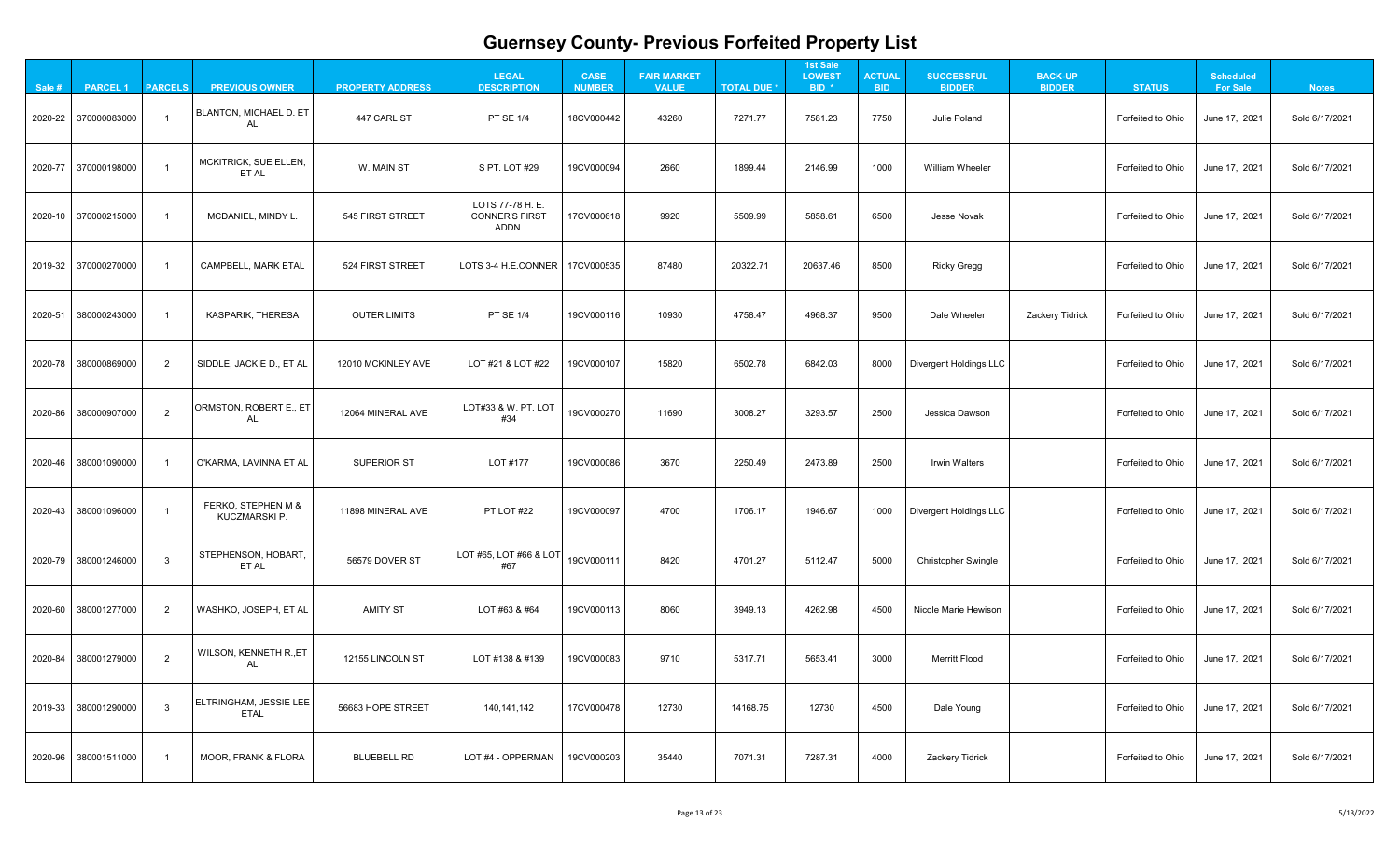| Sale #  | <b>PARCEL1</b>         | <b>PARCELS</b> | <b>PREVIOUS OWNER</b>                      | <b>PROPERTY ADDRESS</b>                                               | <b>LEGAL</b><br><b>DESCRIPTION</b>            | <b>CASE</b><br><b>NUMBER</b> | <b>FAIR MARKET</b><br><b>VALUE</b> | <b>TOTAL DUE *</b> | <b>1st Sale</b><br><b>LOWEST</b><br>BID <sup>*</sup> | <b>ACTUAL</b><br><b>BID</b> | <b>SUCCESSFUL</b><br><b>BIDDER</b> | <b>BACK-UP</b><br><b>BIDDER</b> | <b>STATUS</b>                  | <b>Scheduled</b><br><b>For Sale</b> | <b>Notes</b>                                      |
|---------|------------------------|----------------|--------------------------------------------|-----------------------------------------------------------------------|-----------------------------------------------|------------------------------|------------------------------------|--------------------|------------------------------------------------------|-----------------------------|------------------------------------|---------------------------------|--------------------------------|-------------------------------------|---------------------------------------------------|
| 2020-20 | 380001553000           |                | <b>CAMPBELL, JOHN</b>                      | 10142 PLEASANT RD                                                     | LOT 15 FAIR                                   | 19CV000056                   | 15430                              | 1598.3             | 1832.6                                               | 4250                        | <b>Michael Campbell</b>            |                                 | Forfeited to Ohio              | June 17, 2021                       | Sold 6/17/2021                                    |
|         | 2020-64 420000086000   |                | HOLLIS, JUANITA, ET AL                     | 5052 PLAINFIELD RD                                                    | <b>PT NW 1/4</b>                              | 18CV000657                   | 10760                              | 2553.22            | 2776.63                                              | 4250                        | Eli Laurie                         |                                 | Forfeited to Ohio              | June 17, 2021                       | Sold 6/17/2021                                    |
|         | 2019-29 420001579000   |                | <b>BARTON, RICK ETAL</b>                   | <b>TUSCARAWAS RD</b>                                                  | <b>PT NW 1/4</b>                              | 17CV000634                   | 8290                               | 4079.42            | 4324.05                                              | 1050                        | <b>Divergent Holdings LLC</b>      |                                 | Forfeited to Ohio              | June 17, 2021                       | Sold 6/17/2021                                    |
|         | 2020-16 A 060004114000 |                | <b>COZY CABINS LTD</b>                     | 914 BEATTY AVE                                                        | LOT 6 ORCHARD                                 | 18CV000622                   | 76,680                             | 16,319.17          | 16,435.67                                            |                             |                                    |                                 | Request from GC-<br><b>LRC</b> | n/a                                 | Transferred to Land<br>Bank (#06-0004114<br>only) |
|         | 2020-18 060003166000   | 2              | <b>RECA LIMITED</b><br><b>PARTNERSHIP</b>  | 506 NORTH 12TH STREET                                                 | LOTS 24-25 BROWN &<br><b>HUTCHISON</b>        | 19CV000045                   | 26,120                             | 2,868.00           | 3,131.47                                             |                             |                                    |                                 | Request from GC-<br><b>LRC</b> | n/a                                 | <b>Transferred to Land</b><br><b>Bank</b>         |
|         |                        |                | PATTERSON HELEN                            | 326 GOMBER AVE                                                        | NW END LOT 50<br>LOFLAND                      | 18CV000599                   | 15,600                             | 5,245.54           | 5,452.04                                             |                             |                                    |                                 | Request from GC-<br><b>LRC</b> | n/a                                 | <b>Transferred to Land</b><br><b>Bank</b>         |
|         | 2020-67 060000481000   |                | MCELROY, MATTHEW ET<br>AL                  | 232 N 4TH ST                                                          | S PT NPT LOT 52                               | 19CV000228                   | 10,240                             | 33,014.18          | 10,240.00                                            |                             |                                    |                                 | Forfeited to Ohio              | n/a                                 | <b>Transferred to Land</b><br><b>Bank</b>         |
|         | 2020-76 090000138000   |                | DEETER, MICHAEL D., ET<br>AL               | 13853 OLD GLORY RD                                                    | <b>PT SE 1/4</b>                              | 19CV000253                   | 7,890                              | 2,038.24           | 2,271.49                                             |                             |                                    |                                 | Forfeited to Ohio              | n/a                                 | <b>Transferred to Land</b><br><b>Bank</b>         |
|         | 2020-102 060003018000  |                | GOSSETT, GLENN F. &<br>JULIE               | 406 CLARK ST                                                          | PT LOT #10                                    | 19CV000496                   | 18,380                             | 9,730.45           | 9,980.95                                             |                             |                                    |                                 | Forfeited to Ohio              | n/a                                 | <b>Transferred to Land</b><br><b>Bank</b>         |
|         | 2020-68   060008252000 | $\overline{2}$ | CARLIN, SHANNON J. &<br><b>JENNIFER L.</b> | 321 S 12TH ST                                                         | $ S$ PT LOT #14, S PT LOT<br>#13              | 19CV000289                   | 13,960                             | 17,430.49          | 13,960.00                                            |                             |                                    |                                 | Forfeited to Ohio              | n/a                                 | <b>Transferred to Land</b><br><b>Bank</b>         |
|         | 2020-17   060005602000 |                | SAVAGE, JEFF                               | 131 COSHOCTON AVE                                                     | LOT 6 FORSYTHE                                | 18CV000601                   | 12,580                             | 1,968.53           | 2,232.21                                             |                             |                                    |                                 | Forfeited to Ohio              | n/a                                 | <b>Transferred to Land</b><br><b>Bank</b>         |
|         |                        |                | WITHROW, MARY R.                           | 135 N. 7TH ST                                                         | S PT LOTS 81 & 82                             | 19CV000255                   | 49,100                             | 98,657.81          | 49,100.00                                            |                             |                                    |                                 | Forfeited to Ohio              | n/a                                 | <b>Transferred to Land</b><br><b>Bank</b>         |
|         | 2020-75 390000227000   |                | <b>SCHERER, JEREMIAH</b>                   | 305 MAIN ST                                                           | W 1/2 LOT#4                                   | 19CV000061                   | 6,360                              | 5,949.88           | 6,250.18                                             |                             |                                    |                                 | Forfeited to Ohio              | n/a                                 | <b>Transferred to Land</b><br>Bank                |
|         |                        |                | <b>COZY CABINS LTD</b>                     | 1905 STEWART AVE-914<br><b>BEATTY AVE-508 WALNUT</b><br><b>STREET</b> | LOT 454-455-456<br>OAKLAND; LOT 36<br>ELMWOOD | 18CV000622                   | 146,980                            | 11,067.97          | 11,417.43                                            |                             |                                    |                                 | Forfeited to Ohio              | n/a                                 | <b>Transferred to Land</b><br><b>Bank</b>         |

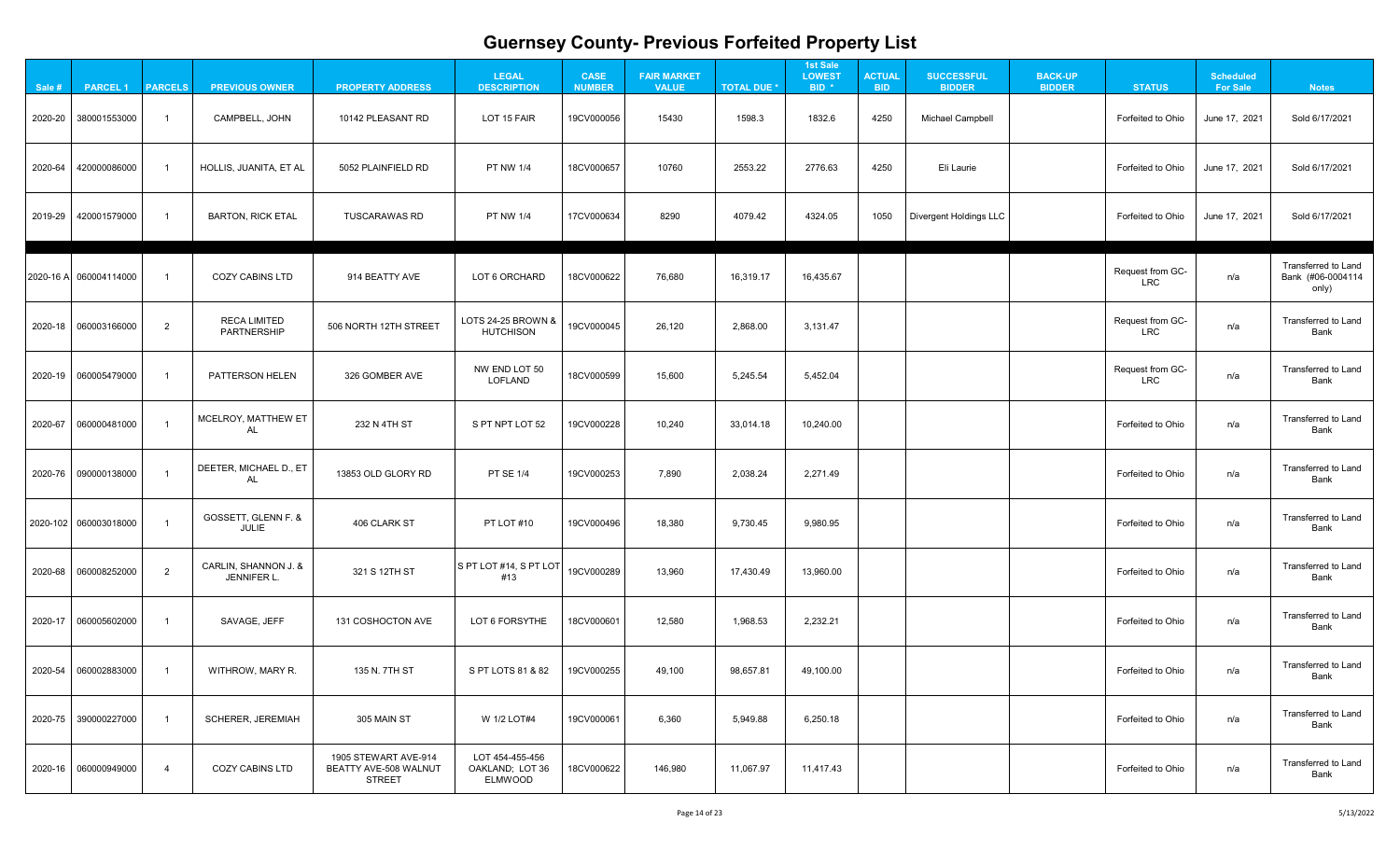| _and            |
|-----------------|
| _and            |
| _and            |
| _and            |
| _and            |
| _and            |
| _and            |
| 21              |
| 21              |
| $\overline{21}$ |
| 21              |
| 21              |
| 21              |
|                 |
|                 |

| Sale # | <b>PARCEL 1</b>                                                                     | <b>PARCELS</b> | <b>PREVIOUS OWNER</b>                                        | <b>PROPERTY ADDRESS</b>                              | <b>LEGAL</b><br><b>DESCRIPTION</b>       | <b>CASE</b><br><b>NUMBER</b> | <b>FAIR MARKET</b><br><b>VALUE</b> | <b>TOTAL DUE *</b> | <b>1st Sale</b><br><b>LOWEST</b><br>BID <sup>*</sup> | <b>ACTUAL</b><br><b>BID</b> | <b>SUCCESSFUL</b><br><b>BIDDER</b>                             | <b>BACK-UP</b><br><b>BIDDER</b> | <b>STATUS</b>     | <b>Scheduled</b><br><b>For Sale</b> | <b>Notes</b>                              |
|--------|-------------------------------------------------------------------------------------|----------------|--------------------------------------------------------------|------------------------------------------------------|------------------------------------------|------------------------------|------------------------------------|--------------------|------------------------------------------------------|-----------------------------|----------------------------------------------------------------|---------------------------------|-------------------|-------------------------------------|-------------------------------------------|
|        | $\begin{array}{ c c c c c c c c } \hline 2020-48 & 060004431000 \hline \end{array}$ |                | HOSEY, SAM                                                   | 615 S 10TH ST                                        | PT OL 3                                  | 18CV000311                   | 9,050                              | 4,175.05           | 4,446.38                                             |                             |                                                                |                                 | Forfeited to Ohio | n/a                                 | <b>Transferred to Land</b><br>Bank        |
|        | 2020-72 060006705000                                                                |                | <b>BLASENHAUER, JOSHUA</b><br>ALLEN, ET AL                   | 140 FINLEY AVE                                       | W PT LOT #21                             | 19CV000290                   | 24,220                             | 14,648.91          | 14,974.06                                            |                             |                                                                |                                 | Forfeited to Ohio | n/a                                 | <b>Transferred to Land</b><br>Bank        |
|        | 2020-74 390000249000                                                                |                | HARRIS, CHARLES M., ET<br>AL                                 | 326 HIGH ST                                          | <b>LOT #14</b>                           | 18CV000577                   | 48,090                             | 7,849.26           | 8,092.68                                             |                             |                                                                |                                 | Forfeited to Ohio | n/a                                 | <b>Transferred to Land</b><br>Bank        |
|        | 2020-103 060003884000                                                               |                | ALEXANDER, MICKEY SR<br>& DANIELS-ROBERTS,<br><b>TIFFANY</b> | 415 WALL AVE                                         | E. PT. LOT 14-15                         | 19CV000526                   | 19,280                             | 1,772.78           | 2,034.03                                             |                             |                                                                |                                 | Forfeited to Ohio | n/a                                 | <b>Transferred to Land</b><br><b>Bank</b> |
|        | 2020-109 060000475000                                                               | $\mathbf{3}$   | ABEL, DORIS JUNE                                             | 314 & 318 N 5TH ST                                   | PT OL 1 & 12                             | 20CV000005                   | 46,650                             | 5,527.45           | 5,896.85                                             |                             |                                                                |                                 | Forfeited to Ohio | n/a                                 | <b>Transferred to Land</b><br><b>Bank</b> |
|        | 2020-115 060005447000                                                               |                | WAITHE, DWAYNE A.                                            | 311 N 8TH ST                                         | PT LOT 9                                 | 19CV000680                   | 9,340                              | 11,392.48          | 9,340.00                                             |                             |                                                                |                                 | Forfeited to Ohio | n/a                                 | <b>Transferred to Land</b><br><b>Bank</b> |
| 2020-5 | 020000773000                                                                        |                | <b>DINGUS, KATHI</b>                                         | 309 COSHOCTON AVENUE                                 | PT LOT 8                                 | 18CV000547                   | 7,890                              | 4,700.33           | 4,937.25                                             |                             |                                                                |                                 | Forfeited to Ohio | n/a                                 | <b>Transferred to Land</b><br><b>Bank</b> |
|        | 2020-23 020000441000                                                                |                | FERGUSON, ROBERT M                                           | 64000 COOKS RUN RD                                   | SE PT LOT #5                             | 18CV000462                   | 5,390                              | 4,150.20           | 4,372.91                                             | 12,500.00                   | <b>Richard Bowman</b>                                          |                                 | Forfeited to Ohio | June 17, 2021                       | Sold 6/17/2021                            |
|        | 2020-89 020001345000                                                                |                | BURNS, ROBERT, ET AL                                         | <b>GEMINI ST</b>                                     | LOT #78                                  | 19CV000227                   | 1,320                              | 3,075.30           | 1,320.00                                             | 3,750.00                    | David Barna                                                    | Zackery Tidrick                 | Forfeited to Ohio | June 17, 2021                       | Sold 6/17/2021                            |
|        | 2020-13 020001464000                                                                | $\overline{2}$ | <b>RITTERBECK, LINDA</b>                                     | 63945 RIDGEWAY ROAD                                  | LOTS 14-15                               | 18CV000478                   | 15,180                             | 13,539.09          | 13,809.11                                            | 2,000.00                    | <b>Bruce McCullough</b>                                        |                                 | Forfeited to Ohio | June 17, 2021                       | Sold 6/17/2021                            |
|        | 2019-25 020001776000                                                                |                | PARROTT, JOHN E ETAL                                         | 62837 BYESVILLE RD 68241<br>BYESVILLE RD COCHRAN AVE | 20,21,28,29 FAIRMONT<br>BLK2             | 17CV000494                   | 13,340.00                          | 7,444.20           | 8,133.41                                             | 6,500.00                    | William C. Stewart                                             |                                 | Forfeited to Ohio | June 17, 2021                       | Sold 6/17/2021                            |
|        | 2020-49 020002056000                                                                |                | MYERS, CLIFFORD A                                            | <b>MARIETTA AVE</b>                                  | 8 LOWE                                   | 19CV000025                   | 1,040                              | 3,426.80           | 1,040.00                                             | 2,500.00                    | The Guernsey County<br>Community<br>Development<br>Corporation |                                 | Forfeited to Ohio | June 17, 2021                       | Sold 6/17/2021                            |
| 2020-3 | 020002585000                                                                        | $\overline{2}$ | <b>SALTERS, TIMOTHY</b>                                      | <b>MCPHERSON AVENUE</b>                              | LOT 266-267<br><b>WESTVIEW</b>           | 18CV000316                   | 2,700                              | 6,443.23           | 2,700.00                                             | 2,700.00                    | Kenneth Klinglesmith                                           |                                 | Forfeited to Ohio | June 17, 2021                       | Sold 6/17/2021                            |
|        | 2020-26 060000439000                                                                | $\overline{2}$ | ANKROM, PATRICIA J ET<br>AL                                  | 164 COSHOCTON AVE<br><b>CHESTNUT ST</b>              | NW PT LOT #39-8 WEST<br>& PT LOT 42. 19A | 18CV000520                   | 6,720                              | 8,887.06           | 6,720.00                                             | 300.00                      | <b>Zackery Tidrick</b>                                         |                                 | Forfeited to Ohio | June 17, 2021                       | Sold 6/17/2021                            |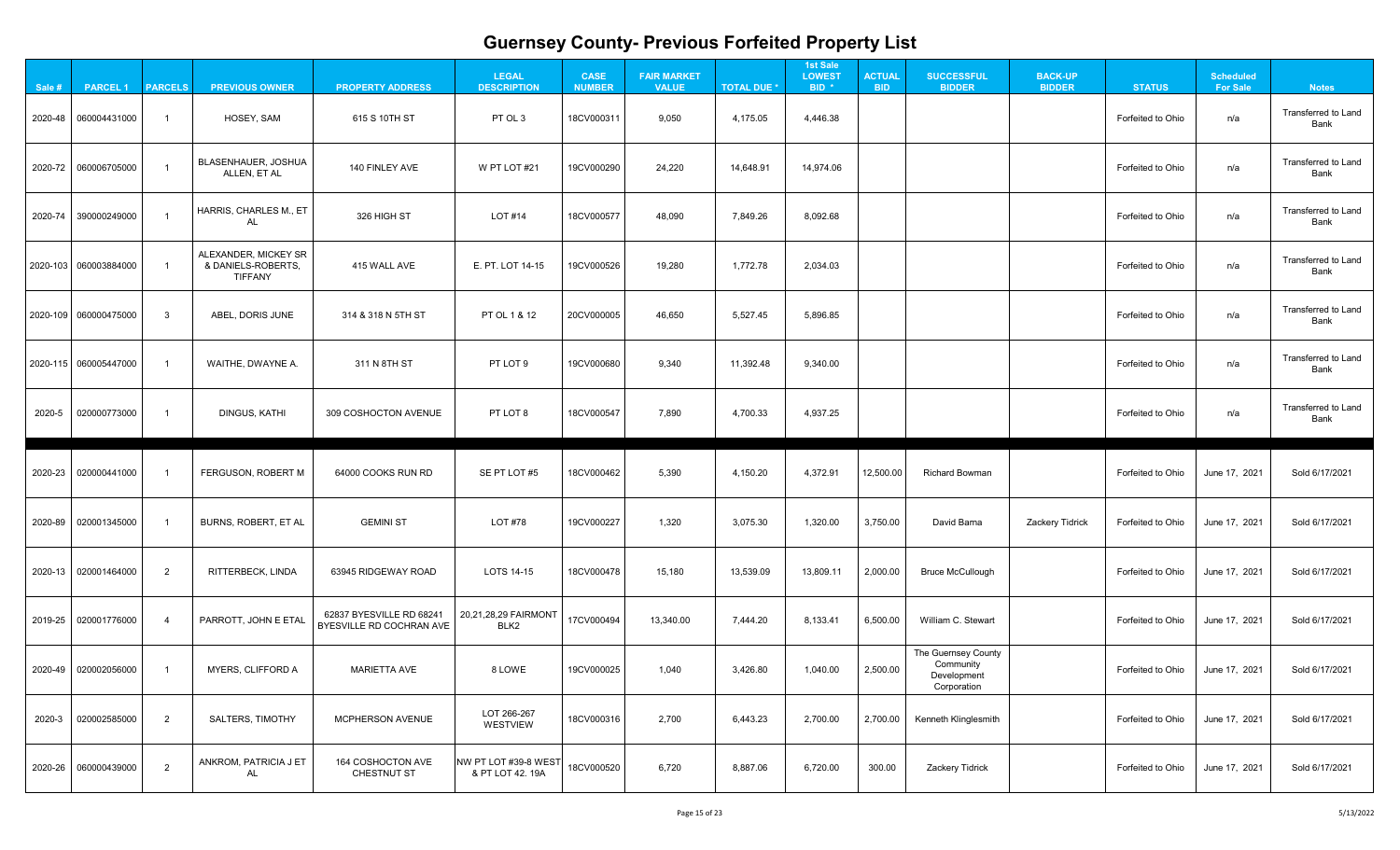| $\mathbf{A}$                                         |  |
|------------------------------------------------------|--|
| 1<br>֧֧֧֧֧֧ׅ֧֚֚֚֚֚֚֚֚֚֚֚֚֚֚֚֚֚֚֚֚֚֚֚֚֚֚֚֚֚֚֚֚֚֚֝֓֝֜֜ |  |
| 21                                                   |  |
| 1<br>?                                               |  |
| 1<br>l                                               |  |
|                                                      |  |
| 21                                                   |  |
| 21                                                   |  |
| 21                                                   |  |
| 21                                                   |  |
| 21                                                   |  |
| $\overline{21}$                                      |  |
| 1<br>2                                               |  |
| 1<br>י                                               |  |

| Sale # | <b>PARCEL 1</b>                       | <b>PARCELS</b> | <b>PREVIOUS OWNER</b>                | <b>PROPERTY ADDRESS</b>  | <b>LEGAL</b><br><b>DESCRIPTION</b>  | <b>CASE</b><br><b>NUMBER</b> | <b>FAIR MARKET</b><br><b>VALUE</b> | <b>TOTAL DUE *</b> | <b>1st Sale</b><br><b>LOWEST</b><br>BID <sup>*</sup> | <b>ACTUAL</b><br><b>BID</b> | <b>SUCCESSFUL</b><br><b>BIDDER</b> | <b>BACK-UP</b><br><b>BIDDER</b> | <b>STATUS</b>     | <b>Scheduled</b><br><b>For Sale</b> | <b>Notes</b>   |
|--------|---------------------------------------|----------------|--------------------------------------|--------------------------|-------------------------------------|------------------------------|------------------------------------|--------------------|------------------------------------------------------|-----------------------------|------------------------------------|---------------------------------|-------------------|-------------------------------------|----------------|
|        | 2020-14 060000476000                  |                | ABEL, VERA                           | <b>BISHARD AVENUE</b>    | LOT 19 FLYNN HEIRS 2                | 18CV000505                   | 11,940                             | 15,692.56          | 11,940.00                                            | 1,500.00                    | Robyn G. Tolliver                  |                                 | Forfeited to Ohio | June 17, 2021                       | Sold 6/17/2021 |
| 2020-8 | 060000477000                          | $\overline{2}$ | <b>WAGNER, DORIS L.</b>              | 2224 BISHARD AVENUE      | LOTS 20-21 FLYNN<br>HEIRS 2         | 18CV000651                   | 11,160                             | 4,334.51           | 4,568.91                                             | 1,250.00                    | Robyn G. Tolliver                  |                                 | Forfeited to Ohio | June 17, 2021                       | Sold 6/17/2021 |
|        | 2020-29 060000811000                  |                | <b>BALDWIN, MARY I</b>               | 432 N 2ND ST             | N 1/3 LOTS #1 & #2                  | 18CV000548                   | 4,450                              | 18,655.17          | 4,450.00                                             | 4,450.00                    | Maurice Lathan Sr.                 |                                 | Forfeited to Ohio | June 17, 2021                       | Sold 6/17/2021 |
|        | 2020-28 060000919000                  |                | FIELDS, ROBERT S.                    | 436 N 5TH ST             | PT OF LOT #13                       | 19CV000018                   | 39,990                             | 9,628.27           | 9,893.05                                             | 2,250.00                    | Landry Properties LLC              |                                 | Forfeited to Ohio | June 17, 2021                       | Sold 6/17/2021 |
|        | 2020-38 060000979000                  |                | BENNETT, CLARENCE C &<br>LOREE F     | <b>COSHOCTON AVE</b>     | LOT 15 COSGROVE                     | 19CV000140                   | 1,060                              | 12,256.84          | 1,060.00                                             | 300.00                      | <b>Zackery Tidrick</b>             |                                 | Forfeited to Ohio | June 17, 2021                       | Sold 6/17/2021 |
|        | 2019-10 060001012000                  |                | HOSEY, SAM                           | 128 FINLEY AVE           | LOT 42 TURNER                       | 17CV000633                   | 5,490                              | 6,138.55           | 5,490.00                                             | 800.00                      | Divergent Holdings LLC             |                                 | Forfeited to Ohio | June 17, 2021                       | Sold 6/17/2021 |
|        |                                       |                | BROWN, MABELL, ET AL                 | 115 WOODWORTH AVE        | PT OL #5                            | 19CV000229                   | 5,020                              | 17,155.79          | 5,020.00                                             | 6,500.00                    | Jane E. Leasure                    |                                 | Forfeited to Ohio | June 17, 2021                       | Sold 6/17/2021 |
|        | 2020-58 060001534000                  | 2              | HAMME, H J<br><b>ENTERPRISES INC</b> | CHESTNUT ST              | LOT # 178 & LOT #179                | 19CV000020                   | 3,700                              | 4,019.47           | 3,700.00                                             | 2,000.00                    | Donna Hill                         |                                 | Forfeited to Ohio | June 17, 2021                       | Sold 6/17/2021 |
|        |                                       |                | CARR, ROSA ET AL                     | 104 SUMMIT AVE           | PT OL 7 NW PT                       | 19CV000231                   | 1,690                              | 5,953.28           | 1,690.00                                             | 1,690.00                    | <b>Rockie Black</b>                |                                 | Forfeited to Ohio | June 17, 2021                       | Sold 6/17/2021 |
|        | 2020-83 060002094000                  | $\overline{2}$ | YARNELL, JEANINE, ET AL              | <b>155 COSHOCTON AVE</b> | <b>PT NW PT OL 39 WEST</b>          | 19CV000293                   | 2,640                              | 24,505.68          | 2,640.00                                             |                             | 1,200.00   Divergent Holdings LLC  |                                 | Forfeited to Ohio | June 17, 2021                       | Sold 6/17/2021 |
|        | 2020-98 060002191000                  |                | SMITH, HEATHER K.                    | 317 N 6TH ST             | N PT OL #1                          | 19CV000395                   | 15,540                             | 29,900.96          | 15,540.00                                            | 8,000.00                    | David S. Sloat                     |                                 | Forfeited to Ohio | June 17, 2021                       | Sold 6/17/2021 |
|        | 2020-25 060002207000                  |                | <b>BEADLE, WILBUR JIV</b>            | 616 N 6TH ST             | SW PT LOT #209 & #210   18CV000508  |                              | 73,620                             | 30,118.72          | 30,418.18                                            | 15,500.00                   | <b>Carol Goff</b>                  |                                 | Forfeited to Ohio | June 17, 2021                       | Sold 6/17/2021 |
|        | $\vert$ 2020-112 $\vert$ 060002355000 |                | RHINEHART, JONATHAN A<br>& THERESA   | 436 N. 3RD ST            | S PT LOT 22 & E PT LOT<br>23        | 19CV00500                    | 35,220                             | 10,480.52          | 10,799.52                                            | 2,500.00                    | Maurice Lathan Sr.                 |                                 | Forfeited to Ohio | June 17, 2021                       | Sold 6/17/2021 |
|        | 2020-105 060002356000                 | $\overline{2}$ | DRAKE, PEARL                         | 115 SUMMIT AVE           | SE PT LOT #38 & SW PT<br>OF LOT #38 | 19CV000269                   | 2,370                              | 2,370.13           | 2,370.00                                             | 2,250.00                    | <b>Shawn Heskett</b>               |                                 | Forfeited to Ohio | June 17, 2021                       | Sold 6/17/2021 |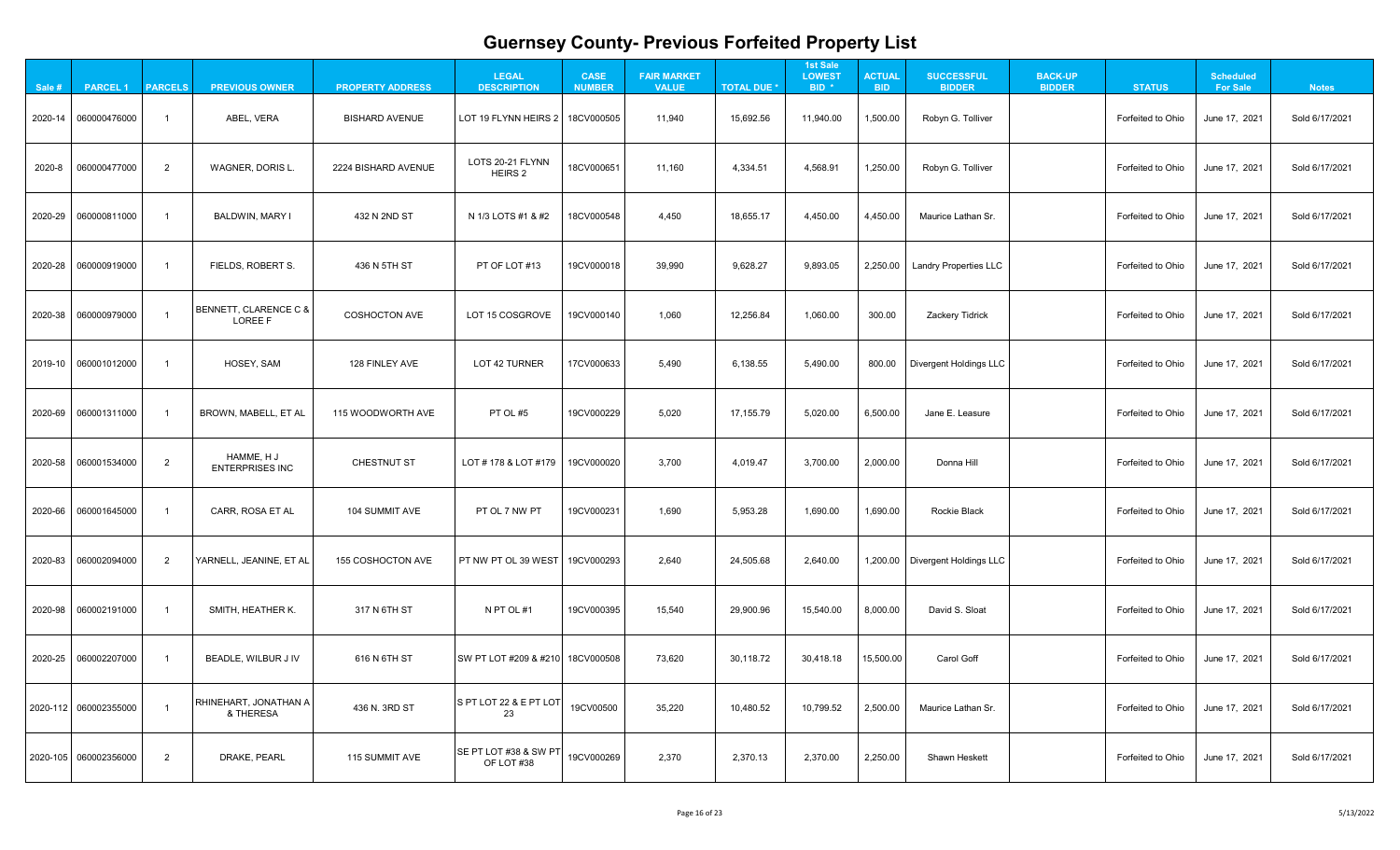| $\mathbf{A}$                                         |  |
|------------------------------------------------------|--|
| 1<br>֧֧֧֧֧֧ׅ֧֚֚֚֚֚֚֚֚֚֚֚֚֚֚֚֚֚֚֚֚֚֚֚֚֚֚֚֚֚֚֚֚֚֚֝֓֝֜֜ |  |
| 21                                                   |  |
| 1<br>?                                               |  |
| 1<br>l                                               |  |
|                                                      |  |
| 21                                                   |  |
| 21                                                   |  |
| 21                                                   |  |
| 21                                                   |  |
| 21                                                   |  |
| $\overline{21}$                                      |  |
| 1<br>2                                               |  |
| 1<br>י                                               |  |

| Sale # | <b>PARCEL 1</b>       | <b>PARCELS</b> | <b>PREVIOUS OWNER</b>                             | <b>PROPERTY ADDRESS</b>             | <b>LEGAL</b><br><b>DESCRIPTION</b>                                      | <b>CASE</b><br><b>NUMBER</b> | <b>FAIR MARKET</b><br><b>VALUE</b> | <b>TOTAL DUE *</b> | <b>1st Sale</b><br><b>LOWEST</b><br>BID <sup>*</sup> | <b>ACTUAL</b><br><b>BID</b> | <b>SUCCESSFUL</b><br><b>BIDDER</b>                             | <b>BACK-UP</b><br><b>BIDDER</b> | <b>STATUS</b>     | <b>Scheduled</b><br><b>For Sale</b> | <b>Notes</b>   |
|--------|-----------------------|----------------|---------------------------------------------------|-------------------------------------|-------------------------------------------------------------------------|------------------------------|------------------------------------|--------------------|------------------------------------------------------|-----------------------------|----------------------------------------------------------------|---------------------------------|-------------------|-------------------------------------|----------------|
|        | 2020-30 060002436000  | - 3            | AMES, WILLIAM M ET AL                             | 513 ORCHARD AVE & 637 S.<br>10TH ST | LOTS 39-40 ORCHARD<br><b>GROVE &amp; PT OL2</b><br><b>CARSON'S ADDN</b> | 18CV000522                   | 12,240                             | 31,004.65          | 12,240.00                                            | 2,000.00                    | Robyn G. Tolliver                                              |                                 | Forfeited to Ohio | June 17, 2021                       | Sold 6/17/2021 |
| 2020-1 | 060003017000          |                | <b>MCKIM, RUTH CHRISTINA</b>                      | 524 JEFFERSON AVENUE                | LOT 4 SIEGFRIED                                                         | 18CV000337                   | 27,430.00                          | 6,003.64           | 6,239.46                                             | 3,932.32                    | Maurice Lathan Sr.                                             |                                 | Forfeited to Ohio | June 17, 2021                       | Sold 6/17/2021 |
|        | 2020-12 060003172000  |                | <b>GALLUZZI, RICHARD C.</b>                       | 510 JEFFERSON AVENUE                | LOT 1 SIEGRRIED 1                                                       | 18CV000578                   | 23,340                             | 12,835.96          | 13,069.88                                            | 7,500.00                    | <b>Sharon Harris</b>                                           |                                 | Forfeited to Ohio | June 17, 2021                       | Sold 6/17/2021 |
|        | 2020-97 060003224000  |                | <b>CAMPBELL, ROBERT E.</b>                        | 716 S 10TH ST                       | E. END LOT #35                                                          | 19CV000451                   | 35,440                             | 14,163.28          | 14,426.48                                            | 4,750.00                    | <b>Julie Poland</b>                                            |                                 | Forfeited to Ohio | June 17, 2021                       | Sold 6/17/2021 |
| 2020-7 | 060003232000          |                | <b>HANES, JEFFREY</b>                             | 308 NORTH 6TH STREET                | PT OL 2                                                                 | 18CV000056                   | 26,230                             | 12,352.85          | 12,709.89                                            | 1,750.00                    | Wendy Henderson                                                |                                 | Forfeited to Ohio | June 17, 2021                       | Sold 6/17/2021 |
|        | 2020-114 060003242000 |                | BLESSING, DEBORAH J.                              | 600 S. 7TH ST                       | N 1/2 LOT #8                                                            | 19CV000448                   | 32,830                             | 17,681.56          | 17,990.61                                            | 7,000.00                    | Maurice Lathan Sr.                                             |                                 | Forfeited to Ohio | June 17, 2021                       | Sold 6/17/2021 |
|        | 2020-95 060003485000  |                | LUSTER, ROY A. &<br><b>KASSANDRA L.</b>           | 748 S. 8TH ST                       | LOT #28-29                                                              | 19CV000459                   | 10,150                             | 1,272.20           | 1,507.50                                             | 1,750.00                    | Scot A. Bichard                                                |                                 | Forfeited to Ohio | June 17, 2021                       | Sold 6/17/2021 |
| 2020-9 | 060004058000          |                | WEAVER, VERA IRENE                                | 745 SOUTH 9TH STREET                | PT OL 20 SOUTH                                                          | 18CV000650                   | 15,880                             | 33,298.29          | 15,880.00                                            | 2,000.00                    | The Guernsey County<br>Community<br>Development<br>Corporation |                                 | Forfeited to Ohio | June 17, 2021                       | Sold 6/17/2021 |
|        | 2020-100 060004793000 |                | JOHNSON, KENNETH R.                               | 319 N. 6TH ST.                      | <b>PT O.L. 12</b>                                                       | 19CV000408                   | 1,590                              | 7,796.23           | 1,590.00                                             | 1,590.00                    | Maurice Lathan Sr.                                             |                                 | Forfeited to Ohio | June 17, 2021                       | Sold 6/17/2021 |
|        | 2020-93 060004811000  |                | <b>BUTTERWORTH, SHIRLEY</b><br>В.                 | 329 S 8TH ST                        | LOT #133 CARSON                                                         | 19CV000447                   | 9,210                              | 6,807.16           | 7,044.81                                             | 3,200.00                    | Wendy Henderson                                                |                                 | Forfeited to Ohio | June 17, 2021                       | Sold 6/17/2021 |
|        | 2020-71 060004968000  |                | PLAUCHE PROPERTY<br><b>INVESTMENTS LLC, ET AL</b> | 500 S 8TH ST                        | E PT LOT #152                                                           | 18CV000339                   | 63,420                             | 6,933.83           | 7,191.96                                             | 10,500.00                   | Joseph Allen Leonard                                           | Danny Vermillion                | Forfeited to Ohio | June 17, 2021                       | Sold 6/17/2021 |
|        | 2020-11 060005179000  |                | JOHNSON, PAULA J.                                 | 363 SPRING STREET                   | LOT 263 CARSONS & PT<br>VAC. ALLEY                                      | 18CV000580                   | 46,670                             | 19,395.70          | 19,665.84                                            | 7,000.00                    | The Guernsey County<br>Community<br>Development<br>Corporation |                                 | Forfeited to Ohio | June 17, 2021                       | Sold 6/17/2021 |
|        | 2020-37 060005841000  |                | <b>LIVERMORE VALLEY</b><br><b>INVESTMENTS</b>     | 419 N 9TH ST                        | LOT #1 N. BROWN                                                         | 18CV000621                   | 42,880                             | 13,623.96          | 13,895.25                                            | 5,000.00                    | Robyn G. Tolliver                                              |                                 | Forfeited to Ohio | June 17, 2021                       | Sold 6/17/2021 |
|        |                       |                | LOWRY, JAMES D                                    | 917 GARFIELD AVENUE                 | <b>PT LOTS 20-21 CARSON 18CV000323</b>                                  |                              | 13,010                             | 2,793.94           | 3,044.67                                             |                             | 1,700.00   Divergent Holdings LLC                              |                                 | Forfeited to Ohio | June 17, 2021                       | Sold 6/17/2021 |
|        |                       |                |                                                   |                                     |                                                                         |                              |                                    |                    |                                                      |                             |                                                                |                                 |                   |                                     |                |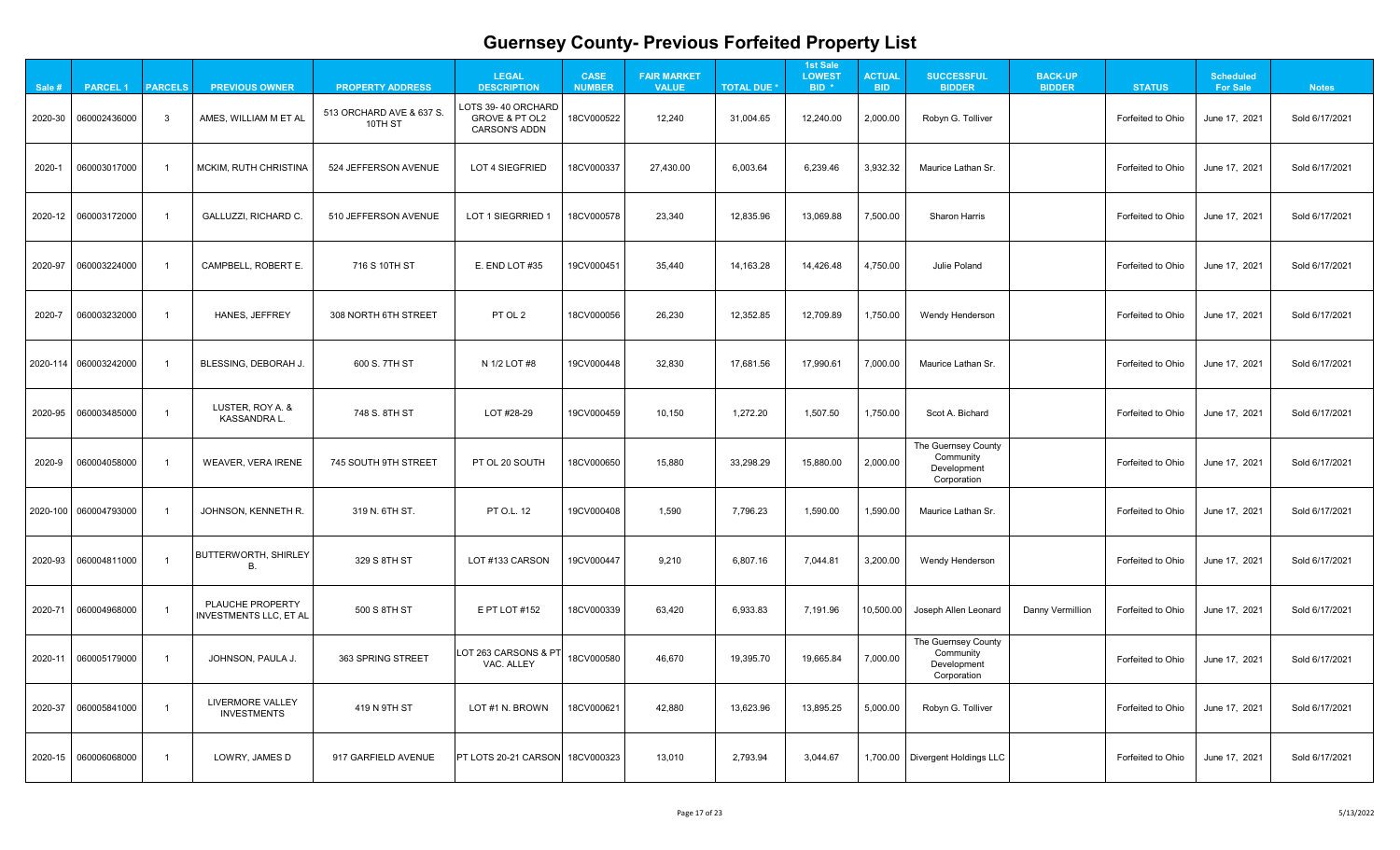| 21                  |
|---------------------|
| 21                  |
| 21                  |
| 21                  |
| 21                  |
| Vaiting<br>ery      |
| Vaiting<br>ery      |
| $\overline{21}$     |
| 21                  |
| 21                  |
| 21                  |
| 21                  |
| 2 <sup>1</sup><br>1 |
| 1                   |

| Sale #  | <b>PARCEL1</b>          | <b>PARCELS</b> | <b>PREVIOUS OWNER</b>                                | <b>PROPERTY ADDRESS</b>                                    | <b>LEGAL</b><br><b>DESCRIPTION</b>             | <b>CASE</b><br><b>NUMBER</b> | <b>FAIR MARKET</b><br><b>VALUE</b> | <b>TOTAL DUE *</b> | <b>1st Sale</b><br><b>LOWEST</b><br>BID <sup>*</sup> | <b>ACTUAL</b><br><b>BID</b> | <b>SUCCESSFUL</b><br><b>BIDDER</b> | <b>BACK-UP</b><br><b>BIDDER</b> | <b>STATUS</b>     | <b>Scheduled</b><br><b>For Sale</b> | <b>Notes</b>                             |
|---------|-------------------------|----------------|------------------------------------------------------|------------------------------------------------------------|------------------------------------------------|------------------------------|------------------------------------|--------------------|------------------------------------------------------|-----------------------------|------------------------------------|---------------------------------|-------------------|-------------------------------------|------------------------------------------|
|         | 2020-101 060006471000   |                | JOHNSON, KENNETH R.                                  | 515 WALL AVE                                               | <b>PT O.L. 25</b>                              | 19CV000409                   | 10,810                             | 37,663.70          | 10,810.00                                            | 700.00                      | Divergent Holdings LLC             |                                 | Forfeited to Ohio | June 17, 2021                       | Sold 6/17/2021                           |
| 2020-2  | 060006593000            |                | <b>CALECO REALTY</b>                                 | <b>COSHOCTON AVE, SPRING</b><br><b>STREET &amp; SUMMIT</b> | PT OL39 & LOT 8<br>FORSYTHE & N. PT.<br>O.L. 8 | 18CV000072                   | 8,520.00                           | 66,072.56          | 8,520.00                                             | 1,250.00                    | Zackery Tidrick                    |                                 | Forfeited to Ohio | June 17, 2021                       | Sold 6/17/2021                           |
|         | 2020-82 060007005000    |                | SIMPSON, MICHAEL, ET AL                              | 537 MARIETTA AVE                                           | PT OL 18-19                                    | 19CV000304                   | 14,940                             | 11,748.76          | 12,014.26                                            | 5,000.00                    | John Dawson                        |                                 | Forfeited to Ohio | June 17, 2021                       | Sold 6/17/2021                           |
|         | 2020-110 060008767000   |                | RHINEHART, JONATHAN A<br>& THERESA                   | 210 FOSTER AVE                                             | E PT LOT 9-10                                  | 19CV000499                   | 8,440                              | 12,727.52          | 8,440.00                                             | 2,600.00                    | Maurice Lathan Jr.                 | Zackery Tidrick                 | Forfeited to Ohio | June 17, 2021                       | Sold 6/17/2021                           |
| 2020-44 | 120000438000            |                | COOPER, RENA & MILTON<br><b>SAMUEL SHIELDS ET AL</b> | <b>GREENDALE AVE</b>                                       | LOT #12                                        | 19CV000088                   | 6,370                              | 7,702.73           | 6,370.00                                             | 1,750.00                    | <b>Ricky Gregg</b>                 |                                 | Forfeited to Ohio | June 17, 2021                       | Sold 6/17/2021                           |
| 2019-1  | 150000065000            |                | URBAN, RUBY                                          | MT. HERMAN RD                                              | <b>SW PT SW 1/4</b>                            | 17CV000640                   | 9,600                              | 0.00               | 228.07                                               | 1,000.00                    | R. Joe Holdren LLC                 |                                 | Forfeited to Ohio | June 17, 2021                       | Sold 6/17/2021 Waiting<br>on new survery |
| 2020-36 | 180000173000            |                | HICKS, EVA                                           | NORWALK RD, KIMBOLTON                                      | <b>PT SW 1/4</b>                               | 19CV000085                   | 1,660                              | 2,915.03           | 1,660.00                                             | 3,500.00                    | Jeff Moore                         |                                 | Forfeited to Ohio | June 17, 2021                       | Sold 6/17/2021 Waiting<br>on new survery |
| 2019-7  | 180000849003            |                | WORK, SARA JO                                        | 69941 LEEPER RD CAMBRIDGE<br>OH                            | E PT NW 1/4 & NE 1/4<br>0.7520ac               | 17CV000576                   | 12,020.00                          | 6,663.07           | 6,909.50                                             | 4,000.00                    | Jason R. Simmons                   |                                 | Forfeited to Ohio | June 17, 2021                       | Sold 6/17/2021                           |
| 2020-73 | 180001323000            |                | PRICE, CHARLES W., ET<br><b>AL</b>                   | 7375 BRUSH RUN RD                                          | PT SE SW1/4                                    | 19CV000081                   | 9,110                              | 3,028.72           | 3,296.72                                             | 1,750.00                    | <b>Shawn Secrest</b>               |                                 | Forfeited to Ohio | June 17, 2021                       | Sold 6/17/2021                           |
| 2020-6  | 180001565000            |                | <b>APPARITION COMMISSION</b><br><b>LLC</b>           | <b>MAIN STREET</b>                                         | LOT 3-4-5-6 ORIGINAL                           | 18CV000104                   | 260,920                            | 18,297.95          | 18,363.15                                            | 11,000.00                   | Robyn G. Tolliver                  |                                 | Forfeited to Ohio | June 17, 2021                       | Sold 6/17/2021                           |
| 2020-87 | 240000099000            |                | BROWNFIELD, NORA, ET<br><b>AL</b>                    | 359 PIKE ST                                                | LOT #2                                         | 19CV000137                   | 3,340                              | 8,493.22           | 3,340.00                                             | 700.00                      | <b>David Powell</b>                |                                 | Forfeited to Ohio | June 17, 2021                       | Sold 6/17/2021                           |
|         | 2020-59 240000345000    |                | RYAN, MELANIE R.                                     | 233 FAIR ST                                                | <b>LOT #78</b>                                 | 19CV000154                   | 6,730                              | 6,925.83           | 6,730.00                                             | 3,500.00                    | Mark L. Goodman                    |                                 | Forfeited to Ohio | June 17, 2021                       | Sold 6/17/2021                           |
|         | 2020-104   260000211001 | 2              | JEWELL, EDWARD R. &<br><b>DIANAK</b>                 | 15780 SLIGO RD                                             | PT OL 17 & LOT 18,19 & !<br>20 BIRMINGHAM      | 19CV000159                   | 66,890                             | 4,330.37           | 4,824.37                                             | 5,250.00                    | John E. Urdak                      |                                 | Forfeited to Ohio | June 17, 2021                       | Sold 6/17/2021                           |
|         | 2020-94 260000311000    |                | KIRKSEY, JOHN JR &<br><b>ESTELE</b>                  | 75959 VANDALIA LN                                          | LOT #588A                                      | 19CV000444                   | 4,310                              | 3,101.43           | 3,359.13                                             | 2,500.00                    | Michael O. LaFollette              |                                 | Forfeited to Ohio | June 17, 2021                       | Sold 6/17/2021                           |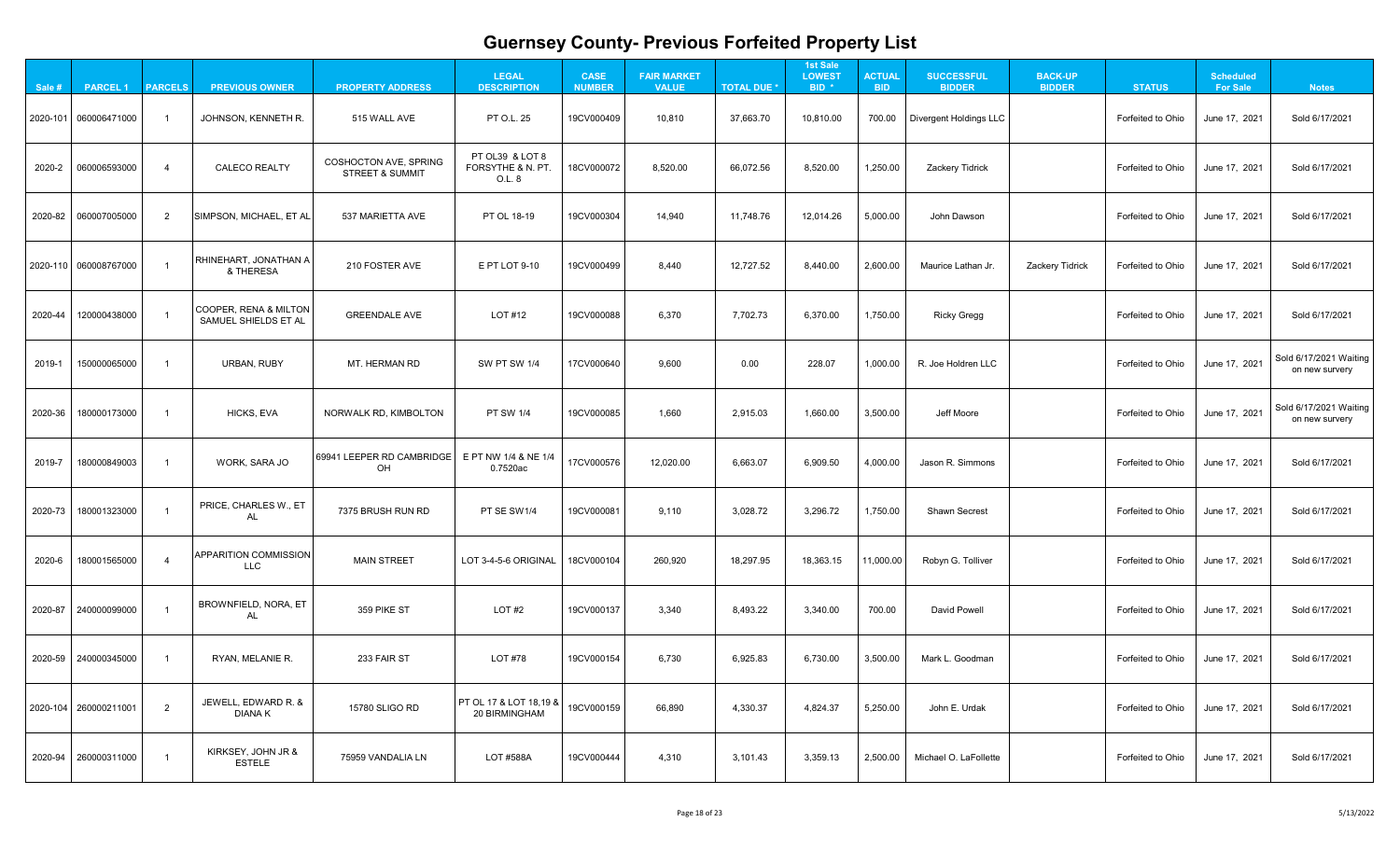| 21                    |
|-----------------------|
| 21                    |
| 21                    |
| 21                    |
| $\overline{.}1$<br>٢  |
|                       |
| 21                    |
| 21                    |
| 21                    |
| 21                    |
| 21                    |
| 21                    |
| 21                    |
| Ź<br>$\overline{2}$ 1 |
|                       |

| Sale # | <b>PARCEL 1</b>         | <b>PARCELS</b> | <b>PREVIOUS OWNER</b>                        | <b>PROPERTY ADDRESS</b>                   | <b>LEGAL</b><br><b>DESCRIPTION</b>              | <b>CASE</b><br><b>NUMBER</b> | <b>FAIR MARKET</b><br><b>VALUE</b> | <b>TOTAL DUE *</b> | <b>1st Sale</b><br><b>LOWEST</b><br>BID <sup>*</sup> | <b>ACTUAL</b><br><b>BID</b> | <b>SUCCESSFUL</b><br><b>BIDDER</b>                                        | <b>BACK-UP</b><br><b>BIDDER</b> | <b>STATUS</b>     | <b>Scheduled</b><br><b>For Sale</b> | <b>Notes</b>   |
|--------|-------------------------|----------------|----------------------------------------------|-------------------------------------------|-------------------------------------------------|------------------------------|------------------------------------|--------------------|------------------------------------------------------|-----------------------------|---------------------------------------------------------------------------|---------------------------------|-------------------|-------------------------------------|----------------|
|        | 2020-55 260000431000    |                | THAYER, EUGENE R. &<br>GISELE L.             | <b>BROADHEAD RD</b>                       | <b>LOT 687A</b>                                 | 19CV000119                   | 4,310                              | 4,060.84           | 4,273.74                                             | 3,000.00                    | <b>Salt Fork Campground</b><br><b>Property Owners</b><br>Association, Inc |                                 | Forfeited to Ohio | June 17, 2021                       | Sold 6/17/2021 |
|        | 2020-81 260000438000    |                | <b>NORTHERN OHIO BANK,</b><br>TRUSTEE, ET AL | <b>BROADHEAD RD</b>                       | <b>LOT 694A</b>                                 | 19CV000125                   | 4,310                              | 6,704.46           | 4,310.00                                             | 3,000.00                    | Charles A. Byrd II                                                        |                                 | Forfeited to Ohio | June 17, 2021                       | Sold 6/17/2021 |
|        | 2020-63 260000464000    |                | <b>BASSETT, TODD A</b>                       | 75959 VANDALIA LN                         | LOT #324                                        | 19CV000261                   | 4,310                              | 1,457.15           | 1,683.45                                             | 3,200.00                    | <b>Ted Hanket</b>                                                         | Lan D. Frazier                  | Forfeited to Ohio | June 17, 2021                       | Sold 6/17/2021 |
|        | 2020-116 260000508000   |                | <b>KARCHER, ROGER</b>                        | LOT 412-A SALT FORK<br><b>CAMPGROUNDS</b> | <b>LOT 412A</b>                                 | 20CV000193                   | 4,570                              | 1,450.06           | 1,679.46                                             | 2,500.00                    | Shawn M. Neighbor                                                         |                                 | Forfeited to Ohio | June 17, 2021                       | Sold 6/17/2021 |
|        | 2020-118 260000706000   |                | DARRAH, WILLIAM L. &<br><b>BETH A.</b>       | LOT 257-A SALT FORK<br><b>CAMPGROUNDS</b> | <b>LOT 257A</b>                                 | 20CV000183                   | 4,310                              | 5,581.12           | 4,310.00                                             |                             | 1,500.00   Patricia McAtee-Canter                                         |                                 | Forfeited to Ohio | June 17, 2021                       | Sold 6/17/2021 |
|        | 2020-113 260000714000   |                | <b>WARREN, CASEY</b>                         | LOT 265 A SALT FORK<br>CAMPGROUNDS        | <b>LOT 265A</b>                                 | 20CV000144                   | 5,630                              | 1,579.15           | 1,817.80                                             |                             | 2,300.00   Patricia McAtee-Canter                                         |                                 | Forfeited to Ohio | June 17, 2021                       | Sold 6/17/2021 |
|        | 2020-70 260000715000    |                | <b>BOUGHNER, ROBERT, ET</b>                  | 75959 VANDALIA LN                         | <b>LOT 266A</b>                                 | 19CV000292                   | 4,310                              | 7,693.53           | 4,310.00                                             |                             | 4,500.00   Patricia McAtee-Canter                                         |                                 | Forfeited to Ohio | June 17, 2021                       | Sold 6/17/2021 |
|        | 2020-108 260000797000   |                | NOESNER, HERBERT W.<br>ET AL                 | LOT 393 A SALT FORK<br><b>CAMPGROUND</b>  | <b>LOT 393A</b>                                 | 20CV000192                   | 4,310                              | 1,510.96           | 1,742.96                                             | 1,000.00                    | Eva C. Caudill                                                            |                                 | Forfeited to Ohio | June 17, 2021                       | Sold 6/17/2021 |
|        | 2020-106   260000831000 |                | FERNANDEZ, JOSE L. &<br><b>SHIRLEY A.</b>    | LOT 42 SALT FORK<br><b>CAMPGROUND</b>     | LOT 42A                                         | 19CV000602                   | 4,310                              | 6,916.38           | 4,310.00                                             | 1,500.00                    | <b>Scott Plaufcan</b>                                                     |                                 | Forfeited to Ohio | June 17, 2021                       | Sold 6/17/2021 |
|        | 2020-107 260000892000   |                | BERTRAM, THORNTON W.<br>& CHRISTINE J.       | LOT 103 A SALT FORK<br>CAMPGROUND         | <b>LOT 103A</b>                                 | 19CV000550                   | 4,310                              | 1,618.41           | 1,888.56                                             | 2,250.00                    | Todd E. Dunn                                                              |                                 | Forfeited to Ohio | June 17, 2021                       | Sold 6/17/2021 |
|        | 2020-90 260000945000    |                | DAVIS, JAMES & DORIS,<br>ET AL               | <b>BROADHEAD RD</b>                       | <b>LOT 156A</b>                                 | 19CV000311                   | 4,310                              | 11,370.39          | 4,310.00                                             | 1,750.00                    | Lisa Hopper                                                               |                                 | Forfeited to Ohio | June 17, 2021                       | Sold 6/17/2021 |
|        | 2020-65 260002052008    |                | <b>WHITE, MARK &amp; AMY</b>                 | 74393 IRISH RIDGE RD                      | <b>PT SE 1/4</b>                                | 19CV000254                   | 28,060                             | 12,264.40          | 12,524.90                                            | 7,500.00                    | Lon D. Frazier                                                            |                                 | Forfeited to Ohio | June 17, 2021                       | Sold 6/17/2021 |
|        | 2020-47 300000151000    |                | TOLLET, BERTHA V. &<br>ENGLUS, ROSE, ET AL   | 621 FAIR AVE                              | LOT#5                                           | 19CV000084                   | 2,190                              | 10,088.87          | 2,190.00                                             | 1,700.00                    | Jason M. Harlow                                                           | Lucas Kelm                      | Forfeited to Ohio | June 17, 2021                       | Sold 6/17/2021 |
|        | 2020-61 310000908000    |                | LE, THOMAS SAVAGE                            | 18323 SPARROW RD                          | LOT $#4$ , W PT LOT $#5$ ,<br>LOT #29 & LOT #30 | 19CV000281                   | 6,460                              | 3,038.30           | 3,360.80                                             | 19,000.00                   | <b>Julie Poland</b>                                                       |                                 | Forfeited to Ohio | June 17, 2021                       | Sold 6/17/2021 |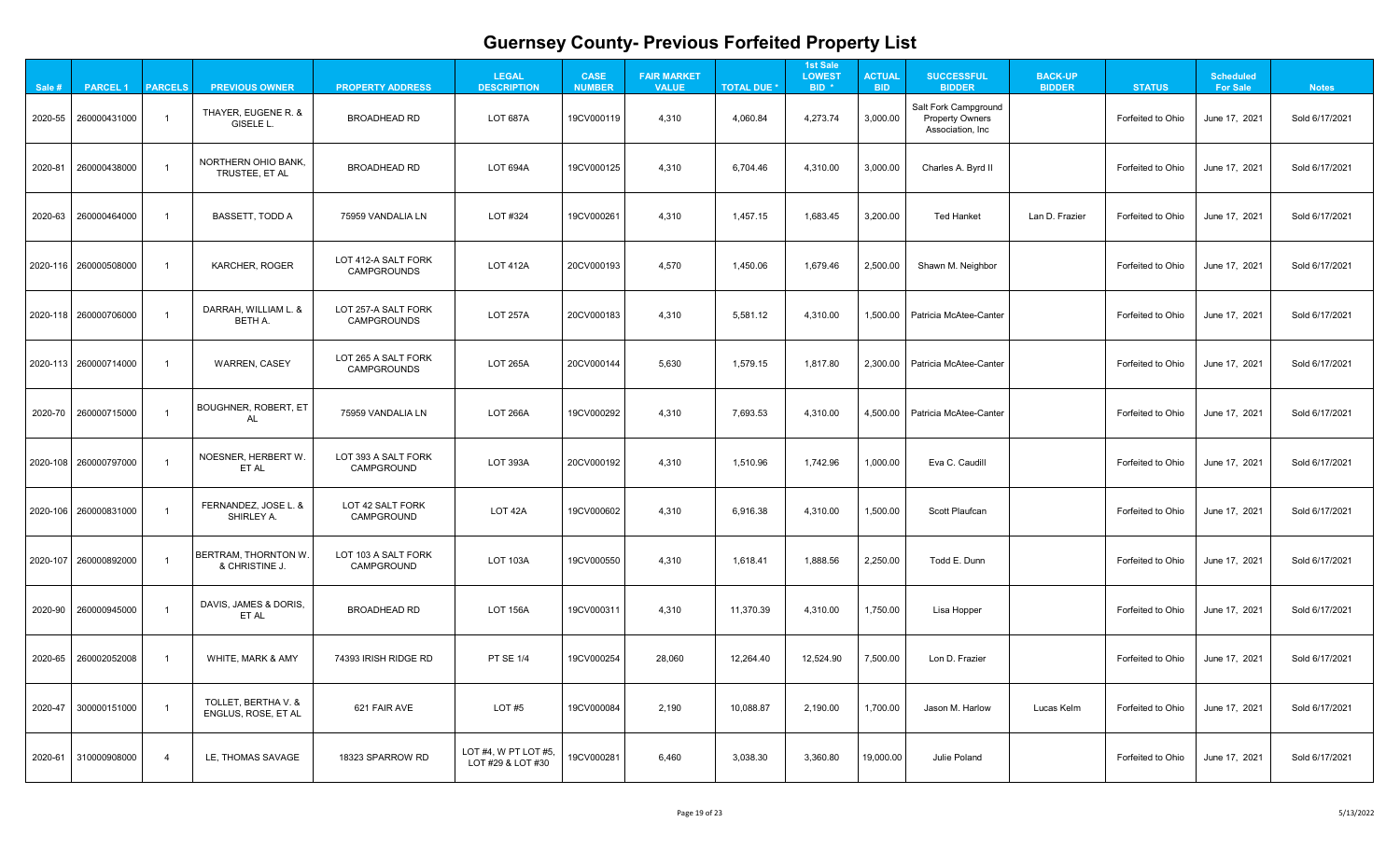| $\mathbf{A}$                                         |  |
|------------------------------------------------------|--|
| 1<br>֧֧֧֧֧֧ׅ֧֚֚֚֚֚֚֚֚֚֚֚֚֚֚֚֚֚֚֚֚֚֚֚֚֚֚֚֚֚֚֚֚֚֚֝֓֝֜֜ |  |
| 21                                                   |  |
| 1<br>?                                               |  |
| 1<br>l                                               |  |
|                                                      |  |
| 21                                                   |  |
| 21                                                   |  |
| 21                                                   |  |
| 21                                                   |  |
| 21                                                   |  |
| $\overline{21}$                                      |  |
| 1<br>2                                               |  |
| 1<br>י                                               |  |

| Sale # | <b>PARCEL 1</b>      | <b>PARCELS</b> | <b>PREVIOUS OWNER</b>                             | <b>PROPERTY ADDRESS</b>        | <b>LEGAL</b><br><b>DESCRIPTION</b>          | <b>CASE</b><br><b>NUMBER</b> | <b>FAIR MARKET</b><br><b>VALUE</b> | <b>TOTAL DUE *</b> | <b>1st Sale</b><br><b>LOWEST</b><br>BID <sup>*</sup> | <b>ACTUAL</b><br><b>BID</b> | <b>SUCCESSFUL</b><br><b>BIDDER</b> | <b>BACK-UP</b><br><b>BIDDER</b> | <b>STATUS</b>     | <b>Scheduled</b><br><b>For Sale</b> | <b>Notes</b>   |
|--------|----------------------|----------------|---------------------------------------------------|--------------------------------|---------------------------------------------|------------------------------|------------------------------------|--------------------|------------------------------------------------------|-----------------------------|------------------------------------|---------------------------------|-------------------|-------------------------------------|----------------|
|        | 2020-31 310001537000 |                | QUESENBERRY, CARL                                 | LASHLEY RD, SENECAVILLE        | LOT #145                                    | 19CV000028                   | 6,900                              | 5,761.35           | 5,980.96                                             | 4,500.00                    | James Anderson Jr.                 | Alyssa P. Markley               | Forfeited to Ohio | June 17, 2021                       | Sold 6/17/2021 |
| 2020-4 | 310001618000         |                | AULT DONALD R ET AL                               | <b>LASHLEY ROAD</b>            | <b>LOT 127 TANGLEWOOD</b><br><b>VILLAGE</b> | 18CV000509                   | 6,900                              | 9,911.64           | 6,900.00                                             | 1,000.00                    | <b>Monica Holmes</b>               |                                 | Forfeited to Ohio | June 17, 2021                       | Sold 6/17/2021 |
|        | 2020-39 310001668000 |                | WAGNER, ROBERT G &<br><b>MABEL N</b>              | <b>LASHLEY RD</b>              | LOT #144<br><b>TANGLEWOOD</b><br>VILLAGE    | 19CV000146                   | 6,900                              | 10,323.42          | 6,900.00                                             | 3,000.00                    | James Anderson Jr.                 |                                 | Forfeited to Ohio | June 17, 2021                       | Sold 6/17/2021 |
|        | 2020-62 310001695000 |                | THOMAS, WAYNE E                                   | <b>LASHLEY RD</b>              | LOT #100                                    | 19CV000294                   | 6,900                              | 13,330.85          | 6,900.00                                             | 1,000.00                    | R. Joe Holdren LLC                 |                                 | Forfeited to Ohio | June 17, 2021                       | Sold 6/17/2021 |
|        | 2020-52 310001726000 |                | MILLER, CHESTER J. &<br>WILMA L.                  | <b>LASHLEY RD</b>              | LOT #148                                    | 19CV000124                   | 6,900                              | 11,470.54          | 6,900.00                                             | 1,750.00                    | James Pyle                         |                                 | Forfeited to Ohio | June 17, 2021                       | Sold 6/17/2021 |
|        | 2020-56 310001737000 |                | NELSON, PAUL A. &<br>HELEN E.                     | <b>LASHLEY RD</b>              | LOT #400                                    | 19CV000131                   | 6,900                              | 12,354.93          | 6,900.00                                             | 1,750.00                    | <b>Christina Stevens</b>           |                                 | Forfeited to Ohio | June 17, 2021                       | Sold 6/17/2021 |
|        | 2020-50 310001741000 |                | <b>RADSICK, HARRY N.</b>                          | <b>LASHLEY RD</b>              | LOT #173                                    | 19CV000147                   | 6,900                              | 10,889.58          | 6,900.00                                             | 1,250.00                    | Robyn G. Tolliver                  |                                 | Forfeited to Ohio | June 17, 2021                       | Sold 6/17/2021 |
|        | 2020-53 310001745000 |                | MUETZEL, MONA J.                                  | <b>LASHLEY RD</b>              | LOT #133                                    | 19CV000145                   | 6,900                              | 10,889.58          | 6,900.00                                             | 2,000.00                    | Alyssa P. Markley                  |                                 | Forfeited to Ohio | June 17, 2021                       | Sold 6/17/2021 |
|        | 2020-33 310001845000 |                | FERIANCE, GRACE M.                                | LASHLEY RD, SENECAVILLE        | LOT # 227                                   | 19CV000015                   | 6,900                              | 8,653.55           | 6,900.00                                             | 4,750.00                    | Michelle Singleton                 |                                 | Forfeited to Ohio | June 17, 2021                       | Sold 6/17/2021 |
|        | 2020-32 310001863000 |                | SAVAGE, C.JACK ET AL                              | LASHLEY RD, SENECAVILLE        | LOT # 251                                   | 19CV000030                   | 6,900                              | 8,778.84           | 6,900.00                                             | 4,500.00                    | <b>Wendy Gary</b>                  |                                 | Forfeited to Ohio | June 17, 2021                       | Sold 6/17/2021 |
|        | 2020-91 310001961000 | $\overline{2}$ | CUISKA, MARK R., ET AL                            | <b>LASHLEY RD</b>              | LOT #92 & LOT #93                           | 19CV000014                   | 13,800                             | 18,394.95          | 13,800.00                                            | 7,750.00                    | Brian F. Bonacci                   | Ronald M. Knellinger            | Forfeited to Ohio | June 17, 2021                       | Sold 6/17/2021 |
|        | 2020-34 310001981000 |                | SHAW, JAMES M. JR ET AL                           | <b>LASHLEY RD, SENECAVILLE</b> | LOT#149                                     | 19CV000033                   | 6,900                              | 9,730.47           | 6,900.00                                             | 2,750.00                    | James Pyle                         |                                 | Forfeited to Ohio | June 17, 2021                       | Sold 6/17/2021 |
|        | 2020-41 310002029000 |                | <b>RINEHART, KENNETH &amp;</b><br><b>GLADYS W</b> | <b>LASHLEY RD</b>              | LOT #319 MAPLE HTS<br><b>VILLAGE</b>        | 19CV000144                   | 6,900                              | 8,555.97           | 6,900.00                                             | 1,250.00                    | R. Joe Holdren LLC                 |                                 | Forfeited to Ohio | June 17, 2021                       | Sold 6/17/2021 |
|        | 2020-21 310002038000 |                | <b>BROWN, FRANKLIN E. ET</b><br>AL                | <b>LASHLEY RD</b>              | LOT #312                                    | 19CV000148                   | 6,900                              | 10,544.92          | 6,900.00                                             | 1,500.00                    | Jacqueline J. Neuhart              |                                 | Forfeited to Ohio | June 17, 2021                       | Sold 6/17/2021 |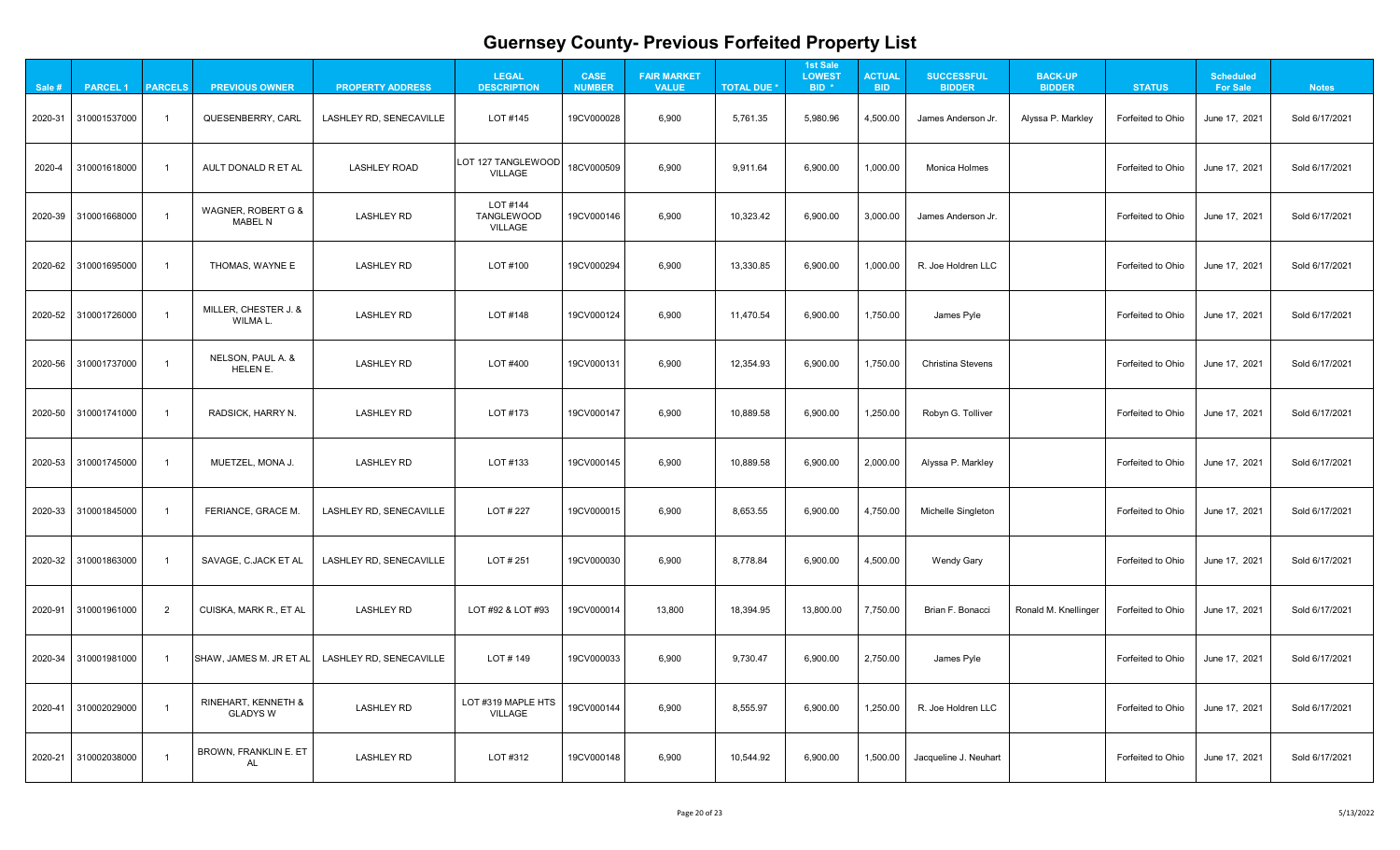| $\mathbf{A}$                                         |  |
|------------------------------------------------------|--|
| 1<br>֧֧֧֧֧֧ׅ֧֚֚֚֚֚֚֚֚֚֚֚֚֚֚֚֚֚֚֚֚֚֚֚֚֚֚֚֚֚֚֚֚֚֚֝֓֝֜֜ |  |
| 21                                                   |  |
| 1<br>?                                               |  |
| 1<br>l                                               |  |
|                                                      |  |
| 21                                                   |  |
| 21                                                   |  |
| 21                                                   |  |
| 21                                                   |  |
| 21                                                   |  |
| $\overline{21}$                                      |  |
| 1<br>2                                               |  |
| 1<br>י                                               |  |

| Sale #   | <b>PARCEL 1</b>          | <b>PARCELS</b> | <b>PREVIOUS OWNER</b>                               | <b>PROPERTY ADDRESS</b> | <b>LEGAL</b><br><b>DESCRIPTION</b>                 | <b>CASE</b><br><b>NUMBER</b> | <b>FAIR MARKET</b><br><b>VALUE</b> | <b>TOTAL DUE *</b> | <b>1st Sale</b><br><b>LOWEST</b><br>BID <sup>*</sup> | <b>ACTUAL</b><br><b>BID</b> | <b>SUCCESSFUL</b><br><b>BIDDER</b> | <b>BACK-UP</b><br><b>BIDDER</b> | <b>STATUS</b>     | <b>Scheduled</b><br><b>For Sale</b> | <b>Notes</b>   |
|----------|--------------------------|----------------|-----------------------------------------------------|-------------------------|----------------------------------------------------|------------------------------|------------------------------------|--------------------|------------------------------------------------------|-----------------------------|------------------------------------|---------------------------------|-------------------|-------------------------------------|----------------|
|          | 2020-57 310002299000     |                | GREATHOUSE,<br><b>MARGARET I</b>                    | <b>LASHLEY RD</b>       | LOT #573                                           | 19CV000122                   | 6,000                              | 11,530.08          | 6,000.00                                             | 2,500.00                    | <b>Mark Mattucci</b>               |                                 | Forfeited to Ohio | June 17, 2021                       | Sold 6/17/2021 |
|          | 2020-35 310002312000     |                | ZERVOS, NICK F. III ET AL                           | LASHLEY RD, SENECAVILLE | LOT # 374                                          | 19CV000034                   | 6,900                              | 6,239.49           | 6,503.33                                             | 2,600.00                    | Alyssa P. Markley                  |                                 | Forfeited to Ohio | June 17, 2021                       | Sold 6/17/2021 |
| 2020-27  | 340000018000             |                | <b>BRILL, BARBARA A</b>                             | MAIN ST LORE CITY       | LOT #1 GEORGE CALE<br><b>ADDN</b>                  | 19CV000010                   | 3,140                              | 4,600.52           | 3,140.00                                             | 1,750.00                    | <b>Misty Stillion</b>              |                                 | Forfeited to Ohio | June 17, 2021                       | Sold 6/17/2021 |
|          | 2020-85 350000093000     | 2              | BOGGS, LARNEY JAMES,<br>ET AL                       | 401 BRIDGE ST           | PT LOT C & D                                       | 19CV000245                   | 12,260                             | 17,185.38          | 12,260.00                                            | 10,500.00                   | Levi Runnion                       | Jessica Dawson                  | Forfeited to Ohio | June 17, 2021                       | Sold 6/17/2021 |
|          | 2020-88 350000105000     | $\mathcal{R}$  | NASTEL, JOSEPHINE,<br>DAVID & JOANNE, ET AL         | 108 GREGG ST            | LOT #41, #42 & #43                                 | 19CV000225                   | 10,070                             | 24,536.37          | 10,070.00                                            | 11,000.00                   | <b>Wendy Gary</b>                  | Gregory A. Bond                 | Forfeited to Ohio | June 17, 2021                       | Sold 6/17/2021 |
|          | 2020-24 350000143000     |                | ANSBERRY, HELGA                                     | 118 CONNER AVE          | LOT#9                                              | 18CV000507                   | 27,970                             | 41,147.01          | 27,970.00                                            | 11,500.00                   | Frederick H. Oliver                |                                 | Forfeited to Ohio | June 17, 2021                       | Sold 6/17/2021 |
|          | 2020-42 350000221000     |                | <b>WILLISON, ROBERT &amp;</b><br><b>VIRGINIA A.</b> | 113 MILL ST             | LOT #5                                             | 19CV000105                   | 14,520                             | 10,395.49          | 10,729.49                                            |                             | 5,500.00 Jonathan Sam Larrison     |                                 | Forfeited to Ohio | June 17, 2021                       | Sold 6/17/2021 |
|          | 2020-80 350000313000     | 2              | DODD, CHRISTOPHER M.,<br>ET AL                      | 339 HIGH ST             | LOT #11 & LOT #12                                  | 19CV000139                   | 15,000                             | 9,722.62           | 10,021.92                                            | 6,250.00                    | Michael Balogh                     | Jessica Dawson                  | Forfeited to Ohio | June 17, 2021                       | Sold 6/17/2021 |
| 2020-45A | 350000523000             | $\overline{2}$ | MILLER, ARTHUR WILLIAM<br><b>ANDREW ET AL</b>       | <b>RICHLAND ST</b>      | W. PT. LOT #54 & N<br>1/4 LOT #55                  | 19CV000079                   | 5,660                              | 3,806.22           | 4,047.22                                             | 550.00                      | Gregory A. Bond                    |                                 | Forfeited to Ohio | June 17, 2021                       | Sold 6/17/2021 |
|          | $ 2020-45B 350000525000$ |                | WILSON, DAVID & JANE,<br>ET AL                      | <b>RICHLAND ST</b>      | NE PT LOT #55                                      | 19CV000118                   | 870                                | 1,192.20           | 870.00                                               | 550.00                      | Gregory A. Bond                    |                                 | Forfeited to Ohio | June 17, 2021                       | Sold 6/17/2021 |
|          | 2020-22 370000083000     |                | BLANTON, MICHAEL D. ET<br>AL                        | 447 CARL ST             | <b>PT SE 1/4</b>                                   | 18CV000442                   | 43,260                             | 7,271.77           | 7,581.23                                             | 7,750.00                    | <b>Julie Poland</b>                |                                 | Forfeited to Ohio | June 17, 2021                       | Sold 6/17/2021 |
|          | 2020-77 370000198000     |                | MCKITRICK, SUE ELLEN,<br>ET AL                      | W. MAIN ST              | S PT. LOT #29                                      | 19CV000094                   | 2,660                              | 1,899.44           | 2,146.99                                             | 1,000.00                    | William Wheeler                    |                                 | Forfeited to Ohio | June 17, 2021                       | Sold 6/17/2021 |
|          | 2020-10 370000215000     |                | MCDANIEL, MINDY L.                                  | 545 FIRST STREET        | LOTS 77-78 H. E.<br><b>CONNER'S FIRST</b><br>ADDN. | 17CV000618                   | 9,920                              | 5,509.99           | 5,858.61                                             | 6,500.00                    | <b>Jesse Novak</b>                 |                                 | Forfeited to Ohio | June 17, 2021                       | Sold 6/17/2021 |
|          | 2019-32 370000270000     |                | <b>CAMPBELL, MARK ETAL</b>                          | 524 FIRST STREET        | LOTS 3-4 H.E.CONNER   17CV000535                   |                              | 87,480.00                          | 20,322.71          | 20,637.46                                            | 8,500.00                    | <b>Ricky Gregg</b>                 |                                 | Forfeited to Ohio | June 17, 2021                       | Sold 6/17/2021 |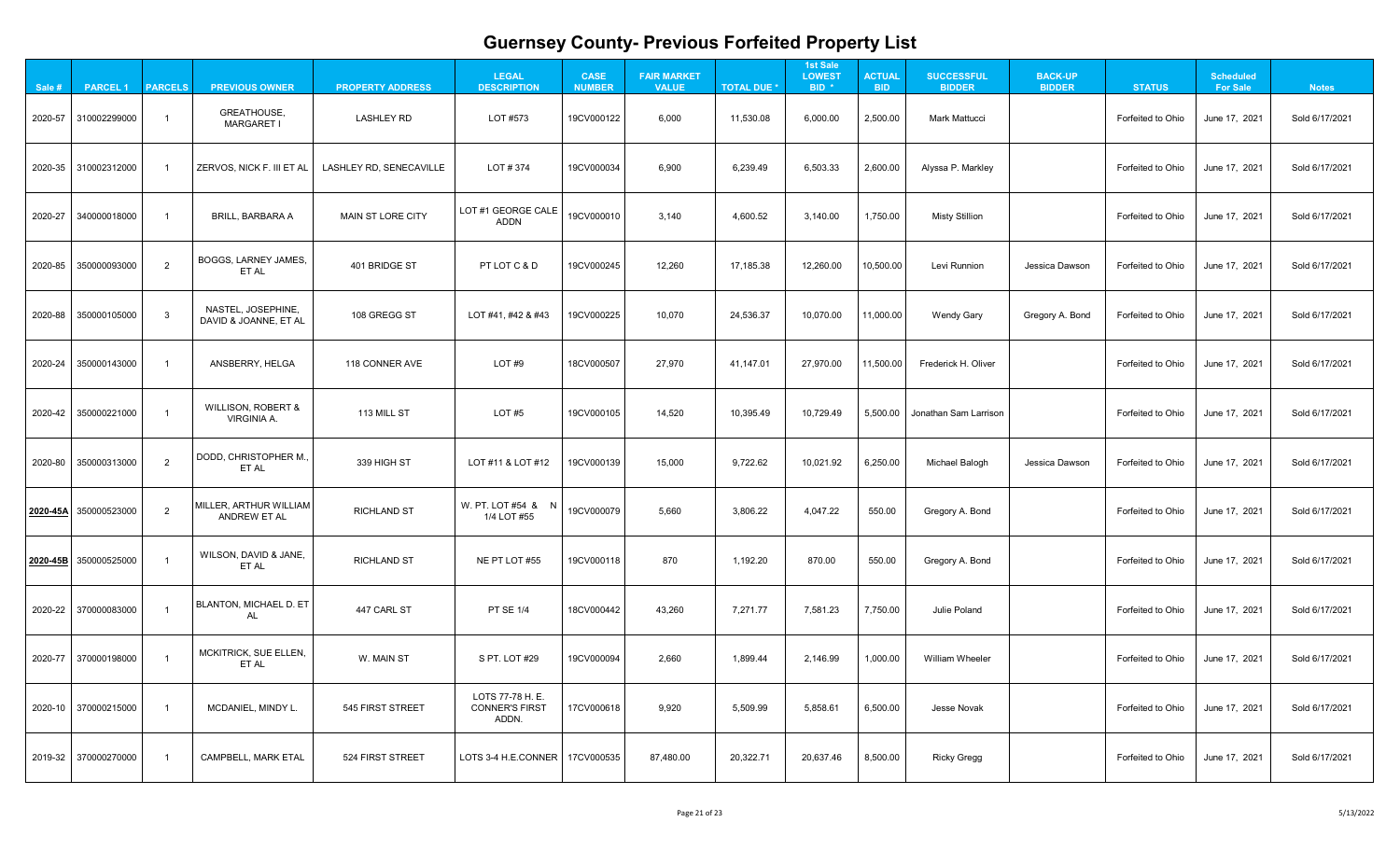|                 | $\overline{.}1$ |
|-----------------|-----------------|
| 2               | l<br>i1         |
|                 | $\dot{.}1$      |
|                 | <u>?</u> 1      |
|                 | $\overline{.}1$ |
|                 | I               |
| 21              |                 |
| 21              |                 |
| $\overline{21}$ |                 |
| 21              |                 |
| 21              |                 |
| 21              |                 |
| 2               | 1               |
|                 | Land            |
|                 |                 |

| Sale # | <b>PARCEL1</b>       | <b>PARCELS</b> | <b>PREVIOUS OWNER</b>                        | <b>PROPERTY ADDRESS</b> | <b>LEGAL</b><br><b>DESCRIPTION</b> | <b>CASE</b><br><b>NUMBER</b> | <b>FAIR MARKET</b><br><b>VALUE</b> | <b>TOTAL DUE *</b> | <b>1st Sale</b><br><b>LOWEST</b><br>BID <sup>*</sup> | <b>ACTUAL</b><br><b>BID</b> | <b>SUCCESSFUL</b><br><b>BIDDER</b> | <b>BACK-UP</b><br><b>BIDDER</b> | <b>STATUS</b>                  | <b>Scheduled</b><br><b>For Sale</b> | <b>Notes</b>                       |
|--------|----------------------|----------------|----------------------------------------------|-------------------------|------------------------------------|------------------------------|------------------------------------|--------------------|------------------------------------------------------|-----------------------------|------------------------------------|---------------------------------|--------------------------------|-------------------------------------|------------------------------------|
|        | 2020-51 380000243000 |                | <b>KASPARIK, THERESA</b>                     | <b>OUTER LIMITS</b>     | <b>PT SE 1/4</b>                   | 19CV000116                   | 10,930                             | 4,758.47           | 4,968.37                                             | 9,500.00                    | Dale Wheeler                       | Zackery Tidrick                 | Forfeited to Ohio              | June 17, 2021                       | Sold 6/17/2021                     |
|        | 2020-78 380000869000 | $\overline{2}$ | SIDDLE, JACKIE D., ET AL                     | 12010 MCKINLEY AVE      | LOT #21 & LOT #22                  | 19CV000107                   | 15,820                             | 6,502.78           | 6,842.03                                             |                             | 8,000.00   Divergent Holdings LLC  |                                 | Forfeited to Ohio              | June 17, 2021                       | Sold 6/17/2021                     |
|        | 2020-86 380000907000 | $\overline{2}$ | ORMSTON, ROBERT E., ET<br>AL                 | 12064 MINERAL AVE       | LOT#33 & W. PT. LOT<br>#34         | 19CV000270                   | 11,690                             | 3,008.27           | 3,293.57                                             | 2,500.00                    | Jessica Dawson                     |                                 | Forfeited to Ohio              | June 17, 2021                       | Sold 6/17/2021                     |
|        | 2020-46 380001090000 |                | O'KARMA, LAVINNA ET AL                       | <b>SUPERIOR ST</b>      | LOT #177                           | 19CV000086                   | 3,670                              | 2,250.49           | 2,473.89                                             | 2,500.00                    | <b>Irwin Walters</b>               |                                 | Forfeited to Ohio              | June 17, 2021                       | Sold 6/17/2021                     |
|        | 2020-43 380001096000 |                | FERKO, STEPHEN M &<br><b>KUCZMARSKI P.</b>   | 11898 MINERAL AVE       | PT LOT #22                         | 19CV000097                   | 4,700                              | 1,706.17           | 1,946.67                                             |                             | 1,000.00   Divergent Holdings LLC  |                                 | Forfeited to Ohio              | June 17, 2021                       | Sold 6/17/2021                     |
|        | 2020-79 380001246000 | $\mathbf{3}$   | STEPHENSON, HOBART,<br>ET AL                 | 56579 DOVER ST          | LOT #65, LOT #66 & LOT<br>#67      | 19CV000111                   | 8,420                              | 4,701.27           | 5,112.47                                             | 5,000.00                    | <b>Christopher Swingle</b>         |                                 | Forfeited to Ohio              | June 17, 2021                       | Sold 6/17/2021                     |
|        | 2020-60 380001277000 | 2              | WASHKO, JOSEPH, ET AL                        | <b>AMITY ST</b>         | LOT #63 & #64                      | 19CV000113                   | 8,060                              | 3,949.13           | 4,262.98                                             | 4,500.00                    | Nicole Marie Hewison               |                                 | Forfeited to Ohio              | June 17, 2021                       | Sold 6/17/2021                     |
|        | 2020-84 380001279000 | $\overline{2}$ | <b>WILSON, KENNETH R., ET</b>                | 12155 LINCOLN ST        | LOT #138 & #139                    | 19CV000083                   | 9,710                              | 5,317.71           | 5,653.41                                             | 3,000.00                    | <b>Merritt Flood</b>               |                                 | Forfeited to Ohio              | June 17, 2021                       | Sold 6/17/2021                     |
|        | 2019-33 380001290000 | $\mathbf{3}$   | <b>ELTRINGHAM, JESSIE LEE</b><br><b>ETAL</b> | 56683 HOPE STREET       | 140,141,142                        | 17CV000478                   | 12,730.00                          | 14,168.75          | 12,730.00                                            | 4,500.00                    | Dale Young                         |                                 | Forfeited to Ohio              | June 17, 2021                       | Sold 6/17/2021                     |
|        | 2020-96 380001511000 |                | <b>MOOR, FRANK &amp; FLORA</b>               | <b>BLUEBELL RD</b>      | LOT #4 - OPPERMAN                  | 19CV000203                   | 35,440                             | 7,071.31           | 7,287.31                                             | 4,000.00                    | <b>Zackery Tidrick</b>             |                                 | Forfeited to Ohio              | June 17, 2021                       | Sold 6/17/2021                     |
|        | 2020-20 380001553000 |                | CAMPBELL, JOHN                               | 10142 PLEASANT RD       | LOT 15 FAIR                        | 19CV000056                   | 15,430                             | 1,598.30           | 1,832.60                                             | 4,250.00                    | <b>Michael Campbell</b>            |                                 | Forfeited to Ohio              | June 17, 2021                       | Sold 6/17/2021                     |
|        | 2020-64 420000086000 |                | HOLLIS, JUANITA, ET AL                       | 5052 PLAINFIELD RD      | <b>PT NW 1/4</b>                   | 18CV000657                   | 10,760                             | 2,553.22           | 2,776.63                                             | 4,250.00                    | Eli Laurie                         |                                 | Forfeited to Ohio              | June 17, 2021                       | Sold 6/17/2021                     |
|        | 2019-29 420001579000 |                | <b>BARTON, RICK ETAL</b>                     | <b>TUSCARAWAS RD</b>    | <b>PT NW 1/4</b>                   | 17CV000634                   | 8,290                              | 4,079.42           | 4,324.05                                             |                             | 1,050.00   Divergent Holdings LLC  |                                 | Forfeited to Ohio              | June 17, 2021                       | Sold 6/17/2021                     |
| 2021-5 | 060005378000         | $\overline{2}$ | <b>GARDNER, PATRICIA ANN</b>                 | <b>CAMBRIDGE ST</b>     | 212 & 212 CAMB. IMP.<br>CO.        | 19CV000669                   | 11,810                             | 6,483.49           | 6,755.99                                             |                             |                                    |                                 | Request from GC-<br><b>LRC</b> | n/a                                 | <b>Transferred to Land</b><br>Bank |